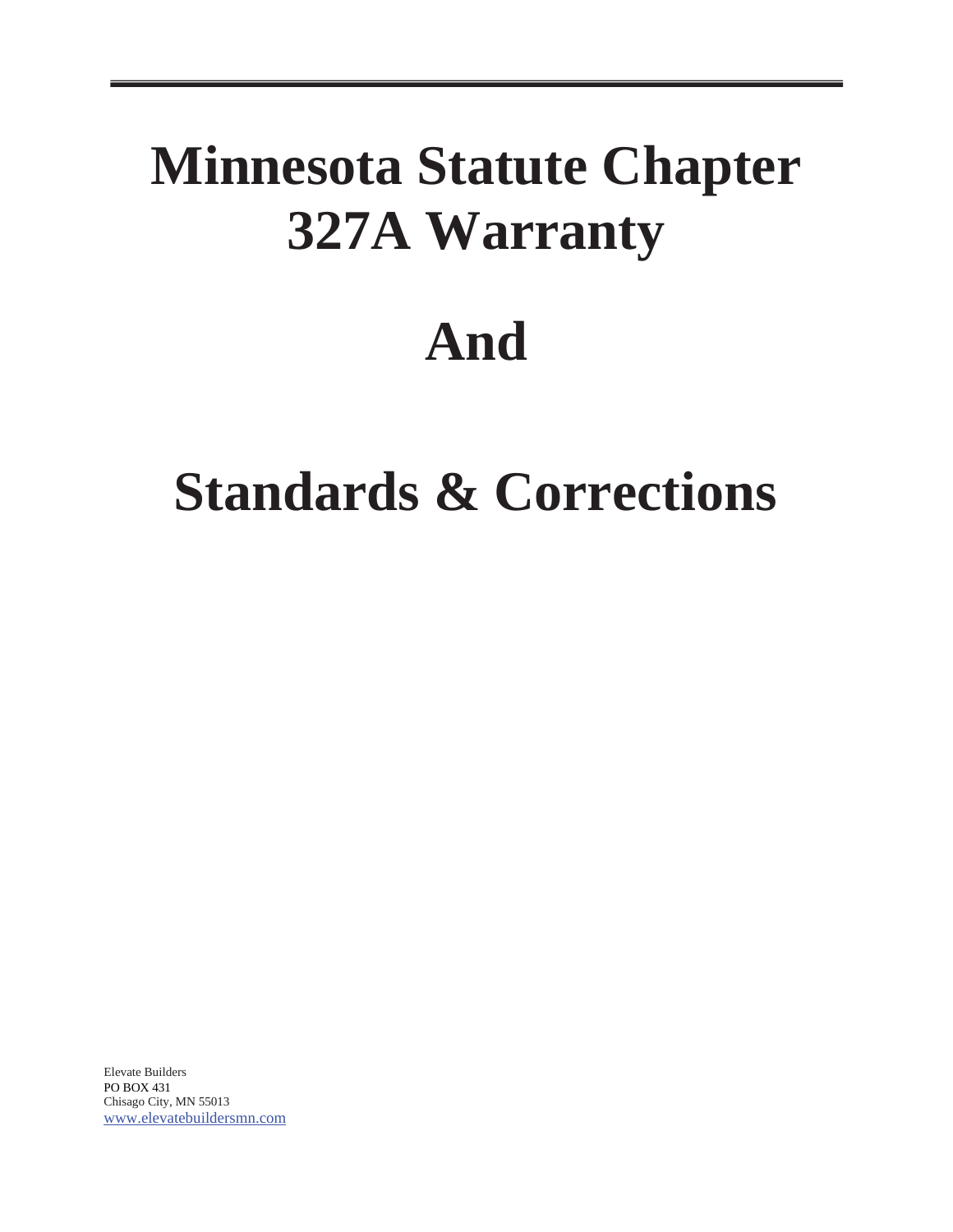**Your Warranty:**

**The first section of this book contains your written warranty as defined by the state of Minnesota. It is commonly referred to as the 327A Statutory Warranty.**

**The second section is a descriptive list of product and workmanship performance as agreed to by members of the Builders Association of the Twin Cities (BATC) and Elevate Builders INC.**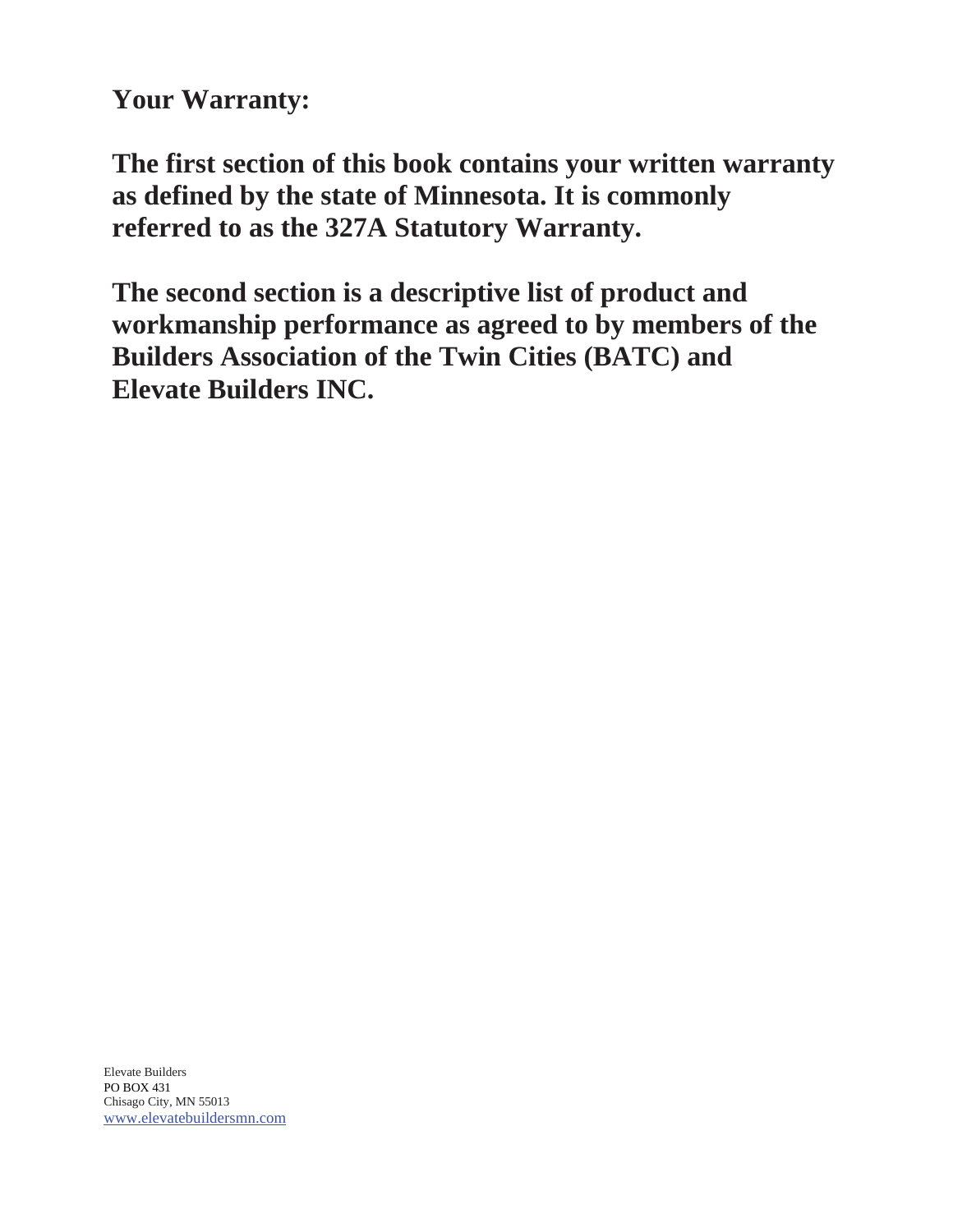# **Section One Minnesota 327A Statutory Warranty**

## **Print date of Statutory Warranty: 2010**

### **2010 Minnesota Statutes**

#### **327A.01 DEFINITIONS.**

#### Subdivision 1. **Scope.**

As used in sections 327A.01 to 327A.07, the terms in this section shall have the meanings assigned to them.

#### Subd. 2. **Building standards.**

"Building standards" means the materials and installation standards of the State Building Code, adopted by the Commissioner of labor and industry pursuant to sections 326B.101 to 326B.194, in effect at the time of the construction or remodeling.

#### Subd. 3. **Dwelling.**

"Dwelling" means a new building, not previously occupied, constructed for the purpose of habitation; but does not include appurtenant recreational facilities, detached garages, driveways, walkways, patios, boundary walls, retaining walls not necessary for the structural stability of the dwelling, landscaping, fences, nonpermanent construction materials, off-site improvements, and all other similar items.

#### Subd. 4. **Initial vendee.**

"Initial vendee" means a person who first contracts to purchase a dwelling from a vendor for the purpose of habitation and is not for resale in the ordinary course of trade.

#### Subd. 5. **Major construction defect.**

"Major construction defect" means actual damage to the load-bearing portion of the dwelling or the home improvement, including damage due to subsidence, expansion or lateral movement of the soil, which affects the load-bearing function and which vitally affects or is imminently likely to vitally affect use of the dwelling or the home improvement for residential purposes. Major construction defect does not include damage due to movement of the soil caused by flood, earthquake or other natural disaster.

#### Subd. 6. **Vendee.**

"Vendee" means any purchaser of a dwelling and includes the initial vendee and any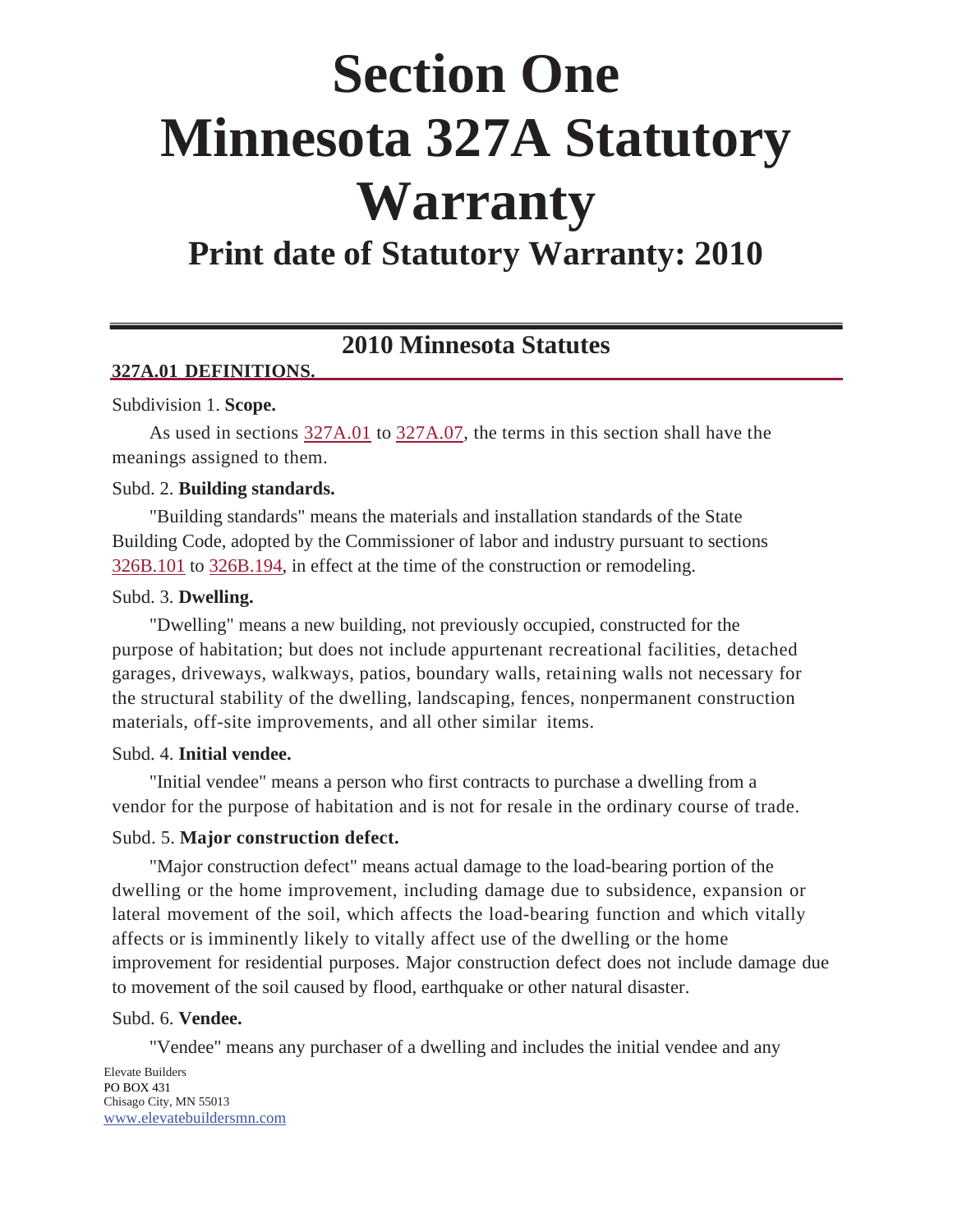subsequent purchasers.

#### Subd. 7. **Vendor.**

"Vendor" means any person, firm, or corporation that constructs dwellings, including the construction of dwellings on land owned by vendees. Vendor does not include a subcontractor or material supplier involved in the construction of a dwelling.

#### Subd. 8. **Warranty date.**

"Warranty date" means the date from and after which the statutory warranties provided in section 327A.02 shall be effective, and is the earliest of:

(a) The date of the initial vendee's first occupancy of the dwelling; or

(b) The date on which the initial vendee takes legal or equitable title in the dwelling.

In the case of a home improvement, the warranty date is the date on which the home improvement work was completed.

#### Subd. 9. **Home improvement.**

"Home improvement" means the repairing, remodeling, altering, converting or modernizing of, or adding to a residential building. For the purpose of this definition, residential building does not include appurtenant recreational facilities, detached garages, driveways, walkways, patios, boundary walls, retaining walls not necessary for the structural stability of the building, landscaping, fences, nonpermanent construction materials, off-site improvements, and all other similar items.

#### Subd. 10. **Home improvement contractor.**

"Home improvement contractor" means a person who is engaged in the business of home improvement either full time or part time, and who holds out to the public as having knowledge or skill peculiar to the business of home improvement.

#### Subd. 11. **Owner.**

"Owner" means any person who owns a residential building on which home improvement work is performed, and includes any subsequent owner of the residential building.

#### Subd. 12. **Inspection.**

"Inspection" means a visual or invasive examination of the alleged property damage.

#### **History:**

*1977 c 65 s 1; 1981 c 119 s 1-5; 1986 c 444; 2001 c 207 s 8; 1Sp2003 c 8 art 1 s 12; 2007 c 140 art 4 s 61; art 12 s 12; art 13 s 4; 2010 c 343 s 4,5*

#### **327A.02 STATUTORY WARRANTIES.**

#### Subdivision 1.**Warranties by vendors.**

Elevate Builders PO BOX 431 Chisago City, MN 55013 [www.elevatebuildersmn.com](http://www.nrphomes.com/) In every sale of a completed dwelling, and in every contract for the sale of a dwelling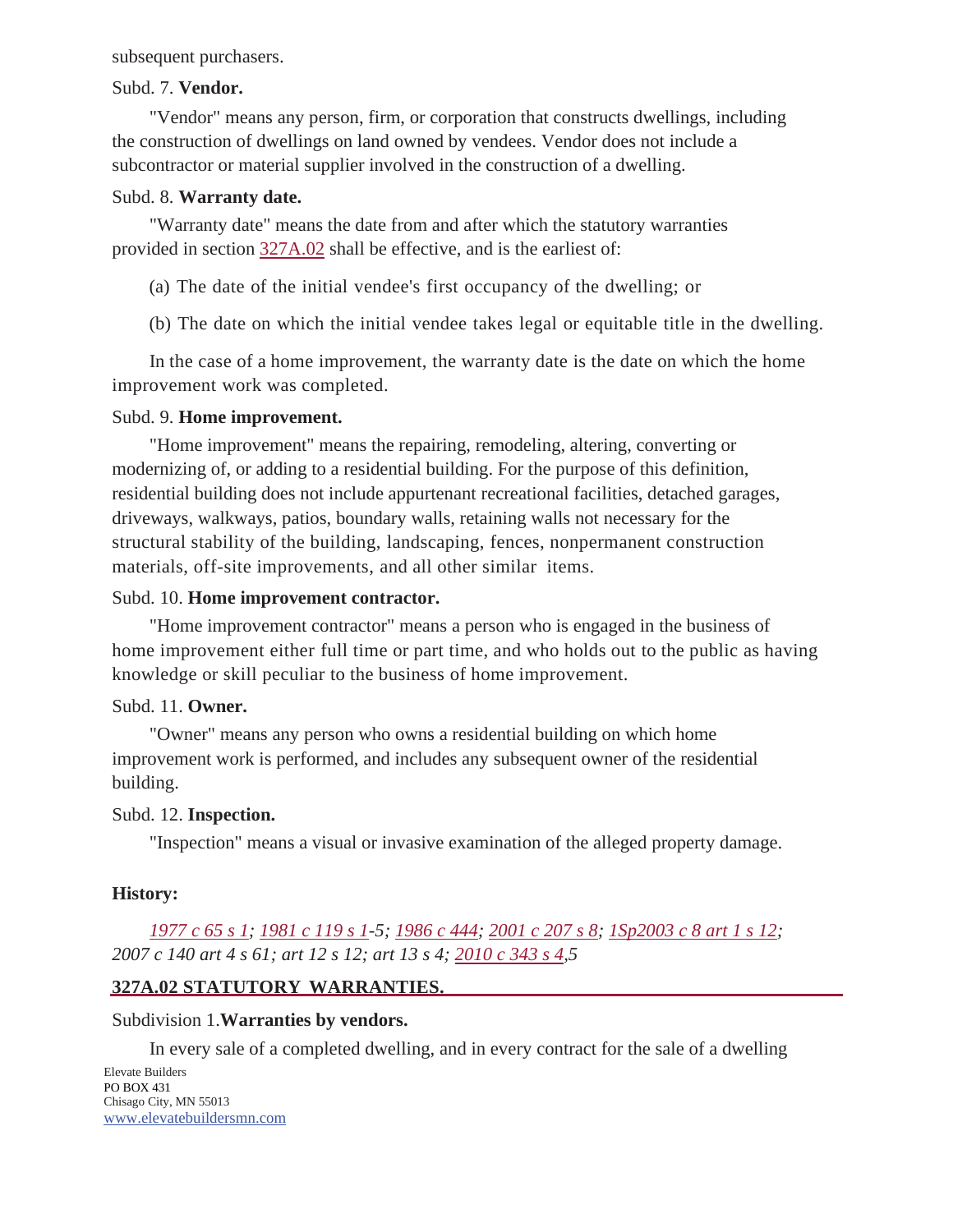to be completed, the vendor shall warrant to the vendee that:

(a) During the one-year period from and after the warranty date the dwelling shall be free from defects caused by faulty workmanship and defective materials due to noncompliance with building standards;

(b) During the two-year period from and after the warranty date, the dwelling shall be free from defects caused by faulty installation of plumbing, electrical, heating, and cooling systems due to noncompliance with building standards; and

(c) During the ten-year period from and after the warranty date, the dwelling shall be free from major construction defects due to noncompliance with building standards.

#### Subd. 2. **Warranties to survive passage of title.**

The statutory warranties provided in this section shall survive the passing of legal or equitable title in the dwelling to the vendee.

#### Subd. 2a. **Remedies unaffected by corporate dissolution.**

The statutory warranties provided in this section are not affected by the dissolution of a vendor or home improvement contractor that is a corporation or limited liability company.

#### Subd. 3. **Home improvement warranties.**

(a) In a sale or in a contract for the sale of home improvement work, involving major structural changes or additions to a residential building, the home improvement contractor shall warrant to the owner that:

(1) during the one-year period from and after the warranty date the home improvement shall be free from defects caused by faulty workmanship and defective materials due to noncompliance with building standards; and

(2) During the ten-year period from and after the warranty date the home improvement shall be free from major construction defects due to noncompliance with building standards.

(b) In a sale or in a contract for the sale of home improvement work involving the installation of plumbing, electrical, heating or cooling systems, the home improvement contractor shall warrant to the owner that, during the two-year period from and after the warranty date, the home improvement shall be free from defects caused by the faulty installation of the system or systems due to noncompliance with building standards.

(c) In a sale or in a contract for the sale of any home improvement work not covered by paragraph (a) or (b), the home improvement contractor shall warrant to the owner that, during the one-year period from and after the warranty date, the home improvement shall be free from defects caused by faulty workmanship or defective materials due to noncompliance with building standards.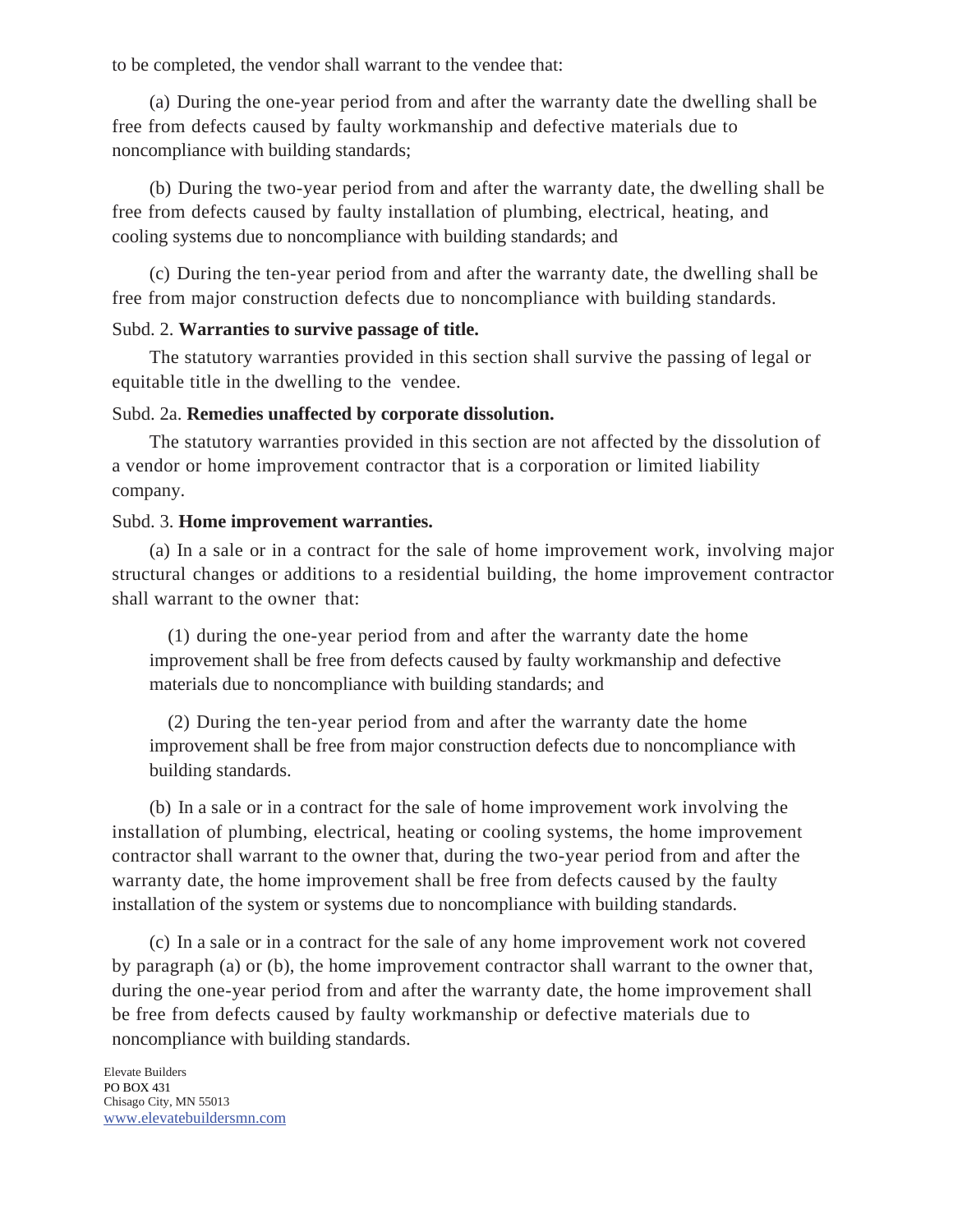#### Subd. 4. **Response from vendor or home improvement contractor to notice of claim; right to inspect.**

(a) The vendee or owner must allow an inspection for purposes of the preparation of an offer to repair the alleged loss or damage under subdivision 5. The inspection must be performed by the vendor or home improvement contractor within 30 days of the notification under section 327A.03, clause (a). Any damage to property caused as a result of an inspection must be promptly repaired by the inspecting party to restore the property to its pre-inspected condition.

(b) The applicable statute of limitations and statute of repose for an action, based on breach of a warranty imposed by this section, or any other action in contract, tort, or other law for any injury to real or personal property or bodily injury or wrongful death arising out of the alleged loss or damage is tolled from the date the written notice provided by the vendee or owner is postmarked, or if not sent through the mail, received by the vendor or home improvement contractor until the latest of the following:

(1) the date of completion of the home warranty dispute resolution process under section 327A.051; or

(2) 180 days.

(c) Upon completion of repairs as described in an offer to repair, the vendor must provide the vendee with a list of the repairs made and a notice that the vendee may have a right to pursue a warranty claim under this chapter. Provision of this statement is not an admission of liability. Compliance with this subdivision does not affect any rights of the vendee under this chapter.

#### Subd. 5. **Right to repair; agreement.**

(a) Within 15 days of completion of the inspection required by subdivision 4, the vendor or home improvement contractor must provide to the vendee or owner a written offer to repair. The offer to repair must include, at a minimum:

(1) the scope of the proposed repair work; and

(2) the proposed date on which the repair work would begin and the estimated date of completion.

(b) This subdivision does not prevent the vendee or owner from obtaining the information in paragraph (a) from another contractor or from negotiating with the vendor or home improvement contractor for a different scope of work.

(c) If the parties agree to a scope of work, the vendor or home improvement contractor must perform the repair work in accordance with the offer to repair. If the parties do not agree to a scope of work, the vendee or owner must submit the matter to the homeowner warranty dispute resolution process under section 327A.051.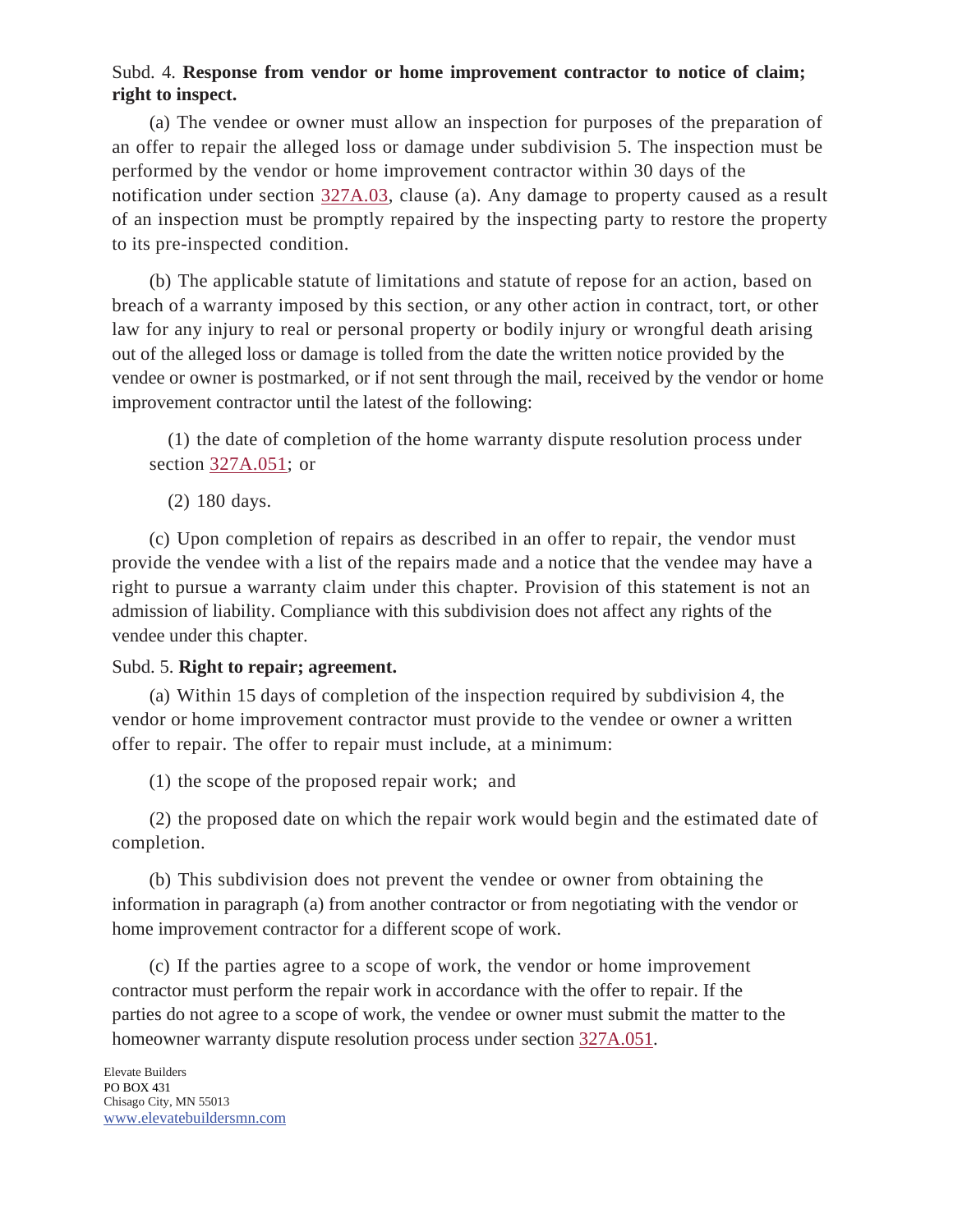(d) Upon completion of repairs described in an offer to repair, the vendor or home improvement contractor must provide the vendee or owner with a written notice that the scope of the work agreed upon has been completed.

#### Subd. 6. **Failure to perform inspection or repair.**

If the vendor or home improvement contractor fails to perform an inspection under subdivision 4 or fails to make an offer to repair or perform agreed upon repairs under subdivision 5, the vendee or owner may commence an action.

#### Subd. 7. **Processes required before commencement of action.**

Except as provided in subdivision 6, a cause of action for which the statute of limitations or statute of repose is tolled under subdivision 4, paragraph (b), must not be commenced in district court until the earlier of:

(1) the completion of the home warranty dispute resolution process under section 327A.051; or

(2) 60 days after the written offer of repair is provided to the vendee or owner.

#### **History:**

*1977 c 65 s 2; 1981 c 119 s 6; 2001 c 207 s 9,10; 2006 c 202 s 5,6; 2010 c 343 s 6-9* **327A.03 EXCLUSIONS.**

The liability of the vendor or the home improvement contractor under sections 327A.01 to 327A.07 is limited to the specific items set forth in sections 327A.01 to 327A.07 and does not extend to the following:

(a) Loss or damage not reported by the vendee or the owner to the vendor or the home improvement contractor in writing within 6 months after the vendee or the owner discovers or should have discovered the loss or damage; unless the vendee or owner establishes that the vendor or home improvement contractor had actual notice of the loss or damage;

(b) Loss or damage caused by defects in design, installation, or materials which the vendee or the owner supplied, installed, or directed to be installed;

(c) Secondary loss or damage such as personal injury or property damage;

(d) Loss or damage from normal wear and tear;

(e) Loss or damage from normal shrinkage caused by drying of the dwelling or the home improvement within tolerances of building standards;

(f) Loss or damage from dampness and condensation due to insufficient ventilation after occupancy;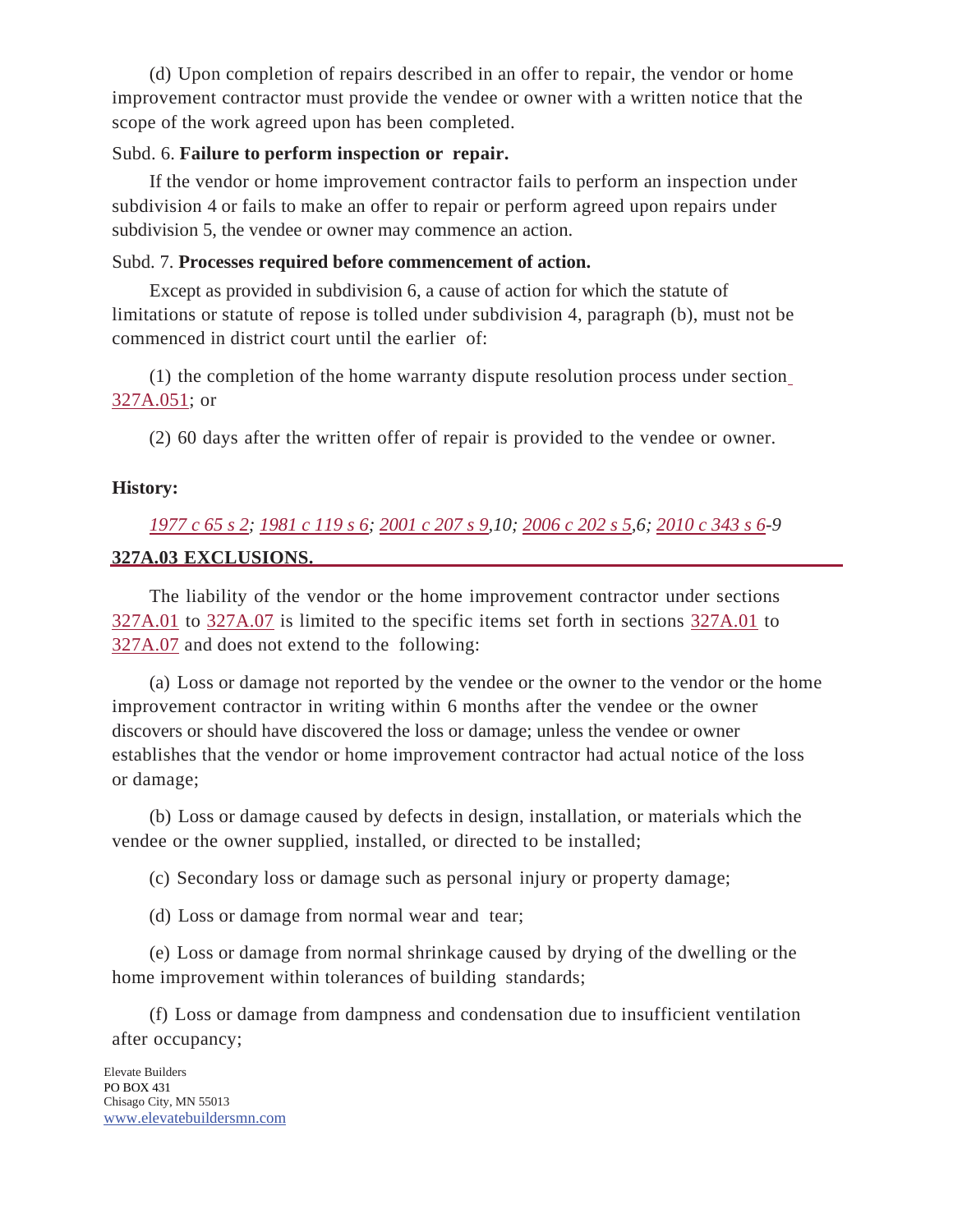(g) Loss or damage from negligence, improper maintenance or alteration of the dwelling or the home improvement by parties other than the vendor or the home improvement contractor;

(h) Loss or damage from changes in grading of the ground around the dwelling or the home improvement by parties other than the vendor or the home improvement contractor;

(i) Landscaping or insect loss or damage;

(j) Loss or damage from failure to maintain the dwelling or the home improvement in good repair;

(k) loss or damage which the vendee or the owner, whenever feasible, has not taken timely action to minimize;

(l) Loss or damage which occurs after the dwelling or the home improvement is no longer used primarily as a residence;

(m) Accidental loss or damage usually described as acts of God, including, but not limited to: fire, explosion, smoke, water escape, windstorm, hail or lightning, falling trees, aircraft and vehicles, flood, and earthquake, except when the loss or damage is caused by failure to comply with building standards;

(n) Loss or damage from soil movement which is compensated by legislation or covered by insurance;

(o) Loss or damage due to soil conditions where construction is done upon lands owned by the vendee or the owner and obtained by the vendee or owner from a source independent of the vendor or the home improvement contractor;

(p) In the case of home improvement work, loss or damage due to defects in the existing structure and systems not caused by the home improvement.

#### **History:**

*1977 c 65 s 3; 1981 c 119 s 7; 1986 c 444; 2010 c 343 s 10*

#### **327A.04 WAIVER AND MODIFICATION LIMITED.**

Subdivision 1. **Waiver.**

Except as provided in subdivisions 2 and 3, the provisions of sections 327A.01 to 327A.08 cannot be waived or modified by contract or otherwise. Any agreement which purports to waive or modify the provisions of sections 327A.01 to 327A.08, except as provided in subdivisions 2 and 3 of this section, shall be void.

#### Subd. 2. **Modification.**

At any time after a contract for the sale of a dwelling is entered into by and between a vendor and a vendee or a contract for home improvement work is entered into by and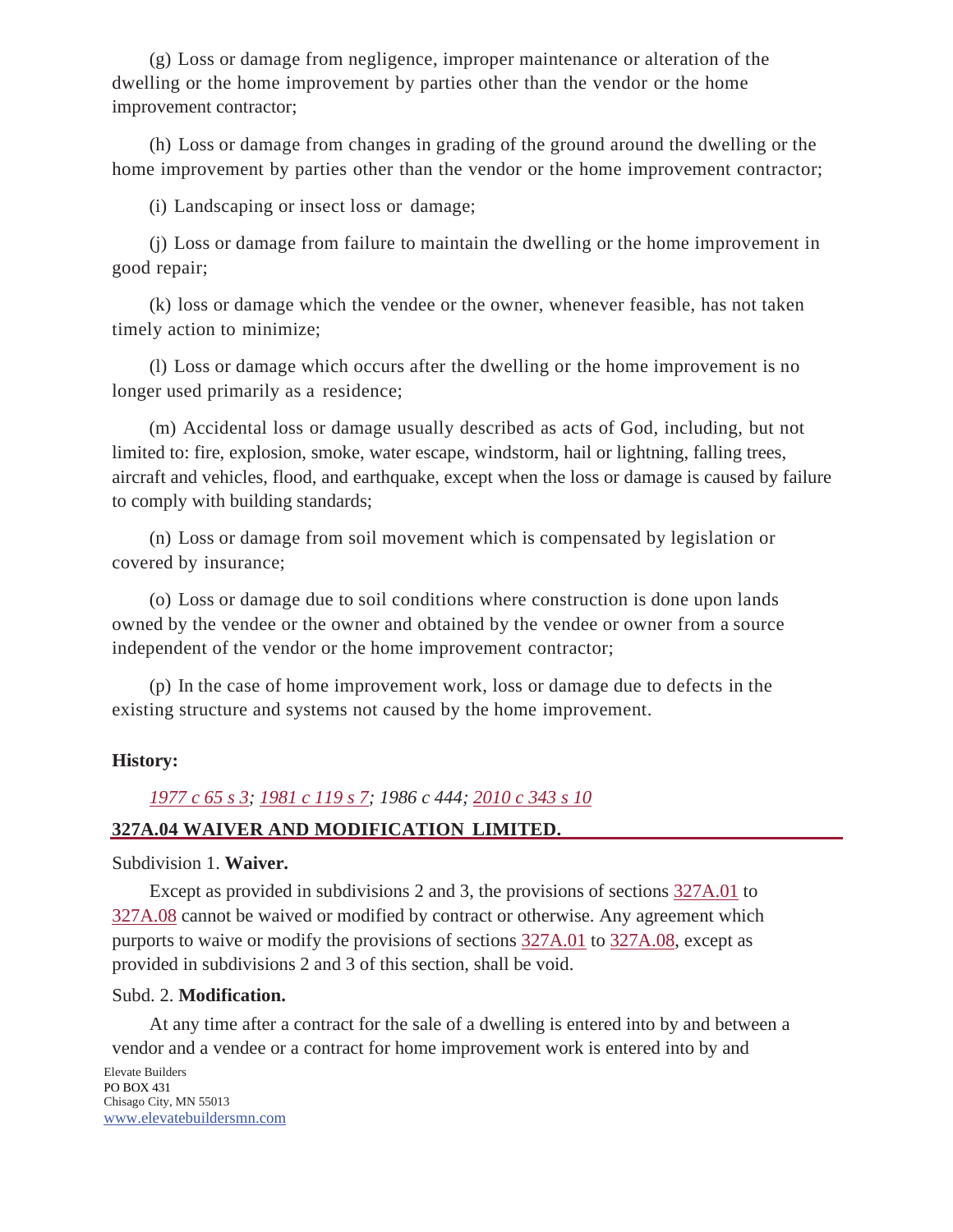between a home improvement contractor and an owner, any of the warranties provided for in section 327A.02 may be excluded or modified only by a written instrument, printed in boldface type of a minimum size of 10 points, which is signed by the vendee or the owner and which sets forth in detail the warranty involved, the consent of the vendee or the owner, and the terms of the new agreement contained in the writing. No exclusion or modification shall be effective unless the vendor or the home improvement contractor provides substitute express warranties offering substantially the same protections to the vendee or the owner as the statutory warranties set forth in section 327A.02. Any modification or exclusion agreed to by vendee and vendor or the owner and home improvement contractor pursuant to this subdivision shall not require the approval of the commissioner of labor and industry pursuant to section 327A.07.

#### Subd. 3. **Exception.**

If a major construction defect is discovered prior to the sale of a dwelling, the warranty set forth in section  $327A.02$ , subdivision 1, clause (c) may be waived for the defect identified in the waiver instrument, after full oral disclosure of the specific defect, by an instrument which sets forth in detail the specific defect; the difference between the value of the dwelling without the defect and the value of the dwelling with the defect, as determined and attested to by an independent appraiser, contractor, insurance adjuster, engineer or any other similarly knowledgeable person selected by the vendee; the price reduction; the date the construction was completed; the legal description of the dwelling; the consent of the vendee to the waiver; and the signatures of the vendee, the vendor, and two witnesses.

A single waiver agreed to pursuant to this subdivision may not apply to more than one major construction defect in a dwelling.

The waiver shall not be effective unless recorded with the county recorder or registrar of titles who shall file the waiver for record.

#### **History:**

*1977 c 65 s 4; 1981 c 119 s 8; 2005 c 4 s 61; 2008 c 337 s 59; 2009 c 91 s 1*

#### **327A.05 REMEDIES.**

#### Subdivision 1. **New home warranties.**

Upon breach of any warranty imposed by section 327A.02, subdivision 1, the vendee shall have a cause of action against the vendor for damages arising out of the breach, or for specific performance. Damages shall be limited to:

(a) The amount necessary to remedy the defect or breach; or

(b) The difference between the value of the dwelling without the defect and the value of the dwelling with the defect.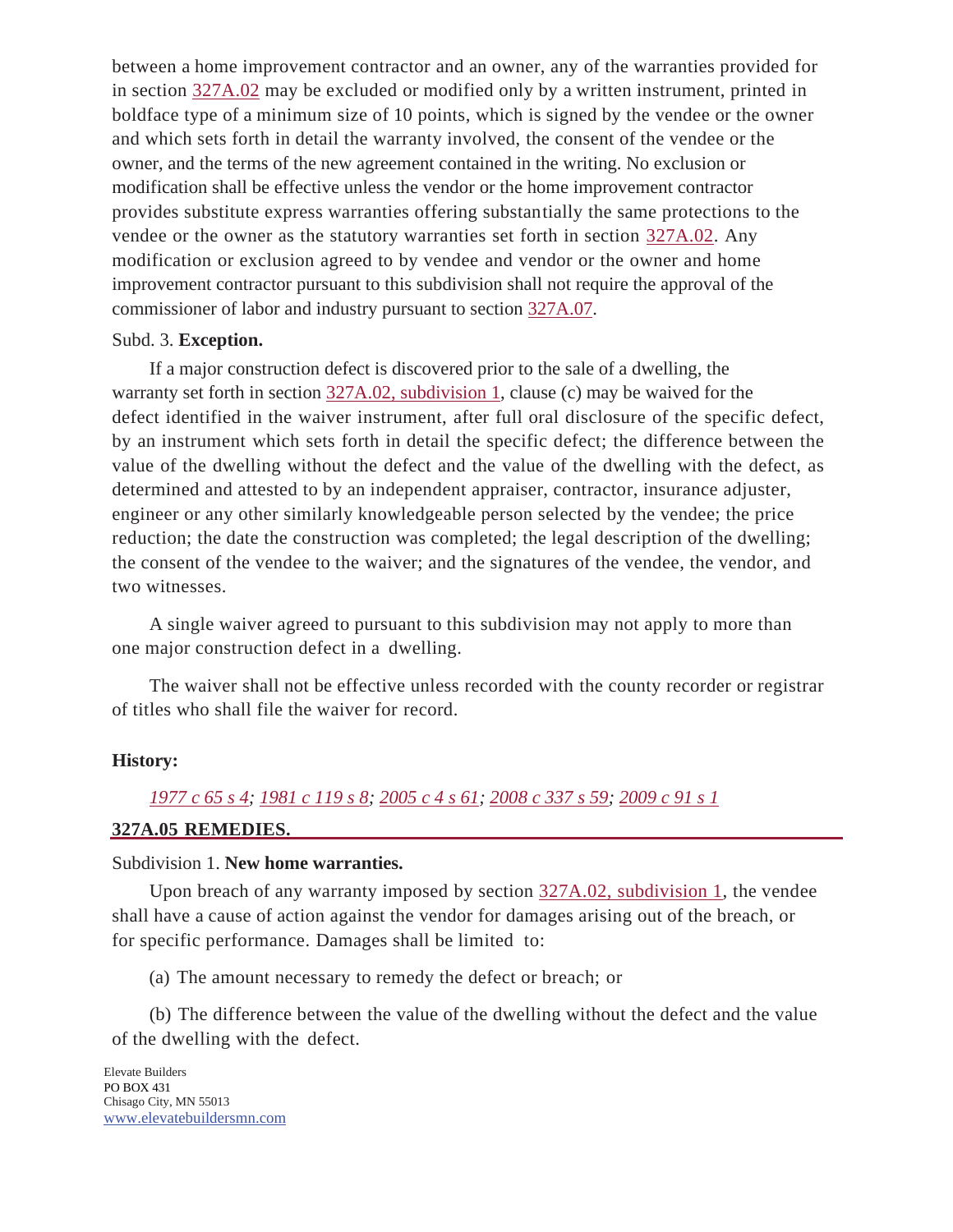#### Subd. 2. **Home improvement warranty.**

Upon breach of any warranty imposed by section 327A.02, subdivision 3, the owner shall have a cause of action against the home improvement contractor for damages arising out of the breach, or for specific performance. Damages shall be limited to the amount necessary to remedy the defect or breach.

#### **History:**

#### *1977 c 65 s 5; 1981 c 119 s 9*

#### **327A.051 HOME WARRANTY DISPUTE RESOLUTION.**

#### Subdivision 1. **Panel of neutrals.**

(a) The commissioner of labor and industry shall maintain a list of persons who consent to serve as qualified neutrals for purposes of this section. The commissioner shall establish application requirements and qualifications for qualified neutrals, taking into consideration the education, experience, and training of the applicant, potential conflicts of interest, and that the purpose of the process is to assist parties in determining an agreeable scope of repair or other resolution of their dispute.

(b) As a condition of being included on the panel of neutrals identified in this section, the commissioner of labor and industry may charge each qualified neutral a fee of \$200 per year for the administration of the home warranty dispute resolution process.

#### Subd. 2. **Dispute resolution process.**

(a) The home warranty dispute resolution process required by this section is commenced by written application to the Commissioner. A request must include the complete current address and full name of the contact person for each participating party.

(b) Within 10 days of receiving a written request, the Commissioner shall provide each party with a written list of three qualified neutrals randomly selected from the panel of neutrals established under subdivision 1. The Commissioner shall also provide complete contact information for each qualified neutral.

(c) Within 5 business days after receipt of the list from the Commissioner, the parties shall mutually select one of the three qualified neutrals identified by the commissioner to serve as the qualified neutral for their dispute. If the parties cannot mutually agree on a neutral, the vendor or home improvement contractor shall strike one of the neutrals from the list, the vendee or owner shall subsequently strike one of the remaining neutrals from the list, and the remaining neutral shall serve as the qualified neutral for the dispute resolution process. The parties shall notify the selected qualified neutral and the Commissioner of the selection.

#### Subd. 3. **Neutral evaluation; fee.**

(a) The qualified neutral selected by the parties shall convene, and each party shall attend an in-person conference of the parties. The qualified neutral shall select the date for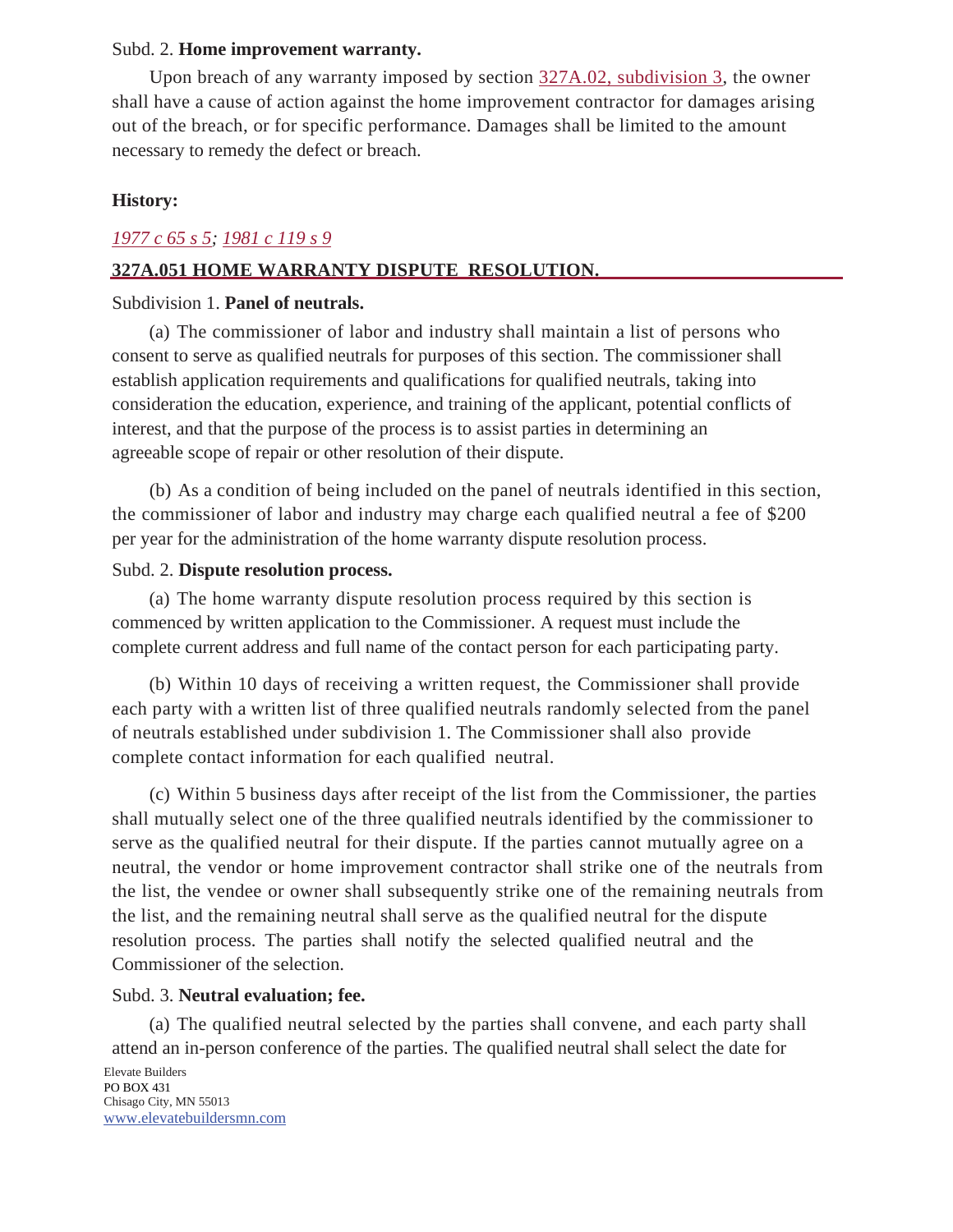the conference after consulting the parties. The conference must occur no later than 30 days after the neutral's selection, except by mutual agreement of the parties. In addition, the neutral shall collect from each party an administrative fee of \$25 and shall submit those fees to the Commissioner no later than 10 days after completion of the conference.

(b) At least 7 days before the conference, each party must provide the qualified neutral and the other party with all information and documentation necessary to understand the dispute, or the alleged loss or damages.

(c) After reviewing the information and documentation provided by the parties and after consulting with the parties at the conference, the neutral shall issue to the parties a nonbinding, written determination, which must include, to the extent possible, findings and recommendations on the scope and amount of repairs necessary, if any. The qualified neutral shall mail the determination to each party within 10 days after the conference.

(d) The parties shall share the expense of the qualified neutral's billed time equally, unless otherwise agreed. The neutral's billed time for evaluation of documents, meeting with the parties, and issuing a written determination must not exceed 6 hours, unless agreed to in writing by both parties. The neutral must identify the neutral's hourly rate to the parties.

#### Subd. 4. **Alternative process.**

If both parties agree, the parties may designate an alternative dispute resolution process in lieu of participating in the home warranty dispute resolution process established by this section. If the parties agree to an alternative dispute resolution process, they shall provide written notice of the agreement and a description of the selected process to the Commissioner as soon as practicable, but no later than the date the parties are required to select a neutral under subdivision 2.

#### Subd. 5. **Effect on future proceedings.**

(a) The written determination issued by the qualified neutral and all communications relating to the home warranty dispute resolution process, except those between any party and the Commissioner, are deemed confidential settlement communications pursuant to Rule 408 of the Minnesota Rules of Evidence.

(b) No party may use the written offer of repair provided by a vendor or home improvement contractor, a counteroffer to repair, or a written determination issued by the qualified neutral as evidence of liability in subsequent litigation between the parties. The qualified neutral may not be called to testify regarding the dispute resolution proceedings.

(c) Any amount paid by a party for the services of a qualified neutral under this section is deemed a taxable cost of the prevailing party in a subsequent litigation involving the same subject matter.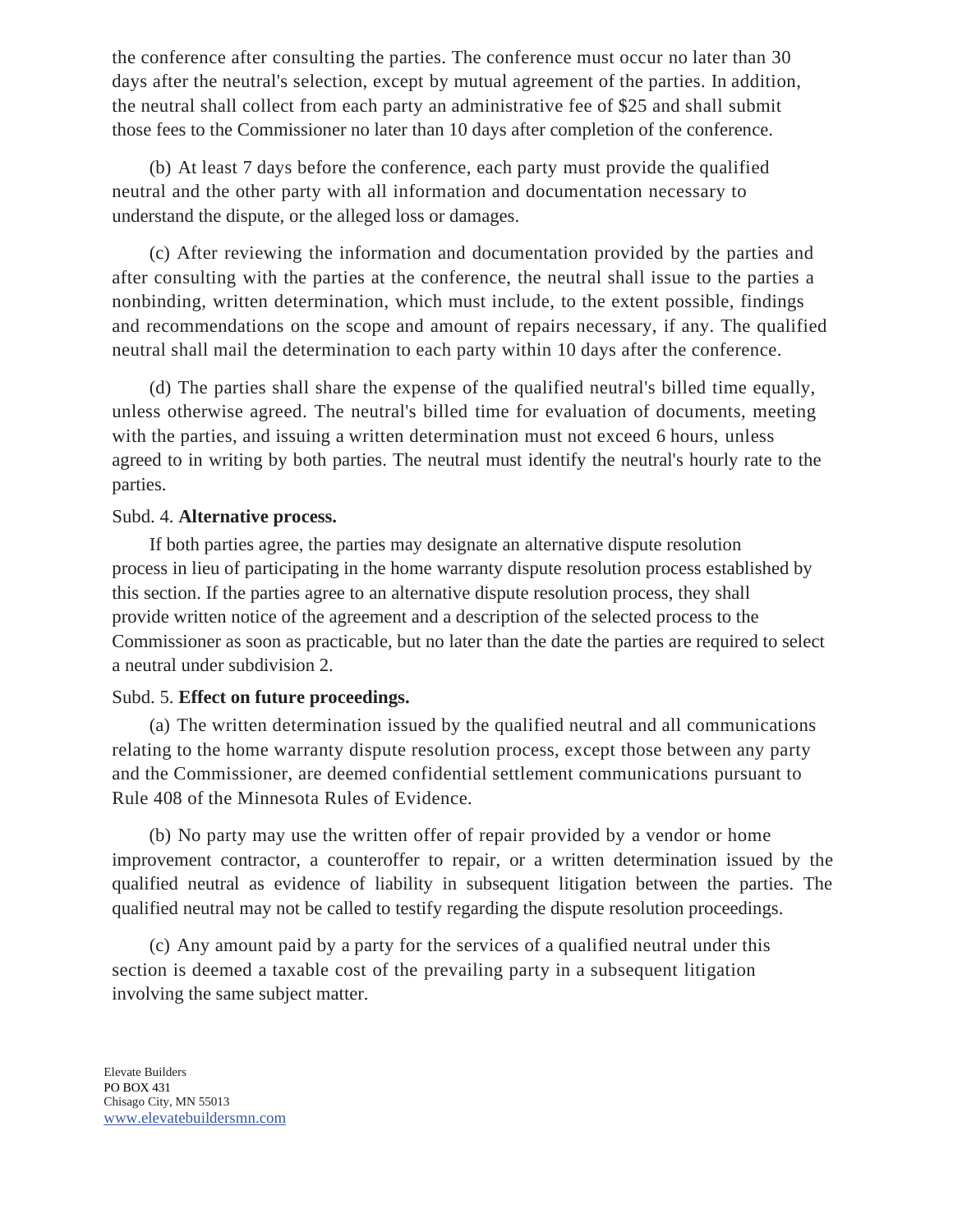#### Subd. 6. **Noncompliance with timelines; effect.**

Failure to strictly comply with the timelines in this section shall not be grounds for dismissal of any claim brought under section 327A.05, provided that the parties establish good faith effort in complying with this section.

#### **History:**

*2010 c 343 s 11*

#### **327A.06 OTHER WARRANTIES.**

The warranties provided for in section 327A.02 shall be in addition to all other warranties imposed by law or agreement. The remedies provided in section 327A.05 shall not be construed as limiting the remedies in any action not predicated upon breach of the statutory warranties imposed by section 327A.02.

#### **History:**

*1977 c 65 s 6; 2009 c 91 s 2*

#### **327A.07 VARIATIONS.**

The Commissioner of Labor and industry may approve pursuant to sections 14.05 to 14.28, variations from the provisions of sections 327A.02 and 327A.03 if the warranty program of the vendor or the home improvement contractor requesting the variation offers at least substantially the same protections to the vendee or owner as provided by the warranties set forth in section 327A.02.

#### **History:**

*1977 c 65 s 7; 1981 c 119 s 10; 1982 c 424 s 130; 1995 c 233 art 2 s 56; 2008 c 337 s 60; 2009 c 91 s 3*

#### **327A.08 LIMITATIONS.**

Notwithstanding any other provision of sections 327A.01 to 327A.08:

(a) The terms of the home improvement warranties required by sections 327A.01 to 327A.08 commence upon completion of the home improvement and the term shall not be required to be renewed or extended if the home improvement contractor performs additional improvements required by warranty;

(b) The home improvement warranties required by sections 327A.01 to 327A.08 shall not include products or materials installed that are already covered by implied or written warranty; and

Elevate Builders PO BOX 431 Chisago City, MN 55013 [www.elevatebuildersmn.com](http://www.nrphomes.com/) (c) The warranties required by sections  $327A.01$  to  $327A.08$  must be set forth as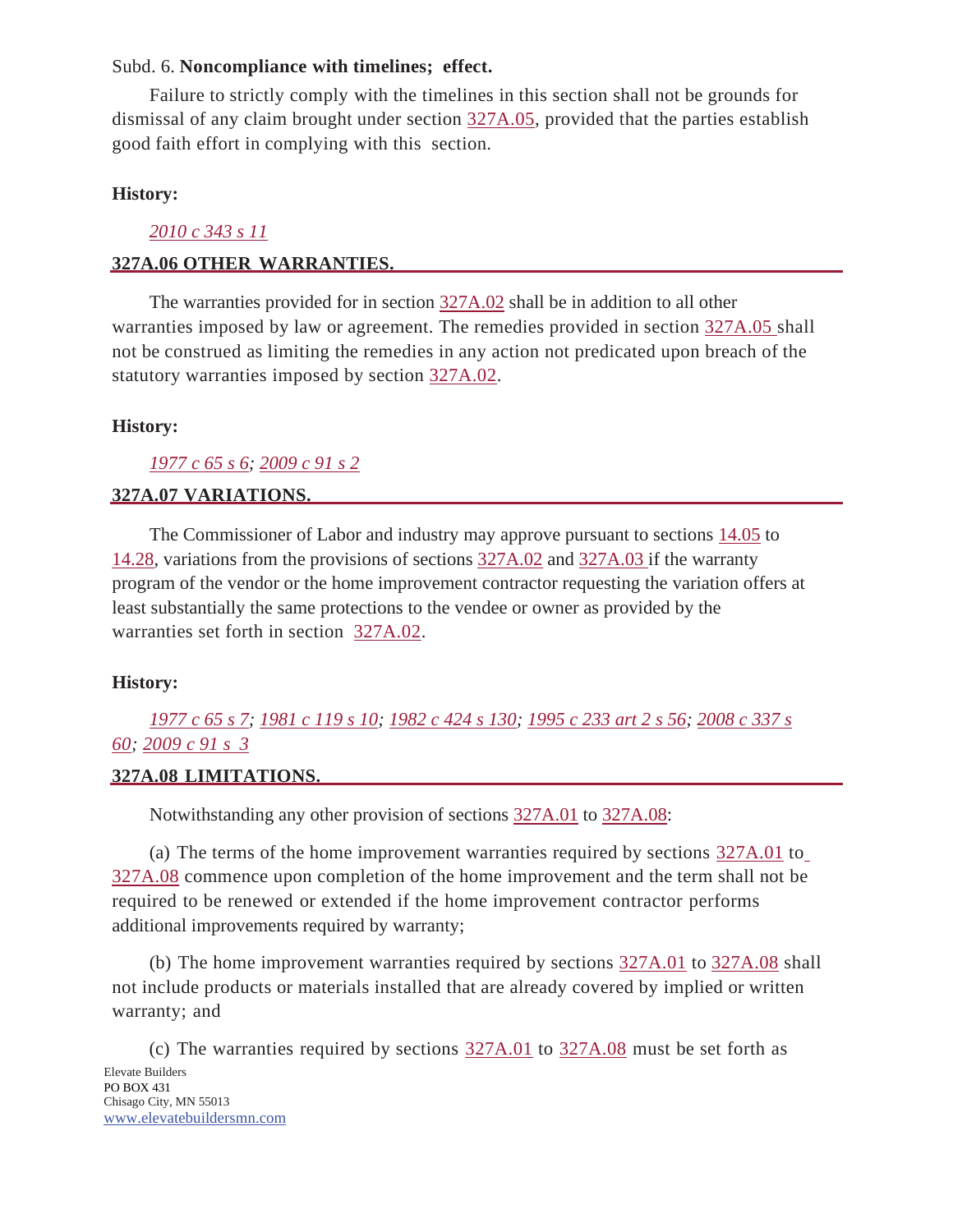written warranty instruments and must be included as part of the construction contract. The warranties and the exclusions under section 327A.03, the right to inspect and offer to repair under section 327A.02, subdivisions 4 and 5, and the Home Warranty Dispute Resolution process under section 327A.051 must be conveyed in writing to the owner. Failure to comply with this paragraph is a violation of section 326B.84.

(d) If the warranties required by sections 327A.01 to 327A.08 are not provided to the owner in writing as required by paragraph (c), they are implied Statutory warranties that have the same effect as if the vendor or home improvement contractor had complied with paragraph (c).

(e) The owner's right under this section to receive the written warranty required under this section may not be waived or modified by contract or otherwise. Any agreement that purports to waive or modify the right to the written warranty required under this section is void.

(f) This section does not limit the ability of the vendor or home improvement contractor and the owner to enter into the agreements permitted under section 327A.04, subdivisions 2 and 3.

#### **History:**

*1981 c 119 s 11; 1997 c 7 art 1 s 126; 2009 c 91 s 4; 2010 c 343 s 12*

### **SUMMARY OF 327A WARRANTY: LIMITED WARRANTY as per 327A Statutory Warranties**

Every builder-member of the Association shall agree to provide every homebuyer with a Limited Warranty which complies with Minnesota 327A Law regarding new home warranties. The terms of the warranty will exactly follow the State 327A Statutory Warranties.

During the **one-year period** from and after the warranty date the **dwelling** shall be free from defects caused by faulty workmanship and defective materials due to noncompliance with **building standards**.

**Building standards** means the materials and installation standards of the State Building Code, adopted by the Commissioner of Labor and industry pursuant to sections 326B.101 to 326B.194, in effect at the time of construction or remodeling.

During the **two-year period** from and after the warranty date, the **dwelling** shall be free from defects caused by faulty installation of plumbing, electrical, heating and cooling systems due to noncompliance with **building standards.** This is a warranty on workmanship ONLY. It does not cover any particular product that was installed according to building standard codes.

During the first **10 years** of ownership the **dwelling** shall be free from major structural defects due to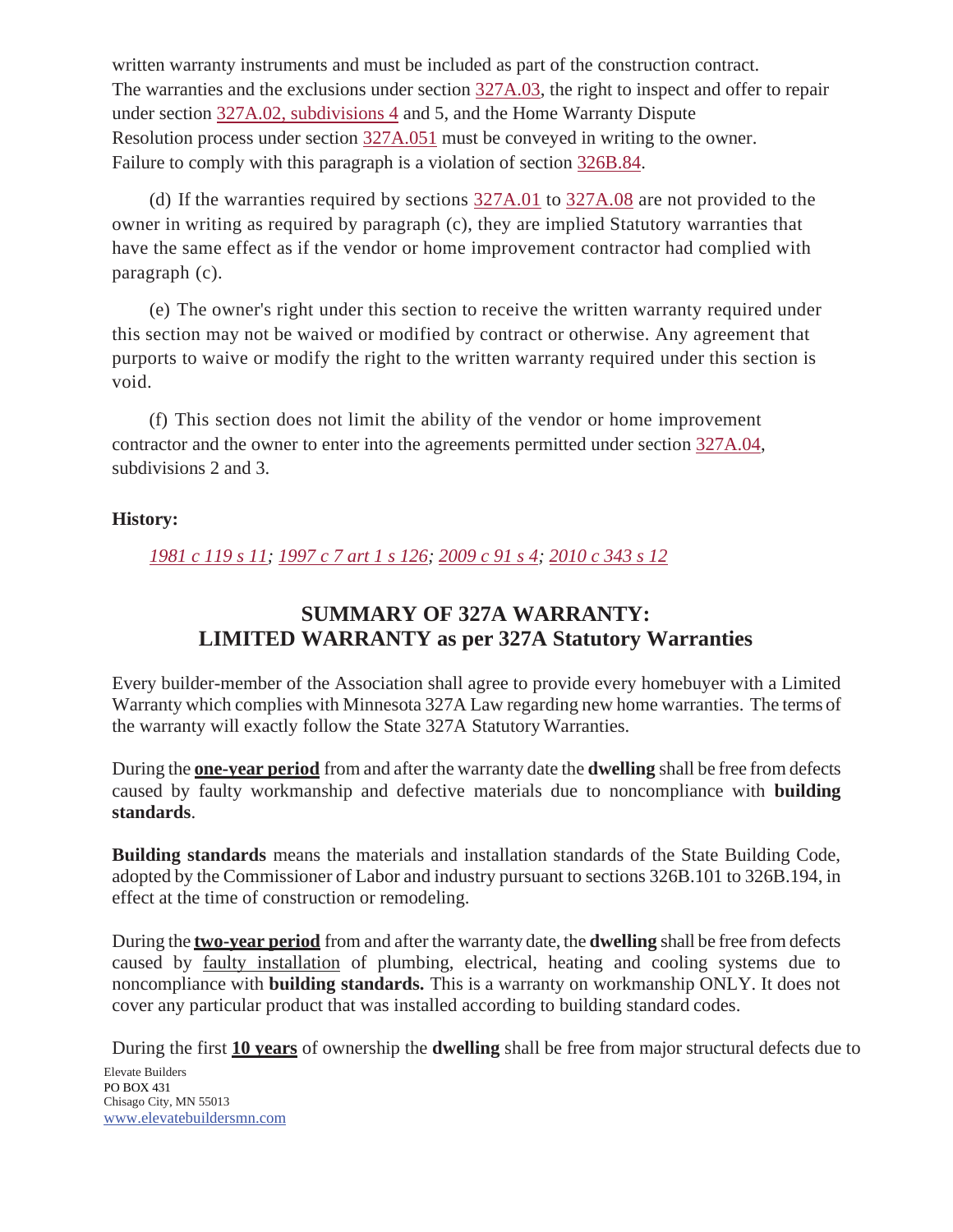non-compliance with **building standards**.

**Major construction defect.** "Major construction defect" means actual damage to the load bearing portion on the **dwelling** or the home improvement, including damage due to subsidence, expansion or lateral movement of the soil, which affects the load-bearing function and which vitally affects or is imminently likely to vitally affect use of the dwelling or the home improvement for residential purposes. "Major construction defect" does not include damage due to movement of the soil caused by flood, earthquake or other natural disaster.

**Dwelling.** "Dwelling" means a new building, not previously occupied, constructed for the purpose of habitation; but does not include appurtenant recreational facilities, detached garages, driveways, walkways, patios, boundary walls, retaining walls not necessary for the structural stability of the dwelling, landscaping, fences, nonpermanent construction materials, off-site improvements, and all other similar items.

Note: All definitions of terms are taken directly from the Minnesota 327A Statutory Warranties. Only the implied warranty (statutory warranty) is included. There is no additional expressed warranty from Elevate BuildersINC.

#### **SECTION TWO**

#### M**INIMUM PERFORMANCE STANDARDS**

A standard for minimum performance is provided to all buyers. These minimum performance standards are necessary to clearly identify what expectations are for all homebuyers purchasing a home from Elevate Builders INC.

Minimum performance standards serve the following worthwhile objectives:

- A. First and foremost, a written set of minimum performance standards are available for review by prospective homeowners. The public should be able to know what they may expect of a professional builder. The knowledge that one may expect a certain level of performance, through general guidelines and specific requirements is a right of every prospective homeowner.
- B. The minimum performance standards also serve as a guideline for corrections. We realize that perfection is not possible technologically in the housing industry and that imperfections will occur from time to time. When these problems do occur, the homeowner can look to the minimum performance standards to determine the cause of and responsibility for a problem. If a defect or problem is a violation of a building code or minimum standard, then this booklet will serve as the guideline on what action the builder will take.
- C. The written minimum performance standards establish a more objective and complete means of setting issues and meeting the goals of the home buyers.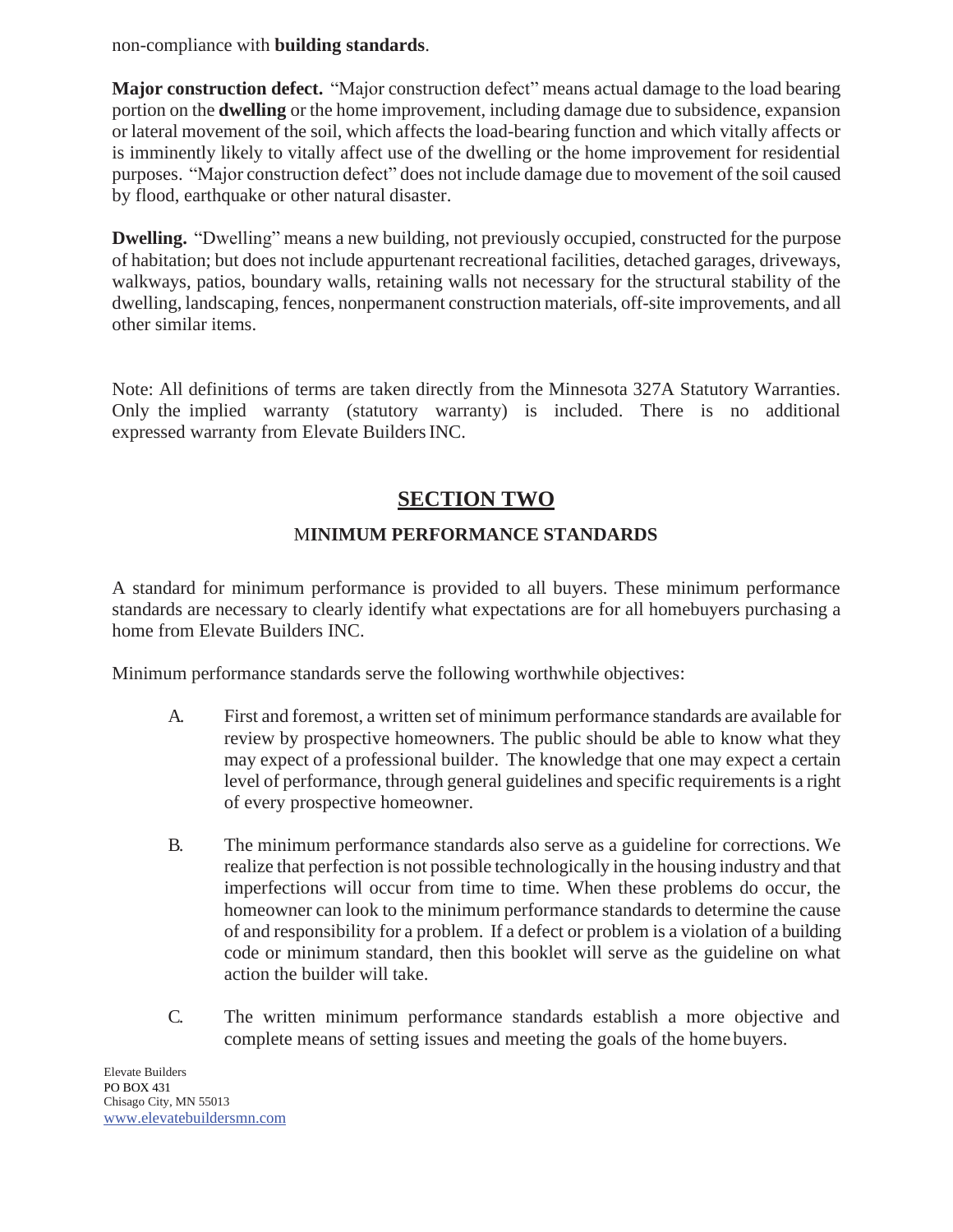The current Minimum Performance Standards as attached are hereby promulgated to meet the above stated objectives. These objectives and standards will be amended from time-to-time to reflect changing technology, industry standards and public expectation.

*Note: See the General Spec book for the written performance standards.*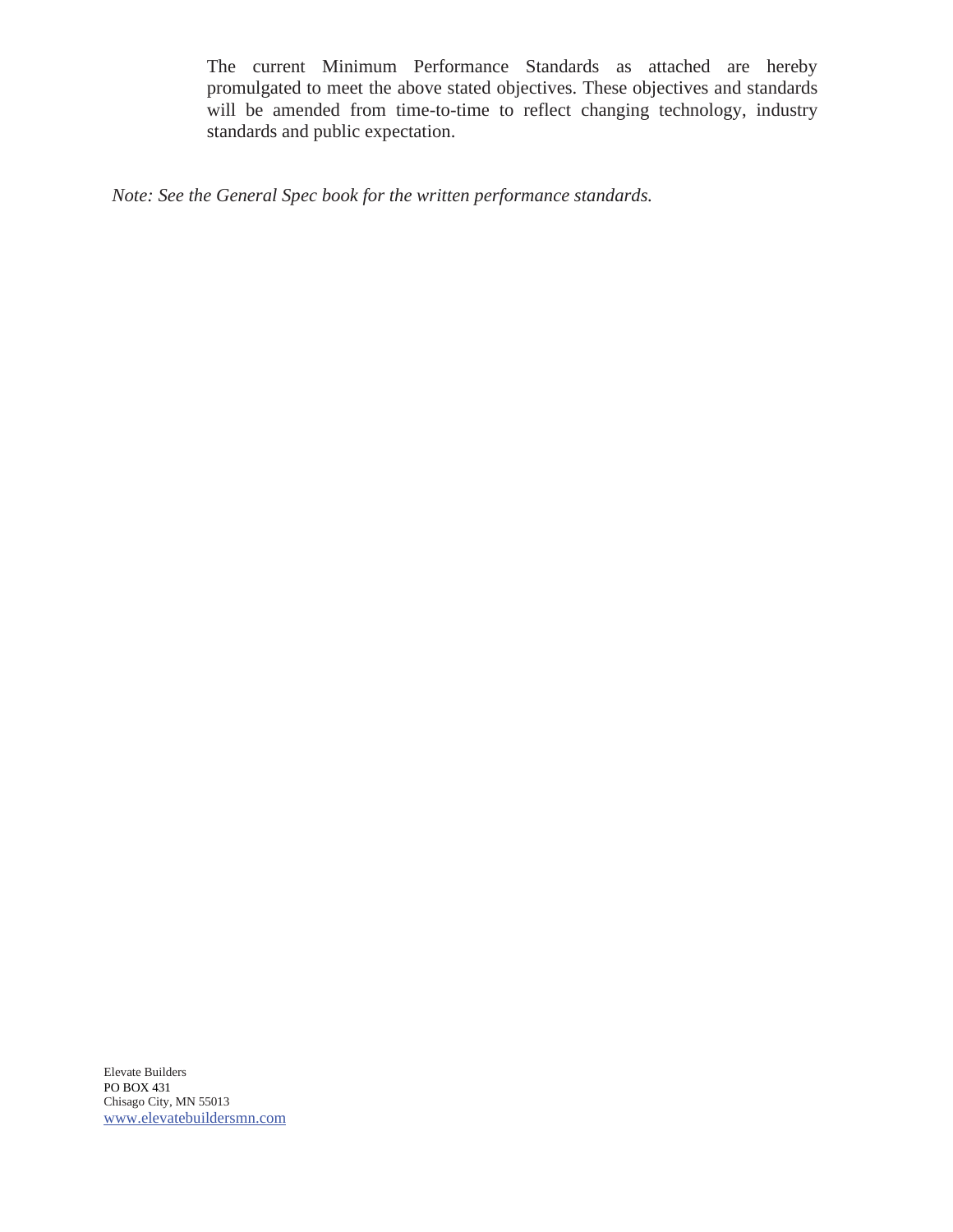## **ONE YEAR STANDARD & CORRECTION ITEMS**

**The following items are covered for the first year of occupancy. This portion of the Standards & Corrections expires 12 months from the date of closing.**

**All non-warranty service call items will be billed at \$100 per hour. Please review items covered below prior to submitting warranty requests to avoid unnecessary fees.**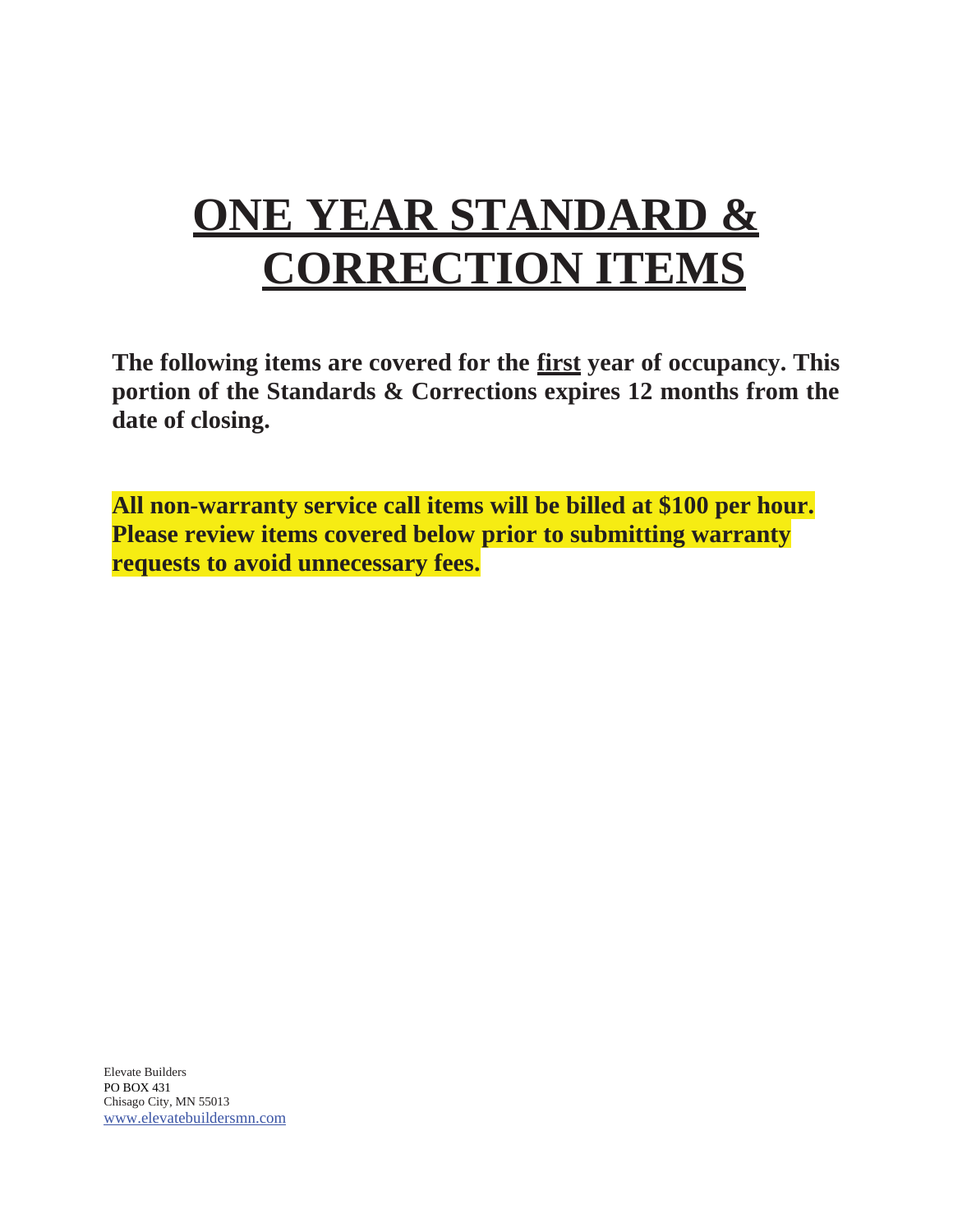#### STANDARDS & CORRECTIONS

**The following are all the standards & corrections for one year from the date of closing. These are minimum performance standards to which ELEVATE BUILDERS INC will adhere to in any warranty repair.**

#### **1. SITE WORK**

#### **A. Site Grading**

Some settling is normal around all homes. Settling of ground around foundation walls, utility trenches or other filled areas shall not interfere with proper water drainage away from the home.

If the builder has provided final grading upon request by the homeowner, the builder shall fill settled areas affecting property drainage. Homeowner shall be responsible for removal and replacement of all shrubs, rocks, mulch or other landscaping affected by placement of fill.

#### **B. Site Drainage**

The necessary grades and swales shall have been established by the builder to ensure proper drainage away from the home. Standing or ponding water shall not remain for extended periods in the immediate area after a rain (generally no more than 24 hours for normal rains, up to 48 hours in heavy clay soils), except in swales, which drain other areas, or in areas where sump pumps discharge, in which a longer period can be anticipated (generally no more than 48 hours). Areas accepting discharge of sump pumps may be wet whenever the pump runs. The possibility of standing water after an unusually heavy rainfall should be anticipated. No grading determination shall be made while there is frost or snow on or in the ground, or while the ground is saturated. Heavily saturated soils will cause water from rain to stand longer than normal. It is important not to over irrigate yards with heavy (black or clay) soil.

The builder is responsible only for initially establishing the proper grades and swales. The homeowner is responsible for maintaining such grades and swales once they have been properly established. If the drainage has been altered by the additional black dirt or sod, and the builder did not install the black dirt or sod, then if the builder does any re-grading, the re-sodding or sprinkler head repairs are the responsibility of the homeowner.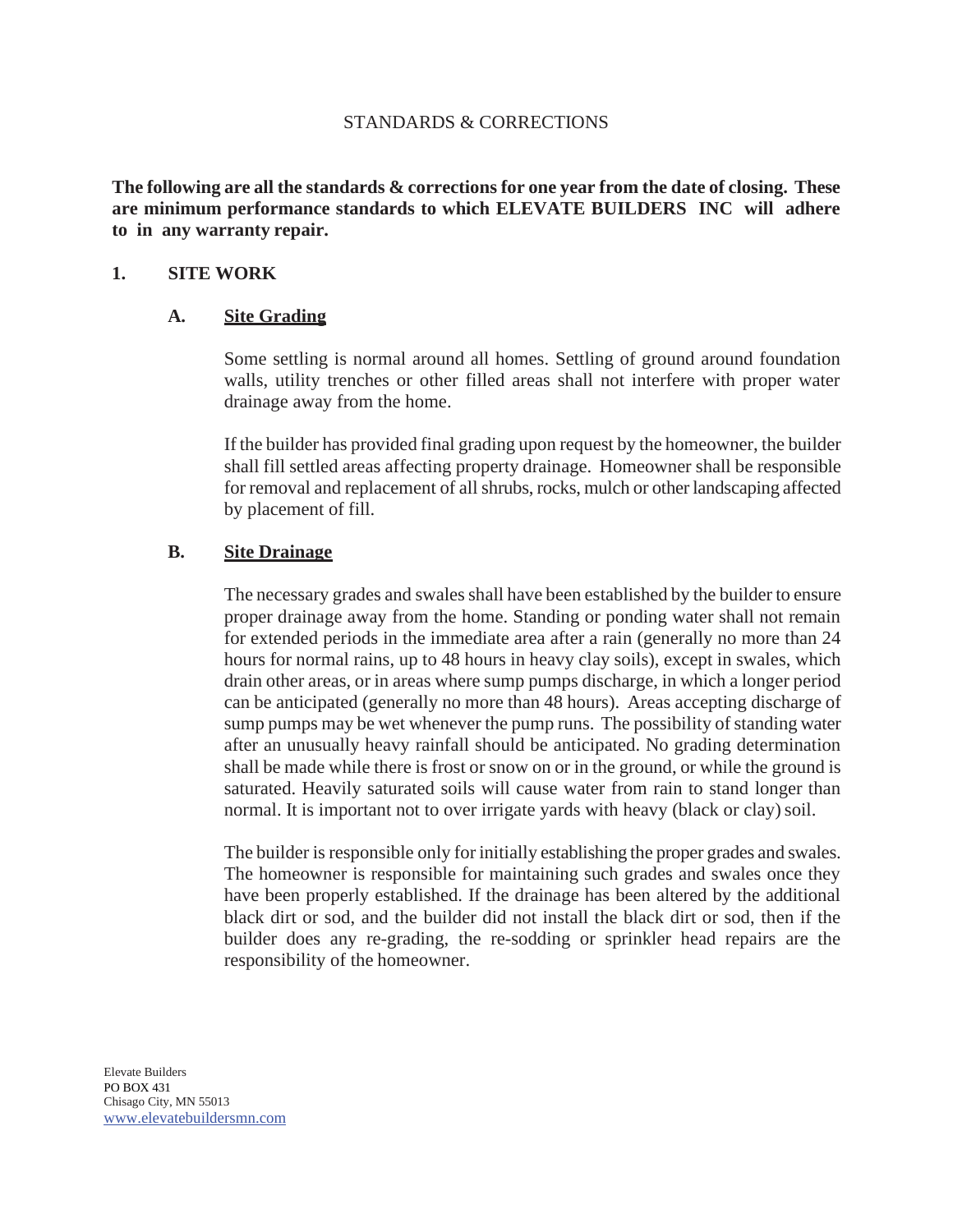#### **C. Landscaping and Trees**

Trees installed by the builder are warranted for one growing season. There is **no**  warranty of any shrubs or flowering plant through the winter. If the tree does not survive the winter, Elevate Builders INC will do a courtesy replacement one time. The tree will be of a similar species but limited to 2" diameter deciduous tree and a 6'-7' evergreen tree.

This is the largest we can install after the landscaping is completed. This is a one time only replacement. It is the homeowner's responsibility to properly water and takes care of plants.

Note: One growing season is from May to November 1st

#### **D. Sod**

Sod will be green and alive at installation, provide adequate water as needed – there is **no** warranty of any kind on sod. Be sure to reduce the amount of water after 10 days. This is very important in the clay soil or it becomes too saturated and "mushy", then it will not firm up and can be difficult to mow.

#### **E. Weeds**

Builder is not responsible for weed control from an unfinished lot entering a finished

lot.

Note: all unfinished lots will have "weeds."

#### **2. CONCRETE**

#### **A. Poured Concrete**

1. Foundation Walls

Shrinkage cracks are not unusual in concrete foundation walls. The builder shall repair such cracks greater than 1/8 inch in width. The structural integrity of the wall is not affected because of the extensive steel reinforcement used in all poured walls. It is the builder's choice to fill the cracks with epoxy or butyl type filler.

#### 2. Basement Floors

Minor cracks in concrete basement floors are normal. Builder shall repair cracks exceeding 3/16 inch in width or 1/8 inch in vertical displacement by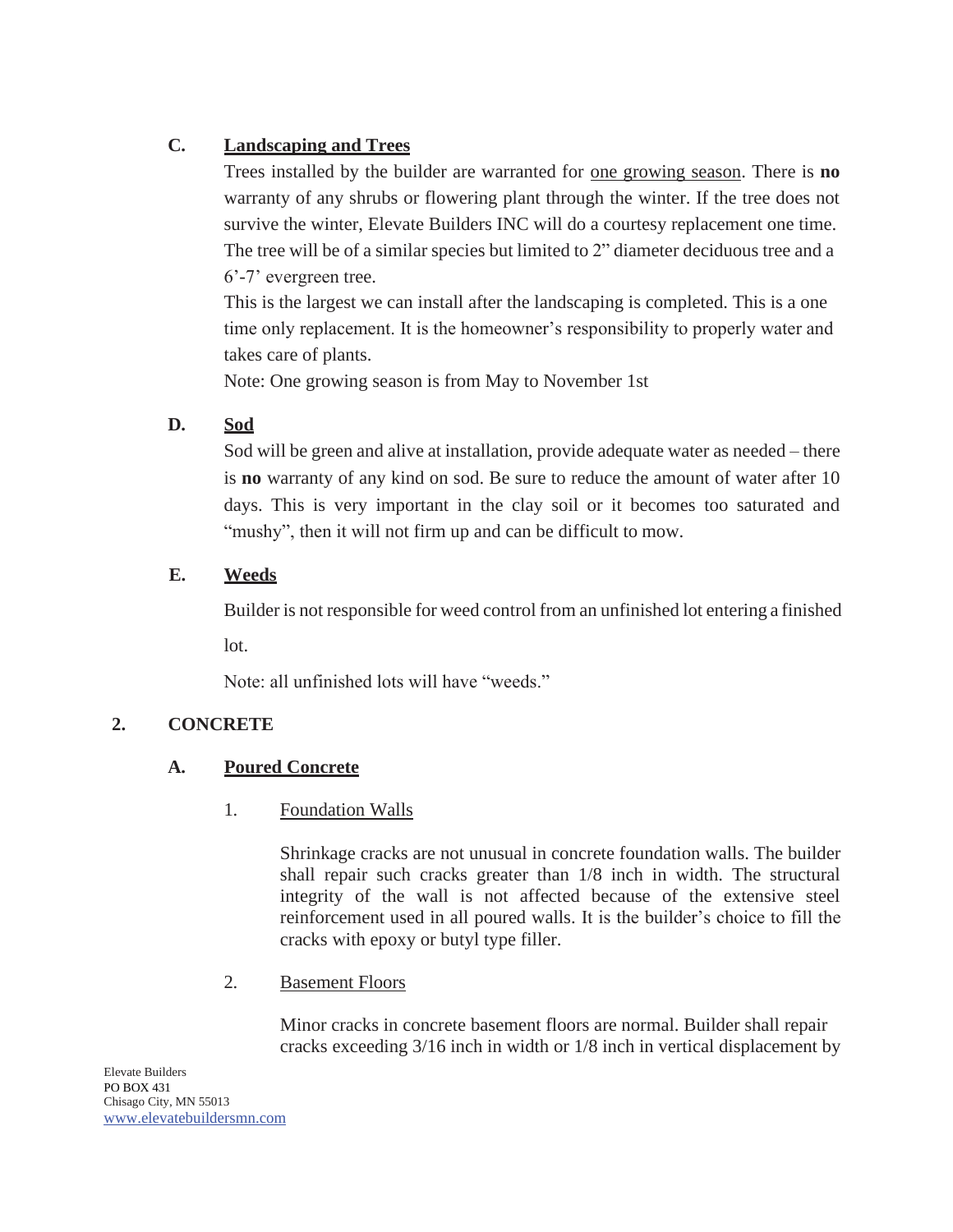surface patching or caulking. A 6 mil poly exists under the floor, sealing off any air leakage through any small cracks.

3. Garage Slabs

Builder shall repair cracks in garage slabs in excess of 1/4 inch in width or 1/4 inch in vertical displacement by surface patching or caulking.

#### 4. Concrete Floors with Finished Flooring Over Them

Cracks, which rupture the finished flooring material, shall be repaired.

Builder will repair cracks, as necessary, so as not to be readily apparent when the finish flooring material is in place. (See also Minimum Performance Standard VII "Finishes".) Only damaged areas are repaired, the entire floor is NOT replaced.

#### 5. Other Exterior Concrete Work

Exterior concrete including sidewalks, patios, and driveways are not covered under the state statutory 327A implied warranty. See the Performance Standards in your general specs for performance expectations. Any repairs or adjustments on exterior concrete are at the sole discretion of thebuilder.

Note: Exterior concrete does have maintenance. Snow must be removed so it doesn't melt and freeze, causing it to lift off the top surface. It is necessary to seal coat driveways annually to help mortar from flaking caused by road salt. Proof of sealer will be required (receipt or invoice of sealer applied) for any concerns that arise regarding driveway performance.

#### 6. Stoops, Steps or Garage Floors

Stoops, steps, or garage floors that sit on a frost footing shall not settle, heave or separate in excess of 1 inch from the house structures. \*\*

Water should drain from outdoor stoops and steps. The possibility of minor water standing on stoops for a short period after rain can be anticipated.

Builder shall take corrective action to meet these standards.

\*\*NOTE: This does not cover free-floating slabs that do not have foundations under their 4 sides (ie: driveways, sidewalks, patios, etc.). These will move seasonally with freezing and thawing.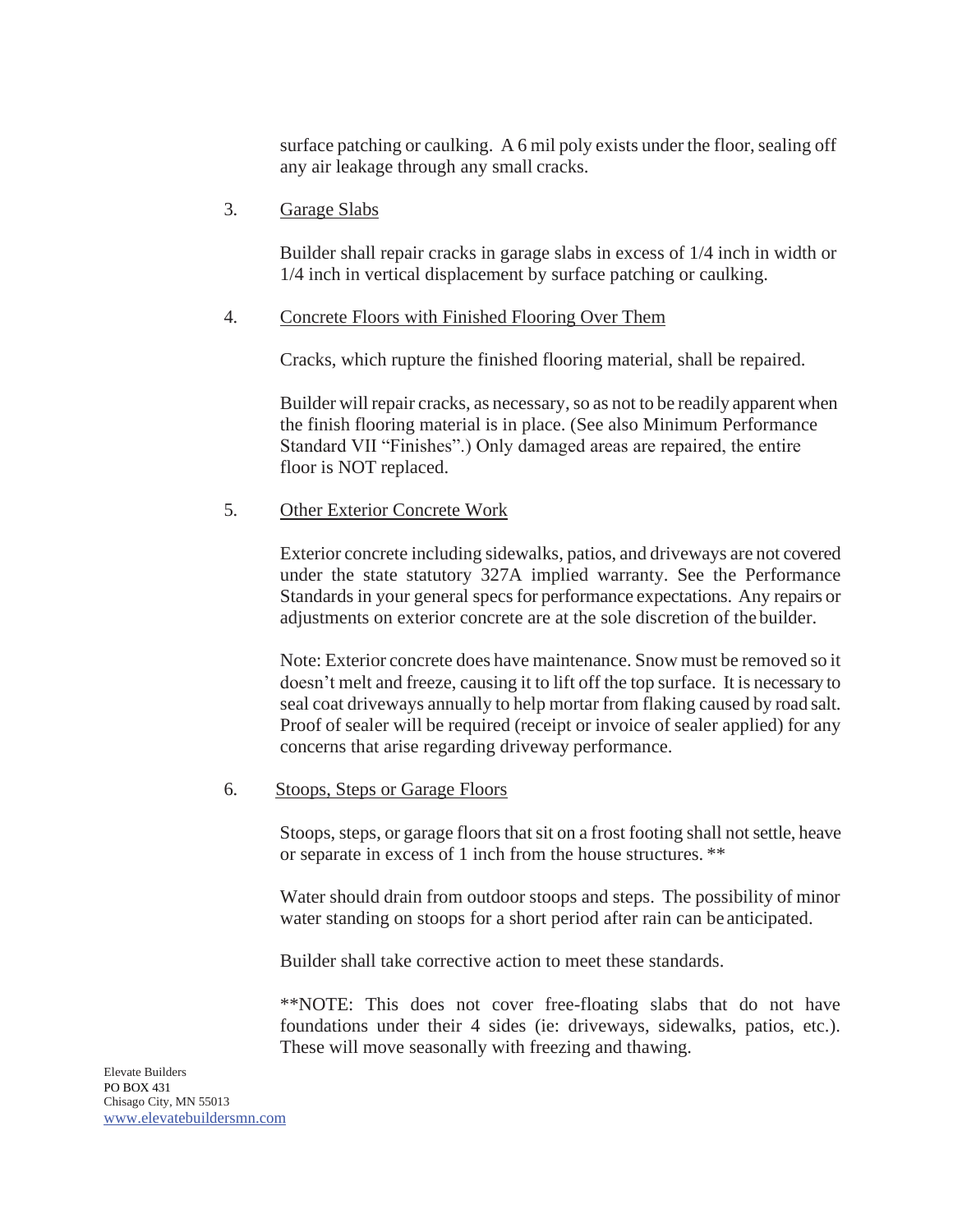#### **3. MASONRY**

#### **A. Unit Masonry**

#### 1. Basement or Foundation Walls

Small cracks not affecting structural stability are not unusual in mortar joints of masonry foundation walls.

Builder will repair cracks in excess of 1/8 inch by pointing or patching.

#### 2. Masonry Walls or Veneer

Small hairline cracks due to shrinkage are common in mortar joints in masonry construction.

Non-uniformity in appearance of stone, brick with varying tones, Rockface bricks or mortar is not covered. Builder will repair cracks in excess of 3/8 inch by pointing or patching. Builder will not be responsible for color variation between old and new mortar.

#### 3. Decorative Stone or Brick on Interior Walls

Shrinkage away from walls, ceilings, or cabinets is common.

Builder will caulk all cracks exceeding 1/8 inch.

#### **4. WOOD AND PLASTIC**

#### **A. Rough Carpentry**

#### 1. Floor squeaks

Floor squeaks and loose sub-floor are often temporary conditions common to new construction. Many times it will fluctuate with the seasons and the amount of humidity in the house. A squeak-proof floor cannot be guaranteed.

Builder will correct the problem only if caused by an underlying construction defect or can be accessed without major disruption to the home.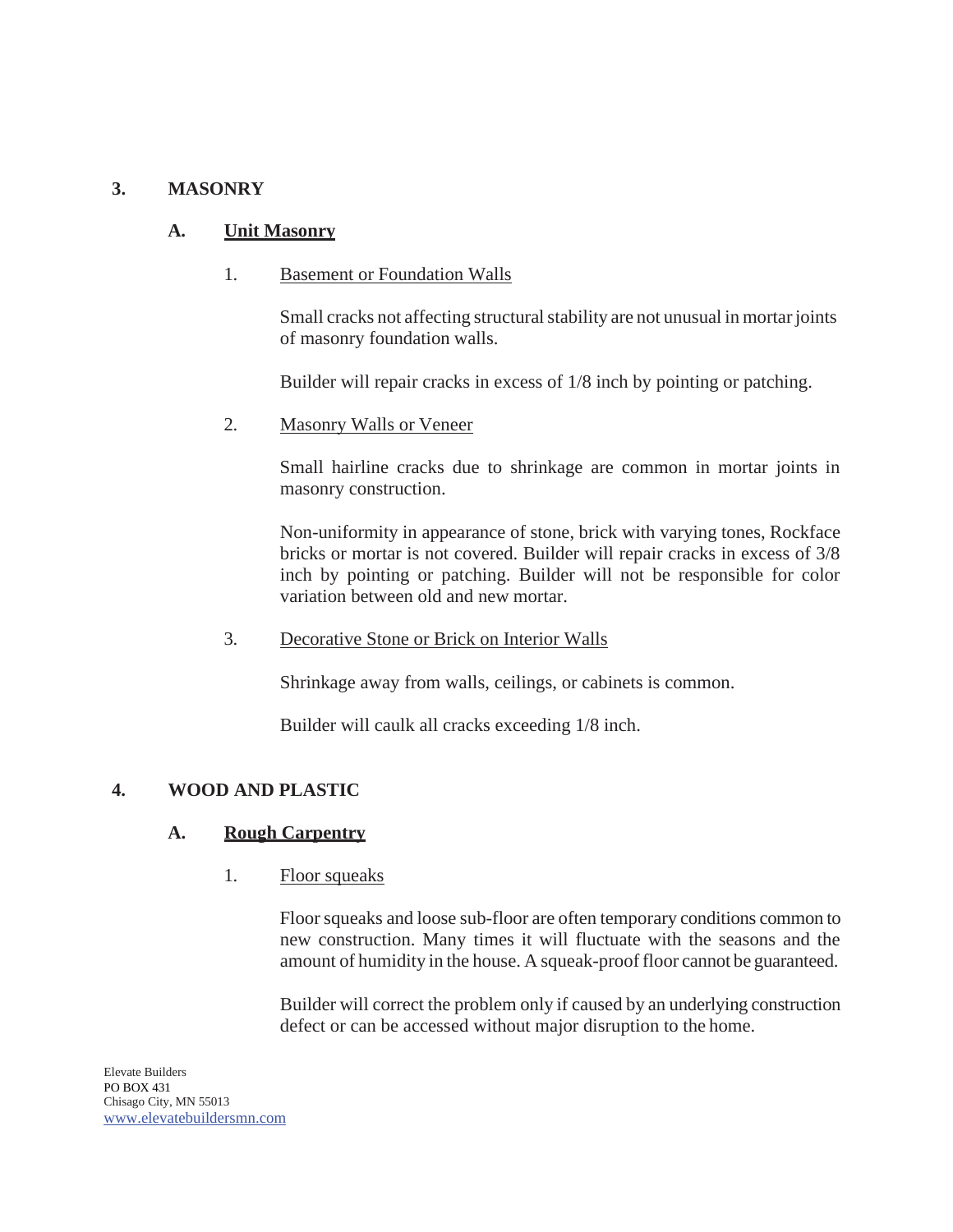#### 2. Evenness of Wood Floors

Floors shall not have more than 3/8 inch ridge or depression within any 32 inch measurement when measured parallel to the joists. Allowable floor and ceiling joist defections are governed by the applicable building code. Wood floors will show some "cupping" at certain seasons. This is normal and will change as the humidity in your home changes.

Builder will correct or repair to meet these specifications.

#### 3. Bowing of Walls

All interior and exterior walls have slight variances on their finished surfaces. Bowing of wall should not detract from or blemish the wall's finished surface. Walls should not bow more than 3/8 inch out of line within any 32 inch horizontal or vertical measurement. This is determined with a 36 inch straight edge. Builder will repair or adjust to meet these specifications.

#### **B. Interior Finish Carpentry**

Joints in moldings or joint between moldings and adjacent surface shall not result in open joints exceeding 1/8 inch in width. Some season shrinkage is normal. Hairline cracks in enamel are normal and not covered under any implied guarantee by the builder.

Builder will repair defective joints, as defined. Colored putty or caulking is acceptable.

#### **C. Decorative Interior Solid Wood Beams**

All solid beams will shrink over time. There is nothing that can be done to prevent this. After shrinking, we will adjust the cracks at the ends of the beams by a) re-taping the drywall and touching up with paint, b) re-caulking, c) adding a molding around the beam at the ends. Solid decorative beams are never replaced due to this inevitable fact.

#### **D. Exterior Finish Carpentry**

Joints between exterior trim elements, including siding and masonry, shall not result in open joints in excess of 3/8 inch. In all cases the exterior trim, masonry and siding shall be capable of performing its function to exclude the elements.

Builder will repair open joints as defined. Caulking is acceptable.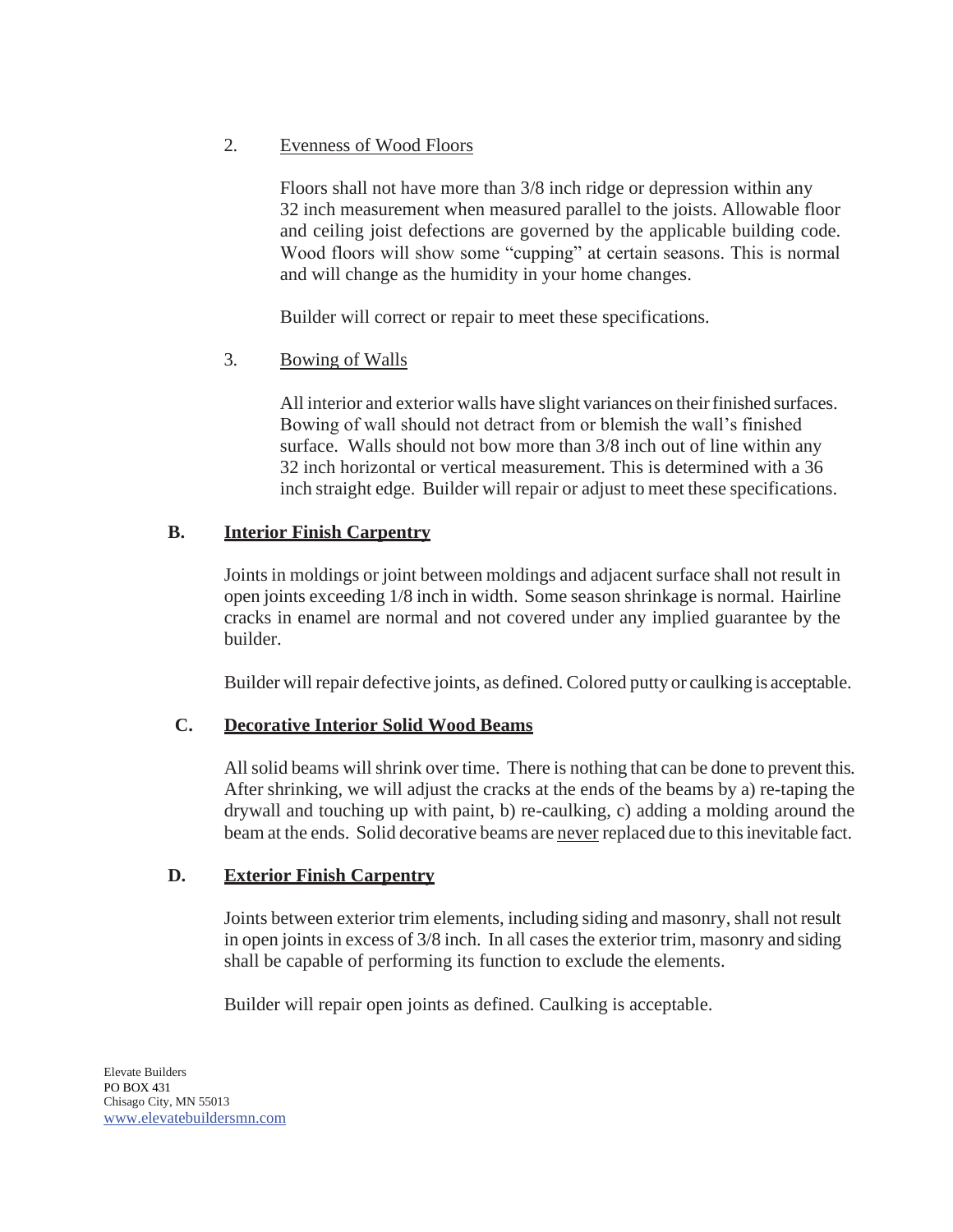#### **5. THERMAL AND MOISTURE PROTECTION**

#### **A. Waterproofing**

Leaks resulting in actual pooling of water shall be repaired. Builder is not responsible for leaks caused by improper landscaping or failure to maintain proper grades. Dampness of the walls or floors may occur in new construction and is not considered a deficiency.

Builder will take such action as necessary to correct basement leaks, except where the cause is determined to result from homeowner action or negligence.

#### **B. Insulation**

Insulation shall be installed in accordance with applicable energy and building code requirements.

Builder will install insulation in sufficient amounts to meet these standards.

#### **C. Louvers and Vents**

Builder must provide attic vents and/or louvers for proper ventilation of the attic space of the structure.

NOTE: During some blizzard type snowstorms or strong blowing snow, some snow may blow through the roof vents and into the attic. This is not preventable.

#### **D. Roofing and Siding**

1. Roof or Flashing Leaks

Roofs or flashing shall not leak under normally anticipated conditions, **except** where cause is determined to resultfrom **ice build-up or homeowner action or negligence.**

Builder will repair any verified roof or flashing leaks **not caused by ice build-up** or homeowner action or negligence. When excessive snow buildup occurs, it is the homeowner's responsibility to remove whatever snow is necessary to prevent ice dams and the consequential water penetration.

#### 2. Standing Water on Flat Roof

Water shall drain from a flat roof, except for minor ponding immediately following rainfall or when the roof is specifically designated for water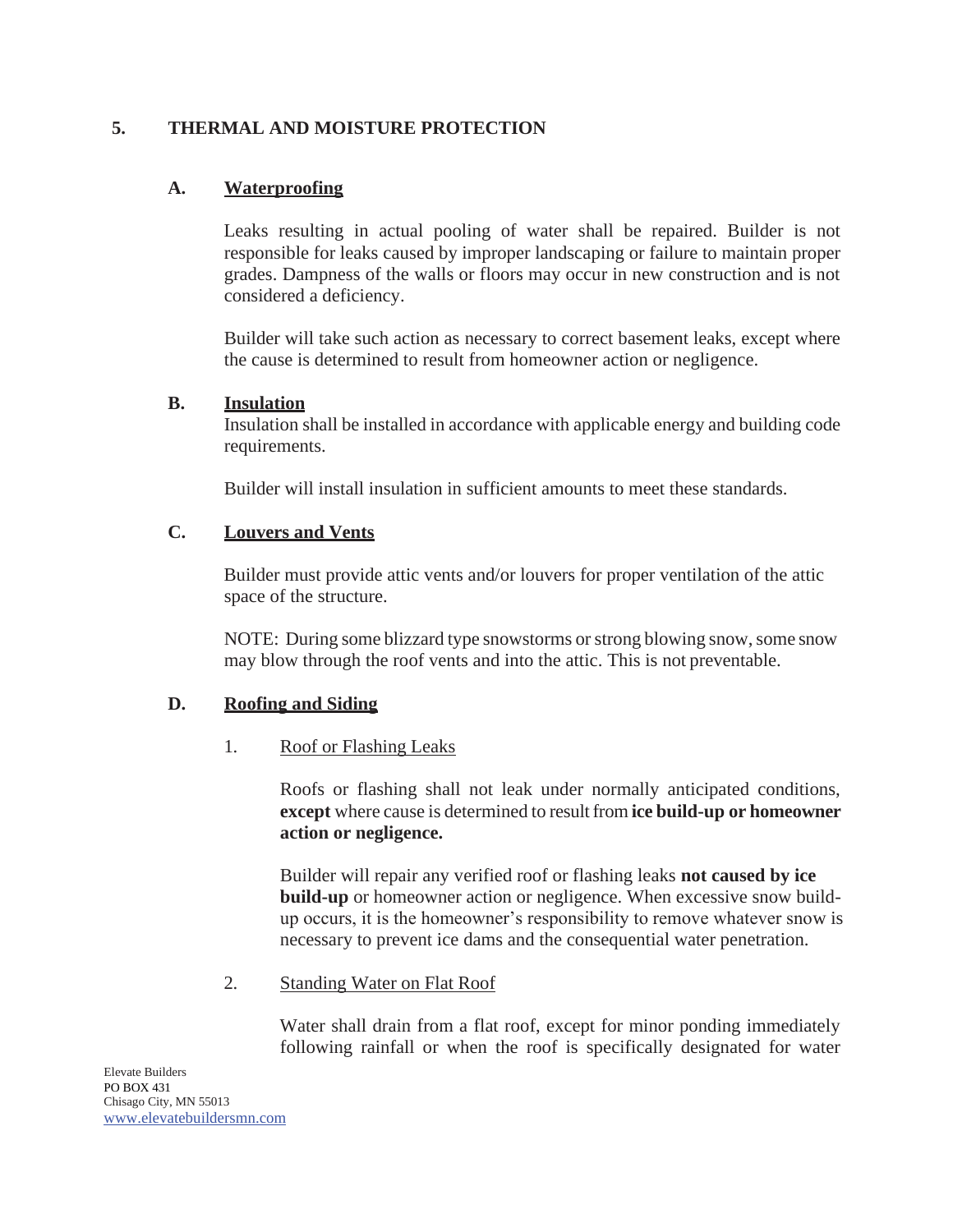retention. Builder will take corrective action to assure proper drainage of roof.

3. Delamination of Veneer Siding or Joint Separation

All siding shall be installed according to the manufacturer and industries accepted standards. Separations and delaminating shall be repaired or replaced.

Builder will repair or replace siding as needed unless caused by homeowner's neglect to maintain siding properly. Repaired area may not match in color and/or texture. For surfaces requiring paint, builder will paint only the new materials. The homeowner can expect that the newly painted surface may not match original surface in color.

#### **E. Sheet Metal**

#### 1. Gutters and Downspouts

Gutters and downspouts shall not leak, but gutters may overflow during heavy rain or ice build-up.

Builder will repair leaks. It is a homeowner's responsibility to keep gutters and downspouts free of leaves and debris, which could cause overflow. It is also the homeowner's responsibility to be sure the downspout is open and water is able to freely run away from the house. Running downspouts to underground pipes is not recommended. It will typically freeze up in the winter and can cause damage to the gutter pipes.

#### 2. Water Standing in Gutters

When gutter is unobstructed by debris, the water level shall not exceed one (1) inch in depth. Industry practice is to install gutters approximately level. Consequently, it is entirely possible that small amounts of water will stand in certain sections of gutter immediately after a rain.

Builder will correct to meet these standards.

#### **F. Sealants**

Joints and cracks in exterior wall surfaces and around openings shall be properly caulked to exclude the entry of water.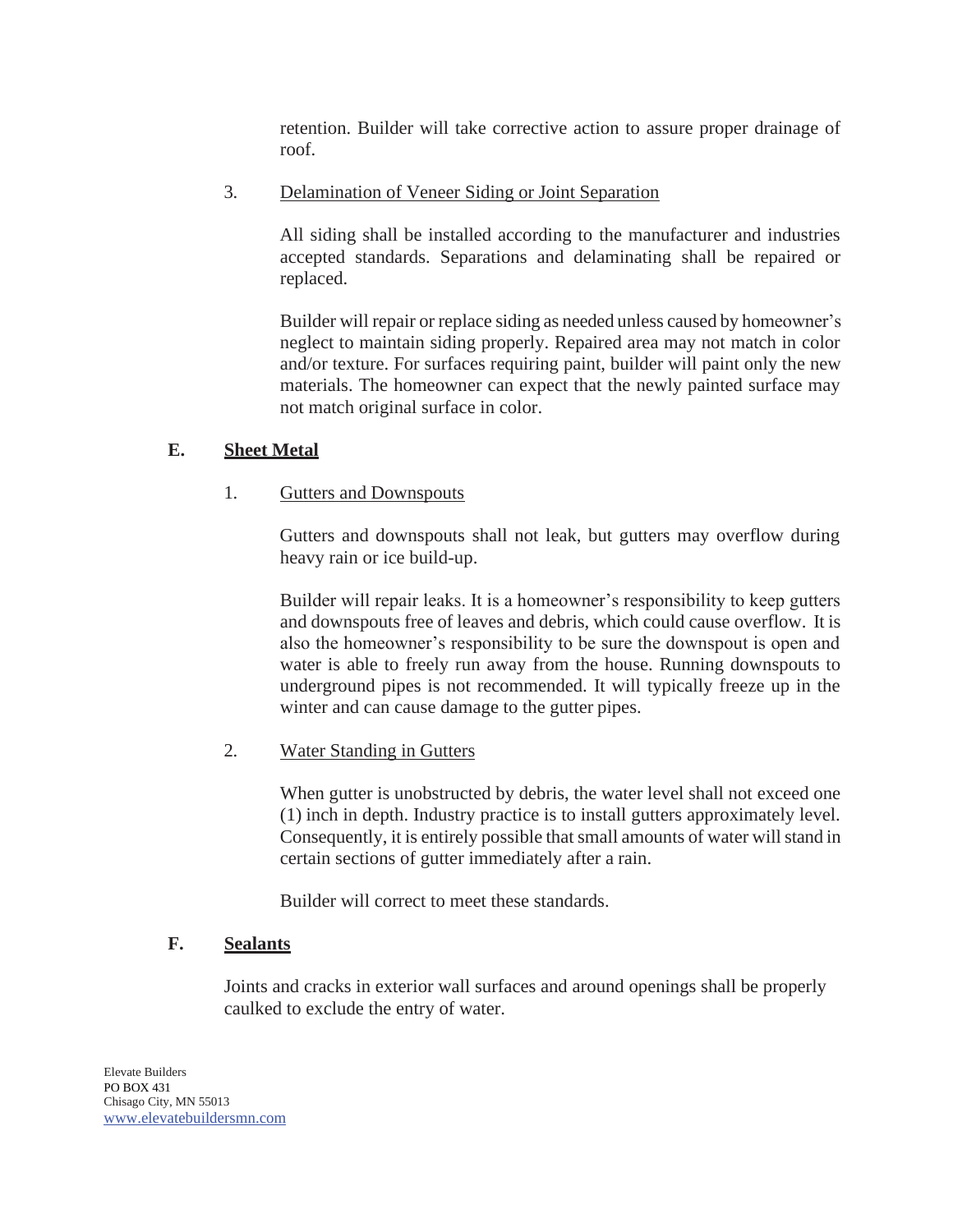NOTE: All windows and sidings are rated for 40-mile-per-hour winds. All doors are rated for 20-mile-per-hour winds. This means that straight-line winds in excesses of these amounts could allow some water penetration. When storm doors are added the ratings of most doors go to 60 miles per hour.

Builder will repair and/or caulk joints or cracks in exterior wall surfaces as required to correct deficiencies one time only. Even properly installed caulking will shrink and must be maintained during the life of the home by the homeowner.

#### **6. DOORS AND WINDOWS**

#### **A. Wood and Fiberglass Doors**

#### 1. Warpage of Exterior Doors

Exterior doors will warp to some degree due to temperature differential on inside and outside surfaces. However, they shall not warp to the extent that they become inoperable or cease to be weather resistant or exceed National Woodwork Manufacturers Association Standards. (Warpage must exceed  $\frac{1}{4}$ inch on a 6-foot8-inch door and 3/8 inch on an 8-foot door, measured diagonally form corner to corner.) Builder will correct, adjust or replace and refinish defective doors.

2. Warpage of Interior Passage and Closet Doors

Interior doors (full openings) shall not warp in excess of National Woodwork Manufacturers Association Standards. (1/4 inch, measured diagonally from corner to corner.)

Builder will correct, adjust or replace and refinish defective doors to match existing doors as close as possible.

3. Shrinkage of Insert Panels

Panels will shrink and expand and may expose unpainted surface. Builders will stain or paint this line. The whole door is NOT refinished.

4. Split in Door Panel

Split panel shall not allow light to be visible through the door.

Builder will, if light is visible, fill split with colored filler and paint or stain (if necessary) as closely as possible. The entire door is NOT replaced or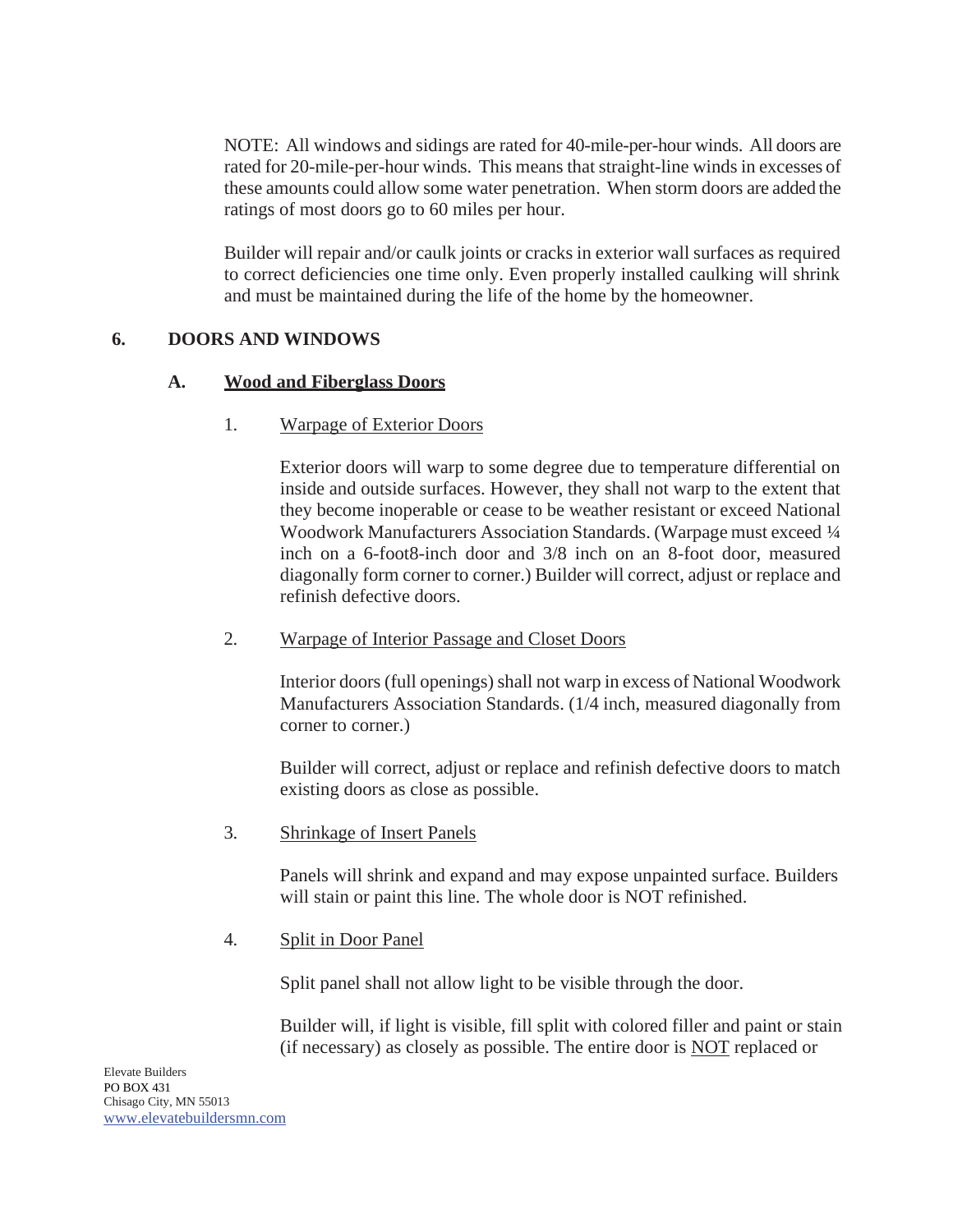refinished.

#### 5. Thresholds

Exterior thresholds require regular seasonal adjustments. This is a homeowner responsibility. Failure to do so can result in wind, rain, or snow blowing under the door and doing damage to the interior floor.

#### **B. Glass**

#### **1. Broken or Scratched Glass**

Broken or scratched glass not reported to the builder **prior** to closing is the homeowner's responsibility.

Window stress cracks are warrantied for 12 months from the date of closing. No further warranty exists on stress cracks in glass.

The window manufacturer will have an extended warranty on the product itself. (Usually there is no warranty on the labor.)

See your closing documents for detail on your window extended factory warranty. These warranties are directly with the manufacturer and not part of Elevate Builders INC.

All specialty windows (ex: Archtops and windows around and in front doors) have a 1 year warranty on all stress cracks and 5 years on seal failure. (Labor is included for first year only.)

- 2. Fine hair line "scratches" that are visible in certain light are not covered under any warranty. Only deep scratches that are recorded on the Walk Through sheet prior to move-in are covered.
- 3. Plexiglas often is used in conjunction with sports courts. This material is resistant to impact from balls, but will scratch very easily. No Plexiglas is replaced because there are "scratches" from cleaning. It is recommended you only clean with a very soft cotton cloth and plastic polish/cleaner.

#### **C. Garage Doors on Attached Garages**

Garage doors shall be installed as recommended by the manufacturer. Some entrance of the elements can be expected under certain inclement weather conditions, especially with high winds.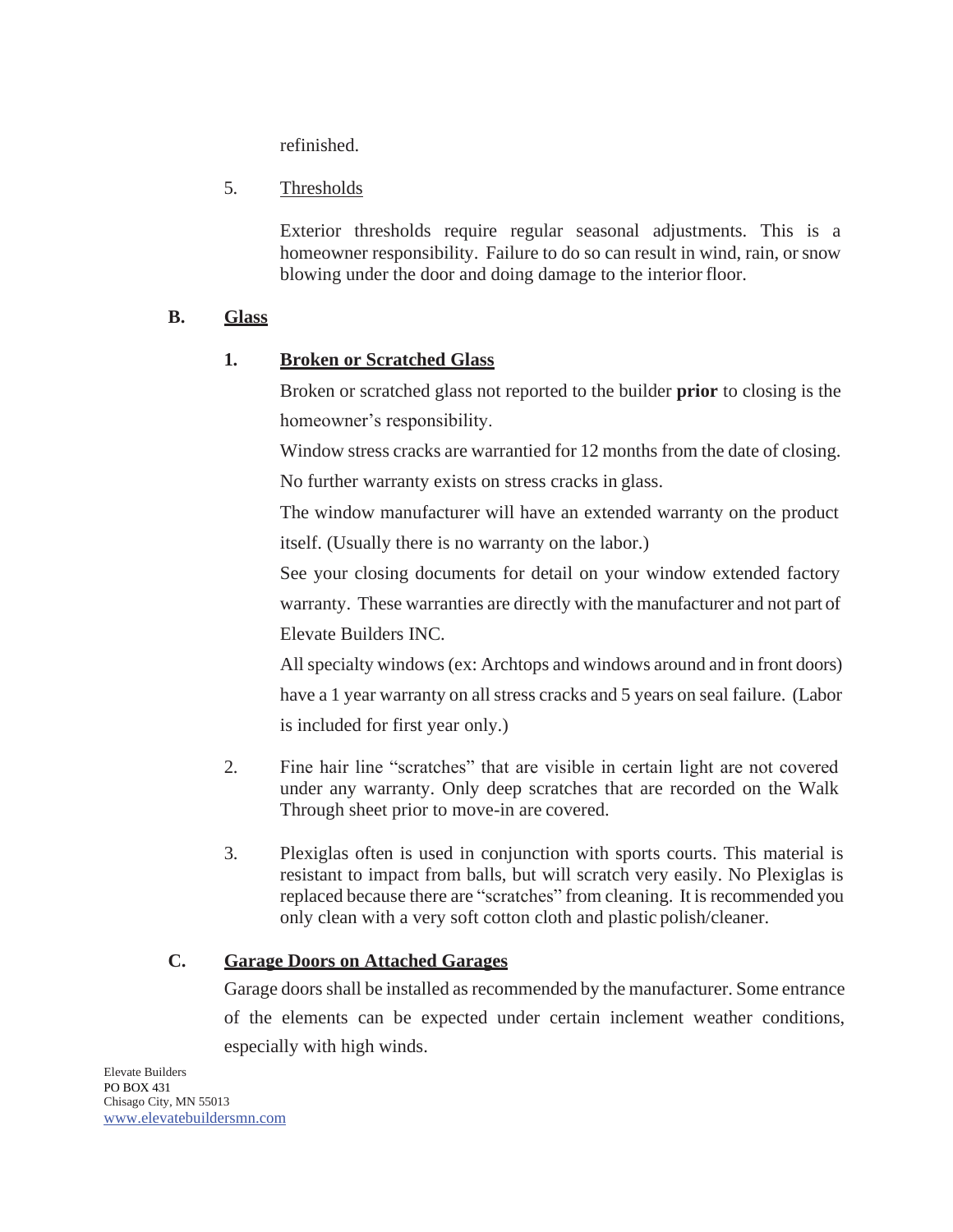Note: When snow and ice melt off of cars in the winter, the water will run towards the garage door and it may freeze there. This is not a warranty issue.

#### **D. Wood, Vinyl and Metal Windows**

1. Operation of Windows

Windowsshall operate with reasonable ease, as designed. Builder will correct or repair as required.

2. Condensation on Windows

Windows will collect condensation on interior surfaces when extreme temperature differences and high humidity levels are present. Excessive condensation usually is the result of climatic conditions or humidity conditions created by the homeowner.

Unless directly attributed to faulty installation, window condensation is a result of conditions beyond the builder's control. No corrective action required by the builder. It is important that the buyer take corrective action (run ERV or crack open a window) to allow for the reduction of the excess humidity.

#### **E. Weather Stripping and Seals**

Some air infiltration is normally noticeable around doors and windows, especially during high winds. Poorly fitted weather-stripping shall be adjusted or replaced. It may be necessary for the homeowner to have storm doors and/or windows installed to provide satisfactory solutions in high wind areas.

Builder will adjust or correct poorly fitted doors, windows and poorly fitted weatherstripping.

#### **7. FINISHES**

#### **A. Gypsum Wallboard**

Slight "imperfections" such as nail pops, seam lines, and cracks not exceeding 1/8 inch in width are common in gypsum wallboard installations and are considered acceptable. Nail or screw pops are not repaired unless the plaster coating actually cracks.

All repair spots are touched up with paint. Entire walls are not repainted; only the repaired spots are touched up.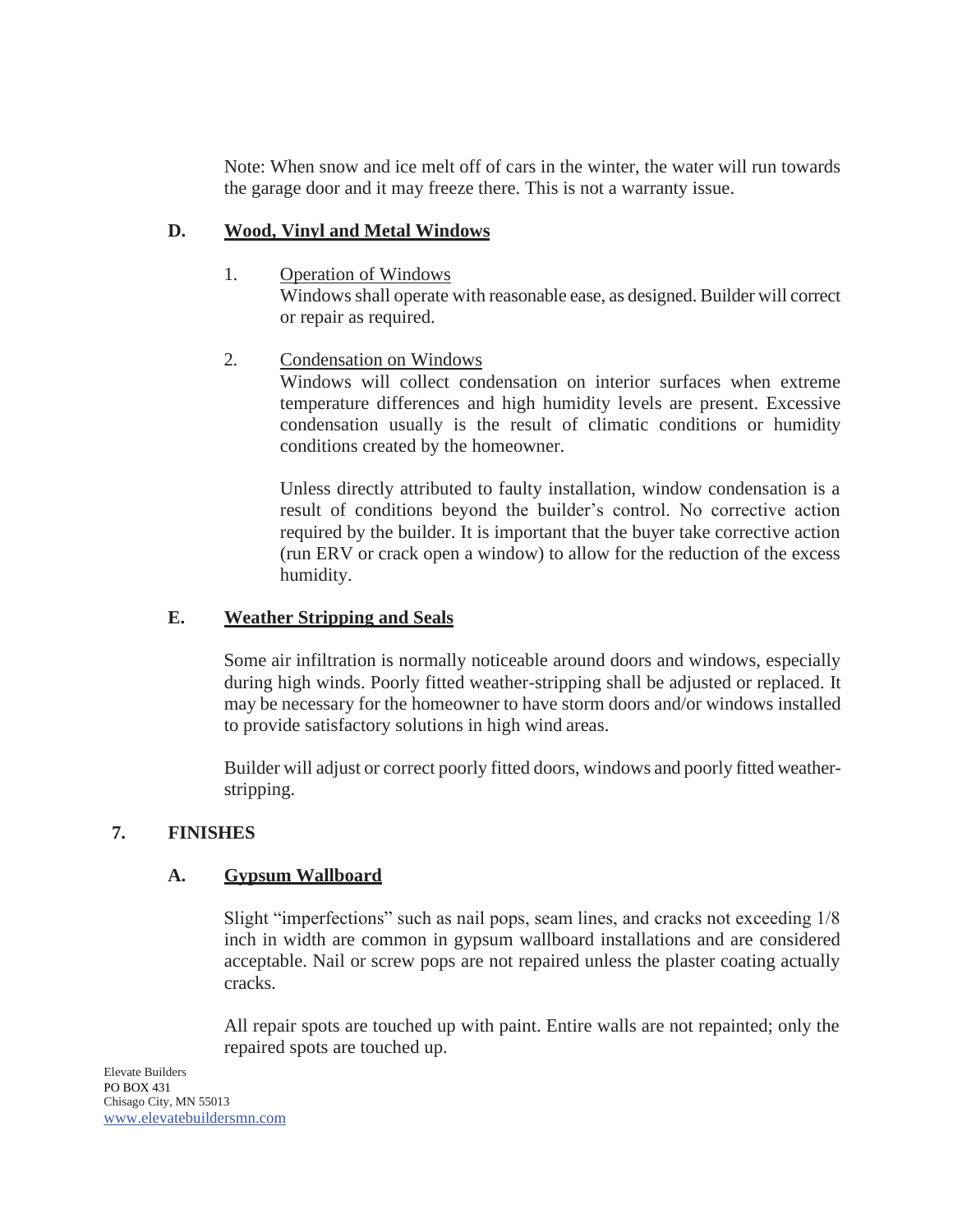Builder will only repair defects exceeding 1/8 inch in width.

Trusslift is a phenomenon that occursin areas of extreme temperature and humidity changes. This swing of conditions causes the attic trusses to arch or "lift." When this occurs (which will happen in the winter with low humidity and low temperature in the attic) there may be some small gaps that occur where the walls meet the ceiling on the upper floor. This will settle down every summer. There is no known way to stop this. This action is normal performance.

#### **B. Ceramic Tile**

Ceramic tile shall not crack or become loose. Builder will replace cracked tiles and re-secure loose tiles unless the defects were caused by the homeowner's action or negligence. Builder will not be responsible for discontinued patterns or color variations in ceramic tile. If there are extra tiles, be sure to save those.

Cracks in grouting of ceramic tile joints are commonly due to normal shrinkage conditions. Builder will repair grouting, if necessary, one time only. Where the tile meets wood, any cracked grout is normal and will be repaired with caulking. Builder will not be responsible for color variations or discontinued colored grout or caulking used. Regrouting of these cracks is a maintenance responsibility of the homeowner during the remaining life of the home.

#### **C. Finished Wood Flooring**

Builder will repair cracks in excess of 1/8 inch by filling as needed. **Entire wood floors are never removed or replaced because of shrinkage cracks.** It is normal for floors to shrink in the winter and swell up and close during the summer. **All cracks will be measured during normalsummer and fall times, NOT during the winter.** A humidifier often will help to reduce the shrinkage that occurs in the winter. (Be careful as to not allow too much moisture to build up on window sashes.) If you have questions on how to balance your humidity, call your builder.

#### **D. Resilient Flooring**

#### 1. Nail Pops on Surface of Resilient Flooring

Builder will correct nail pops, which have actually broken through the surface. Builder will repair or replace, at builder'ssole option, resilient floor covering in the affected area with similar material. Builder will not be responsible for discontinued patterns or color variations in the floor covering.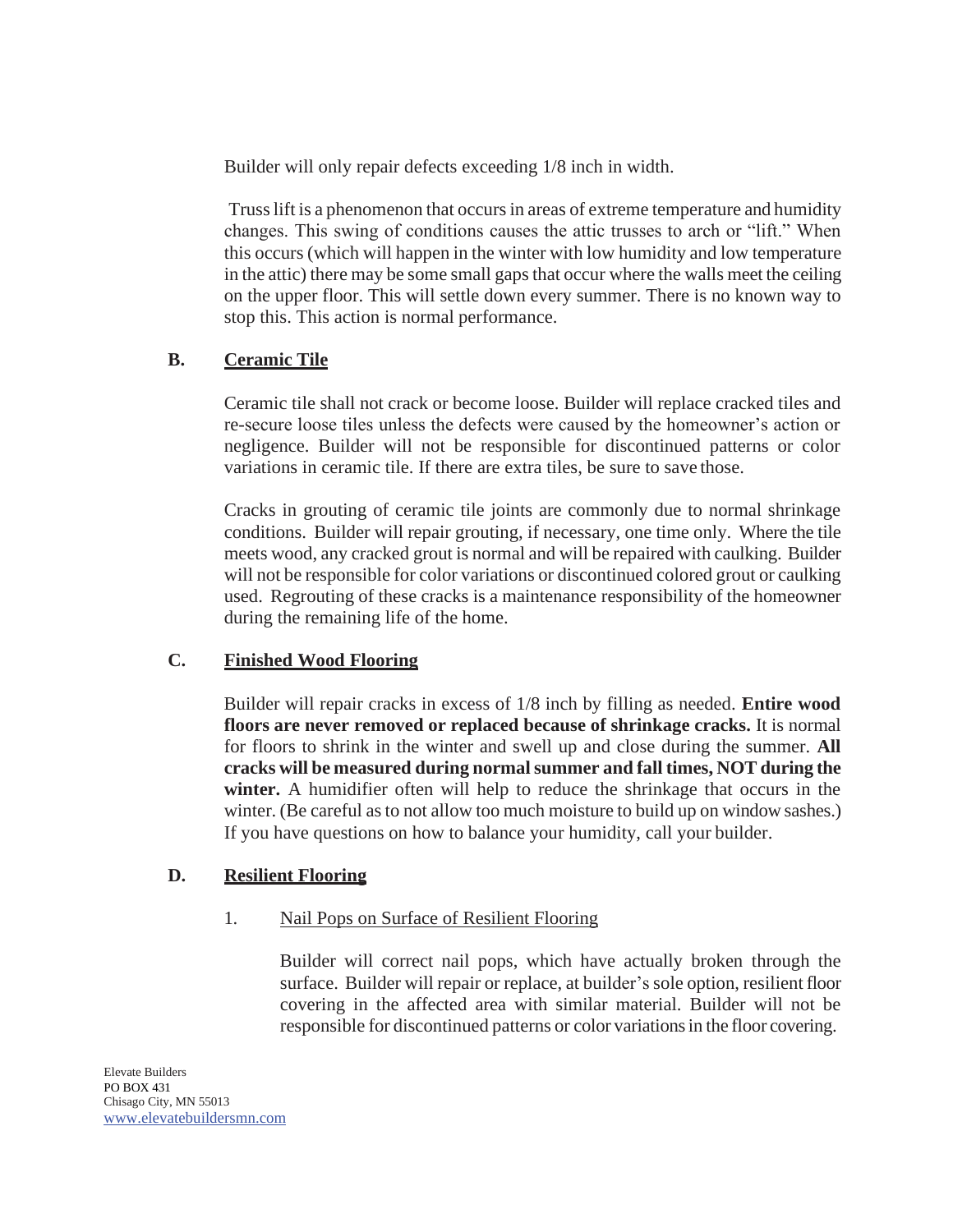2. Depressions or Ridges in Resilient Flooring Due to Sub-floor Irregularities

Readily apparent depressions or ridges exceeding 1/8 inch shall be repaired. Builder will take corrective action as necessary, to bring the defect within acceptable tolerance so that the affected area is not readily visible or is less than 1/8 inch. Builder will not be responsible for discontinued patterns or color variations in floor covering.

3. Adhesion of Resilient Flooring

Resilient flooring shall not lift, bubble or become unglued.

Builder will repair or replace, at builder's sole option, the affected resilient floor as required. Builder will not be responsible for discontinued patterns or color variation of floor covering, or for problems caused by homeowner neglect or abuse.

4. Gaps or Seams at Joints

Gaps shall not exceed 1/16 inch in width in resilient floor covering joints. A gap not to exceed 1/8 inch is permissible where dissimilar materials abut.

Builder will repair or replace, at builder's sole option, the affected resilient floor as required. Builder will not be responsible for discontinued patterns or color variation of floor coverings, or for problems caused by homeowner neglect or abuse. All gaps of dissimilar materials will be caulked (usually with clear silicon).

#### **E. Painting**

#### 1. Peeling or Fading of Exterior Paint

Exterior paint or stains should not fade during the first year. However, fading over time is normal and the degree of fading is dependent on climatic conditions and the color of paint chosen. The darker the paint the more it fades.

If paint or stain is defective, builder will properly prepare and refinish affected areas, matching color as closely as possible. Where finish deterioration affects the majority of the wall area, the whole area will be refinished.

2. Painting Required as Corollary Repair Due to Other Work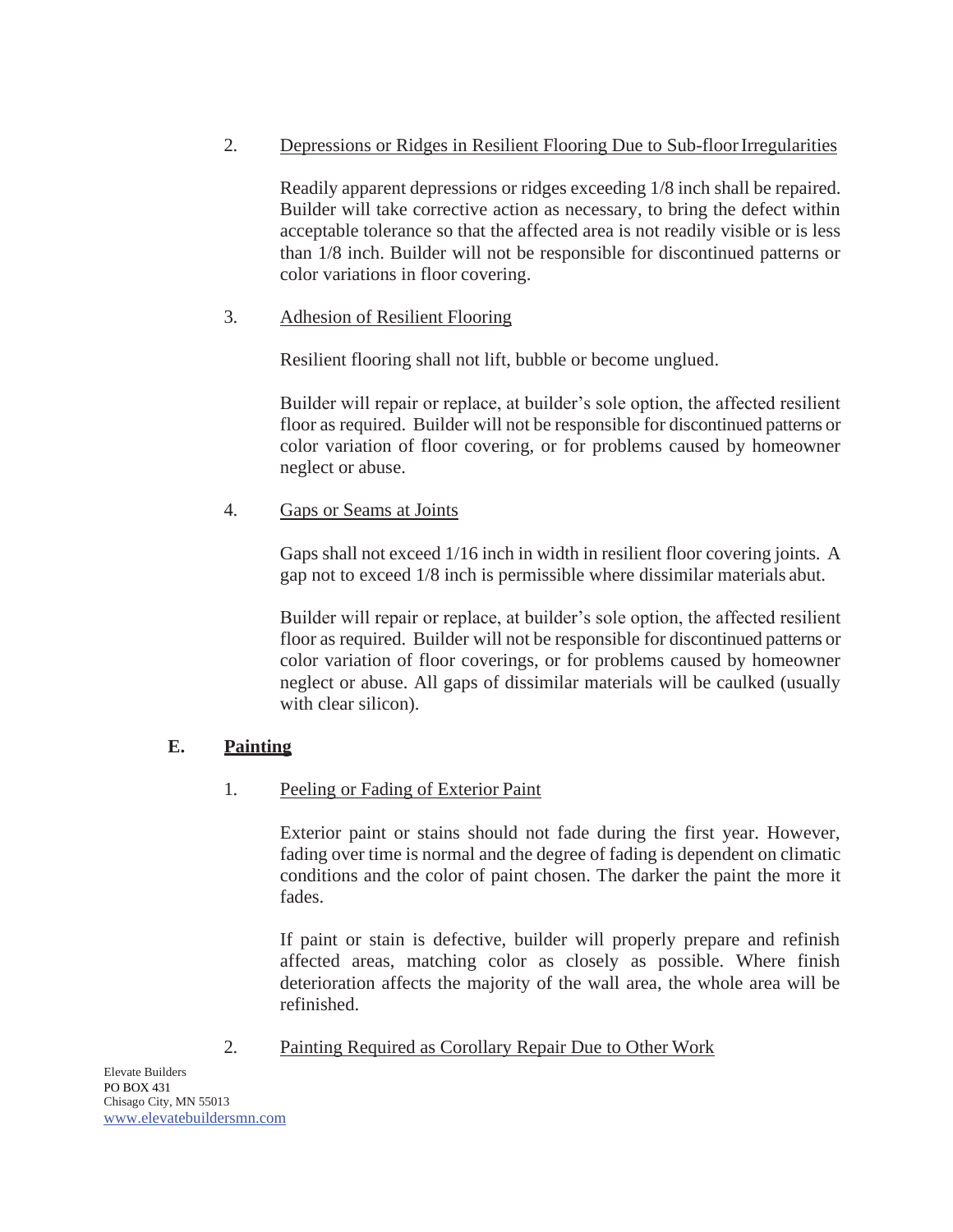Repairs required under these Minimum Performance Standards shall be finished to match surrounding areas as closely as practicable. Generally ONLY the affected area is refinished.

#### 3. Deterioration of Varnish or Lacquer Finishes

Natural finishes on interior woodwork shall not deteriorate for twelve months after application. However, varnish type finishes used on the exterior may deteriorate more rapidly and are not the builder's responsibility. Any exterior varnished areas (such as wood front doors) require regular maintenance. Refinishing once a year is not uncommon.

Builder will retouch affected areas of natural finish interior woodwork, matching the color as closely as possible, one time only.

#### 4. Enamel Touch-up

It is normal for millwork to shrink and the enamel to crack in the joints. Repairs are made by filling the cracks and touching up with a brush or roller. The enamel is NOT re-sprayed. It will be left to the warranty manager's discretion as to which cracks are acceptable and to which ones need repair.

#### 5. Mildew or Fungus on Painted Surfaces

Mildew or fungus will form on painted surfaces if the structure is subject to abnormal weather or climatic exposures (i.e., rainfall, lake or river front.) Mildew or fungus formation is a condition that the builder cannot control and is a homeowner maintenance item, unlessit is a result of noncompliance with other sections of these MinimumPerformance Standards. There are a number of mildew and fungus killers available at local hardware stores or paint stores.

#### 6. Angle Iron Metal Supporting Brick

Angle iron is primed and painted at installation. It is common after the first year for this metal to develop some rust—this cannot be prevented. Painting after the initial paint installed by the builder becomes the homeowner's responsibility.

#### **F. Wallpaper**

Wallpaper installation is not recommended for the first year. Builder will not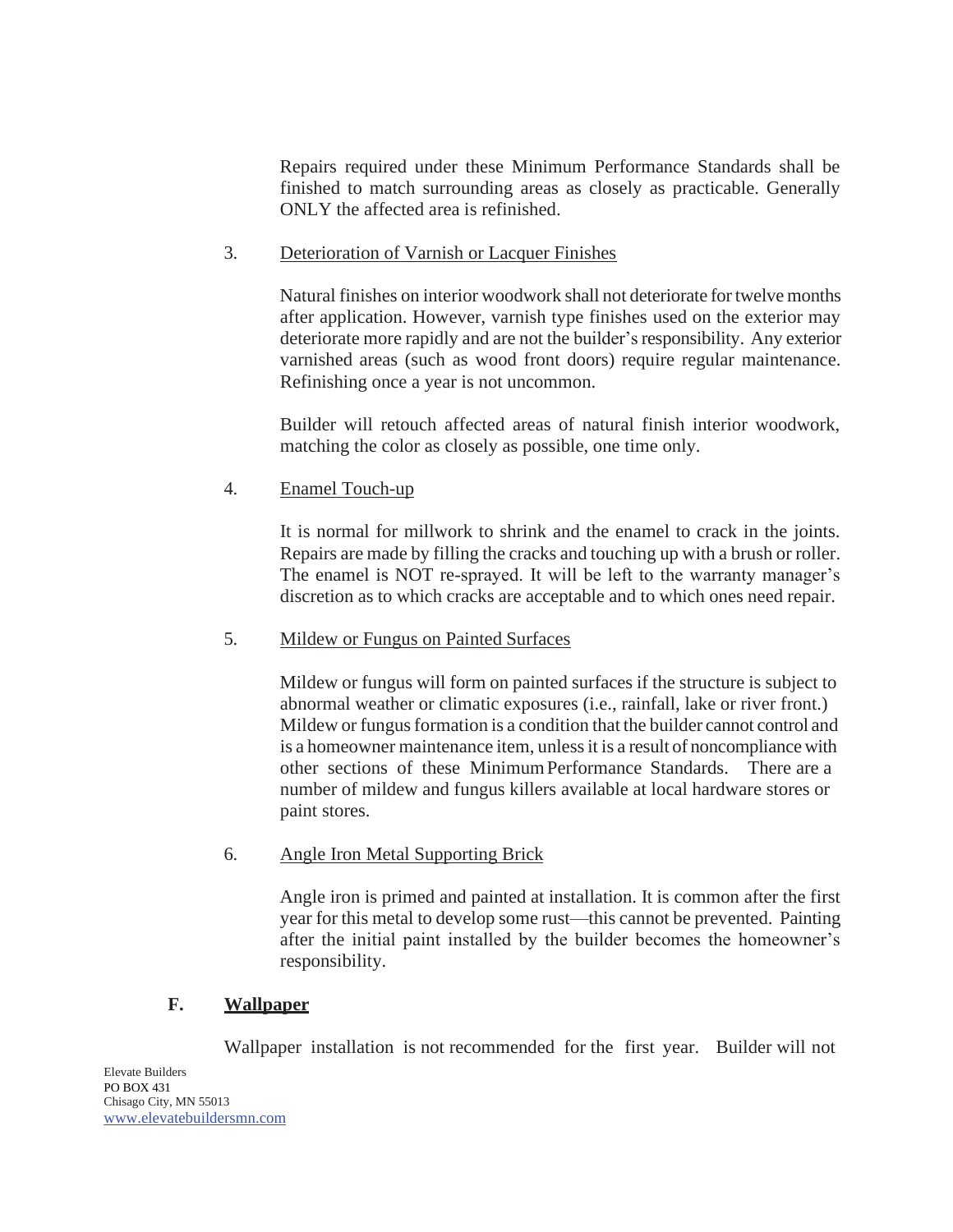warrant any wallpaper failure. If there is any drywall repair necessary under wallpaper, the homeowner must first remove the wallpaper before the builder will repair the wall.

#### **G. Carpeting**

#### 1. Open Carpet Seams

It is important to note that carpet seams will show. However, no visible gap is acceptable and the builder will correct the problem if the builder performed the original installation. It is more difficult to hide the seams in Berber type carpet. These seams will be more apparent.

#### 2. Stretching or Separation of Seams

Wall-to-wall carpeting, installed as the primary floor covering, when stretched and secured properly shall not come up, become loose or separate from its point of attachment.

Builder will re-stretch or re-secure carpeting as needed, if the original installation was performed by Builder.

NOTE: You may find that over time your carpet will relax and have to be restretched. In the first 12 months the builder will perform a re-stretch, after that it is the homeowner's responsibility.

#### **H. Exterior Stucco Wall Surfaces**

Cracks are not unusual in exterior stucco wall surfaces. However, builder shall repair cracks greater than 1/8 inch in width.

Caulking around windows and doors may shrink and expand over time. It is the homeowner's responsibility to keep cracks around windows and doors properly caulked. THIS IS VERY IMPORTANT! Failure to do so can cause structural damage. This damage would be due to neglect, and is NOT covered under any warranty.

#### **8. SPECIALTIES**

#### **A. Louvers and Vents**

Attic and crawl space shall be ventilated as required by the approved building code.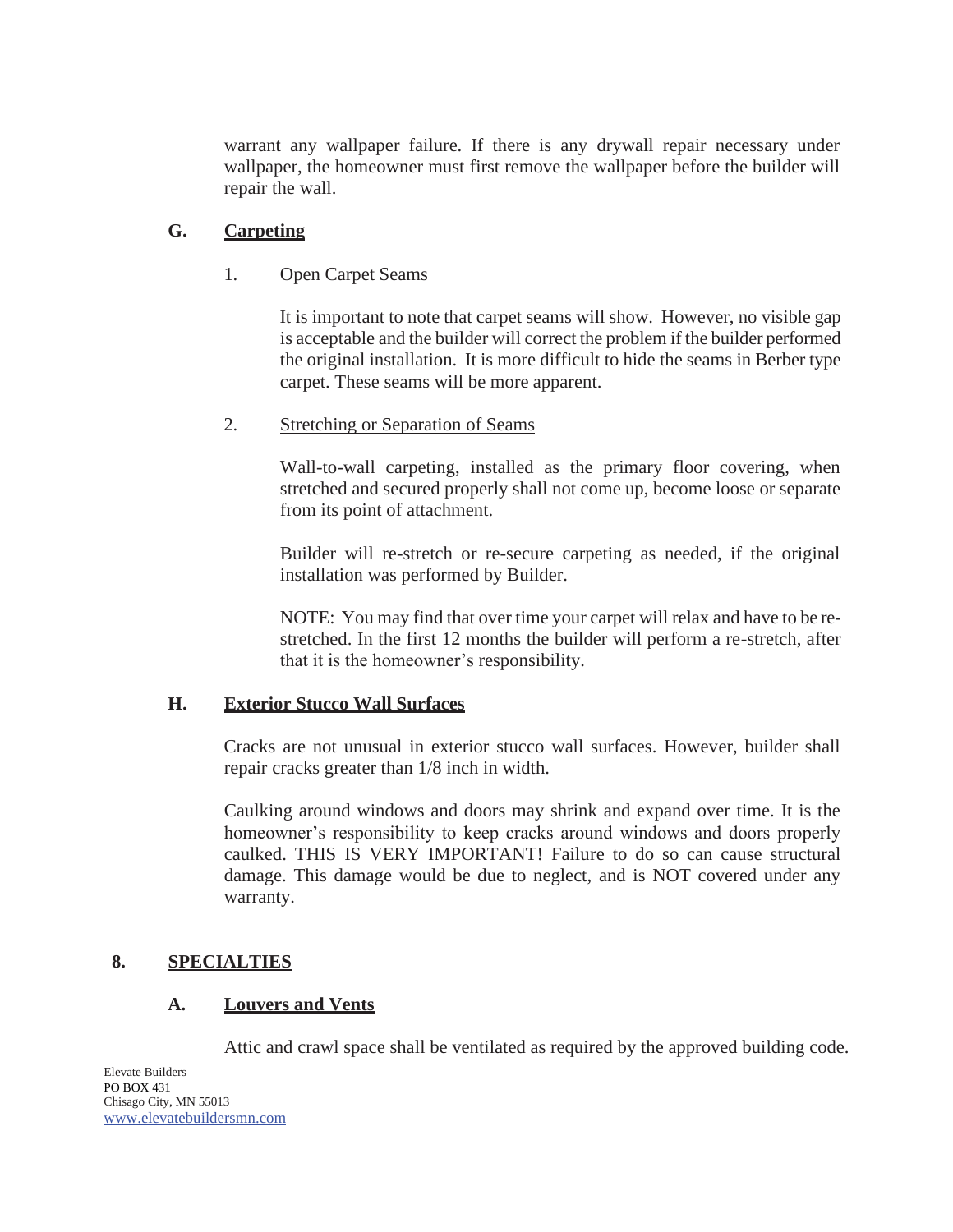The builder shall provide for adequate ventilation but will not be responsible for alterations to the original system.

#### **B. Fireplaces**

1. Draft

A properly designed and constructed fireplace and chimney shall function properly. It is normal to expect that high winds can cause temporary negative draft situations. Similar negative draft situations can also be caused by obstructions such as large branches of trees too close to the chimney. Some homes may need to have a window opened slightly to create an effective draft, if the home has been insulated and weatherproofed to meet high-energy conservation criteria.

Builder will determine the cause of malfunction and correct, if the problem is one of design or construction of the fireplace.

2. Chimney Separation from Structure to Which it is Attached

Newly built fireplaces often will incur slight amounts of separation. Separation shall not exceed  $\frac{1}{2}$  inch from the main structure in any 10 foot vertical measurement.

Builder will determine the cause of separation and correct if standard is not met. Caulking is acceptable.

#### **9. EQUIPMENT**

#### **A. Countertops and Cabinets**

1. Countertop Lamination

Countertops fabricated with high-pressure laminate coverings shall not delaminate.

Builder will replace or re-glue delaminated coverings to meet specific criteria. Builder will be responsible for chips and cracks **only** if noted before first occupancy.

2. Kitchen Cabinets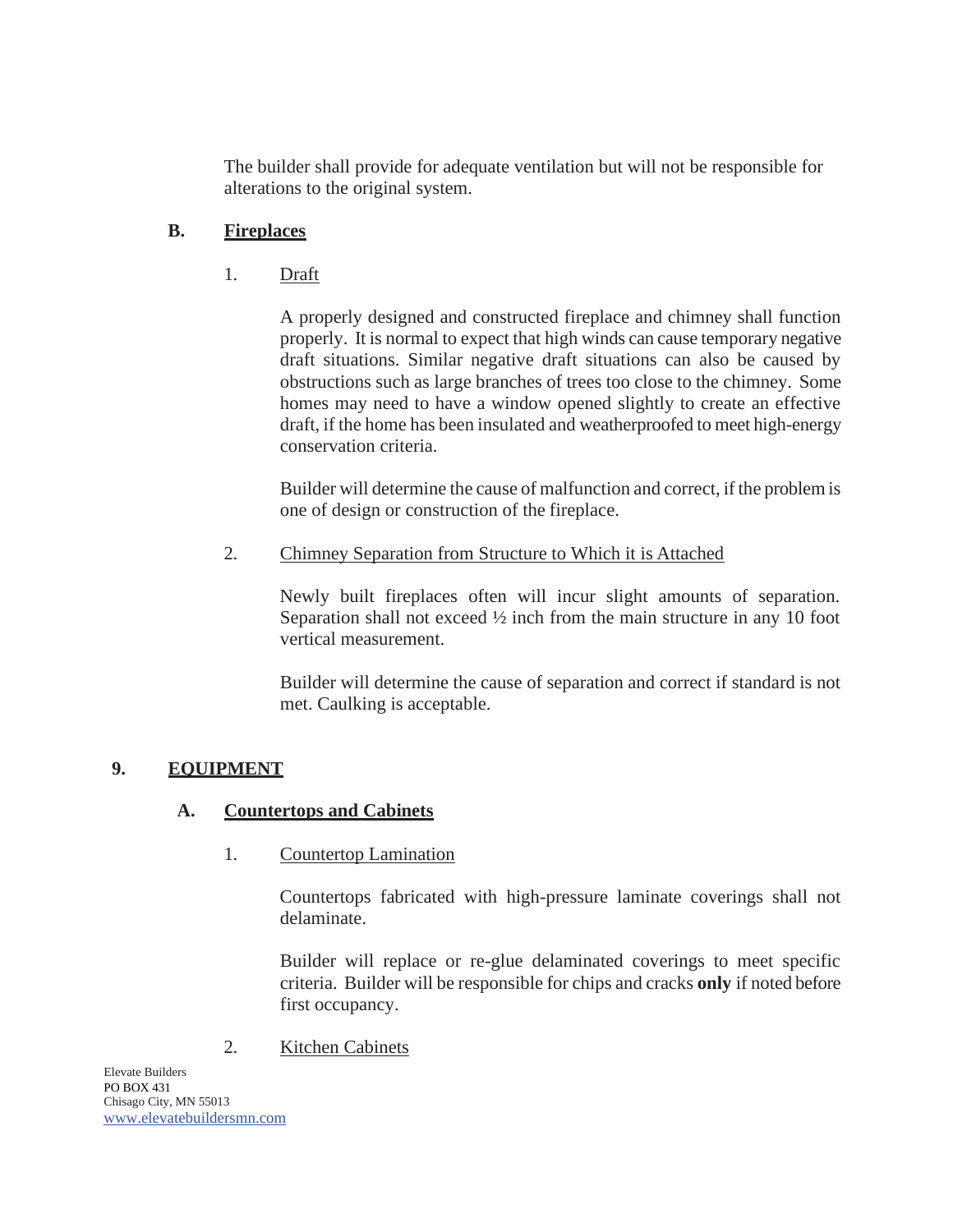Warpage not to exceed 1/4 inch as measured from face frame to point- topoint of furthermost warpage with door or drawer front in closed and adjusted position. In the case of a pair of doors, the front edges of the doors should be adjusted to within 1/8 inch of each other by the hinge adjustments.

Builder will correct, adjust or replace doors or drawer fronts as needed.

NOTE: Cabinets hinges are made to compensate for some door warpage. Doors are adjusted in and out on the hinge side to make a pair of doors line up.

3. Cabinets, Ceiling or Wall Gaps

Gaps between cabinets, ceiling or walls shall not exceed 1/4 inch in width. Builder will correct to meet this specification. Caulking or small molding strips are used.

4. Appliances

All appliances are warranted and serviced directly by a Manufacturer's Factory Technician. We are not authorized to do service work on appliances. See your Owner's Manual for service phone numbers. **Elevate Builders INC does not warranty or service any appliance.** It is the responsibility of the homeowner to work directly with manufacturer from date of closing. Dishwasher

Note: It is important to follow manufacturer's recommendation regarding the use of liquid dishwasher soap. Using too much concentrated detergent may cause the dishwasher to overflow and leak and may leave residue on your dishes.

If your home has a water softener system, you will typically use 30-50% less detergent in washing machines and dishwashers.

#### **10. PLUMBING**

#### **A. Water Supply System**

All on-site service connections to municipal water main or private water supply shall be the builder's responsibility. Private systems shall be designed and installed in accordance with all approved building, plumbing and health codes.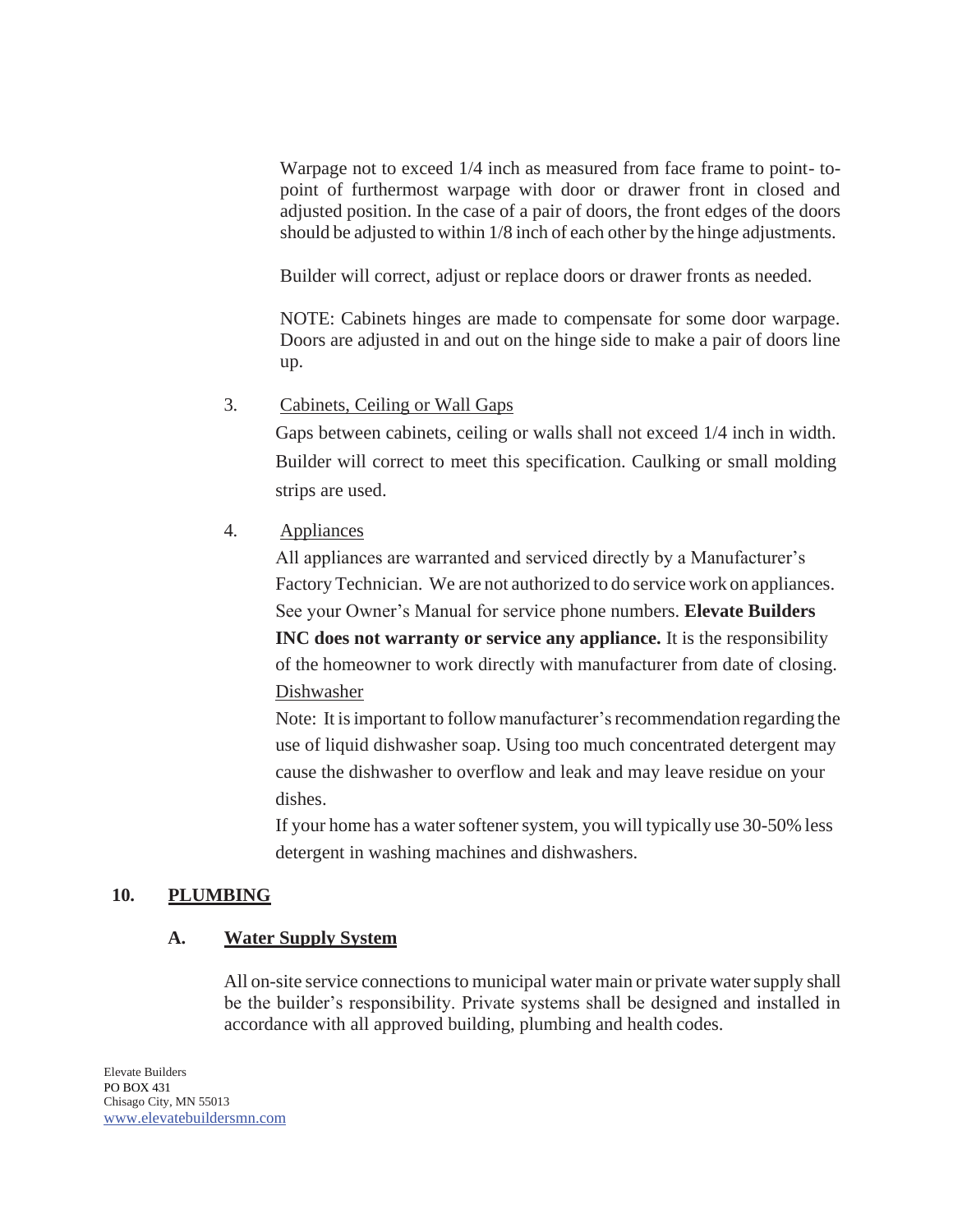Builder will repair if failure is the result of defective workmanship or materials. If conditions beyond builder's control disrupt or eliminate the sources of the supply, the builder has no responsibility. (For city sewer and water, any disruption outside of the house or connection to the house at the boulevard is the responsibility of the municipality and the builder has not control over the local cities.)

Drain, waste and vent, and water pipes shall be adequately protected, as required by applicable code, during normally anticipated cold weather, as defined in accordance with ASHRAE design temperatures to prevent freezing.

Builder will correct situations not meeting the code. It is the homeowner's responsibility to drain or otherwise protect lines and exterior faucets exposed to freezing temperatures.

#### **B. Plumbing System**

1. Leaks

No valve or faucet shall leak due to defects in workmanship and materials. Builder will repair or replace the leaking faucet or valve during the 1-year warranty.

Note: If a leak causes any water damage to other parts of the home, that damage must be submitted to your homeowner's insurance company. Elevate Builders INC. does not insure your home against any damage of water, fire, wind, tornado, etc.

### <sup>1</sup> Defective Plumbing Fixtures or Trim Fittings

Fixtures or fittings shall comply with their manufacturer's standards. Builder will replace any defective fixture or fitting which does not meet acceptable standards, as defined by the manufacturer.

#### 3. Noisy Water Pipes

There will be some noise emitting from the water pipe system, due to the flow of water. However, builder shall eliminate any "water hammer." This is the sound of pipes hitting against some framing surface while water is flowing.

4. Cracking or Chipping of Porcelain or Fiberglass Surfaces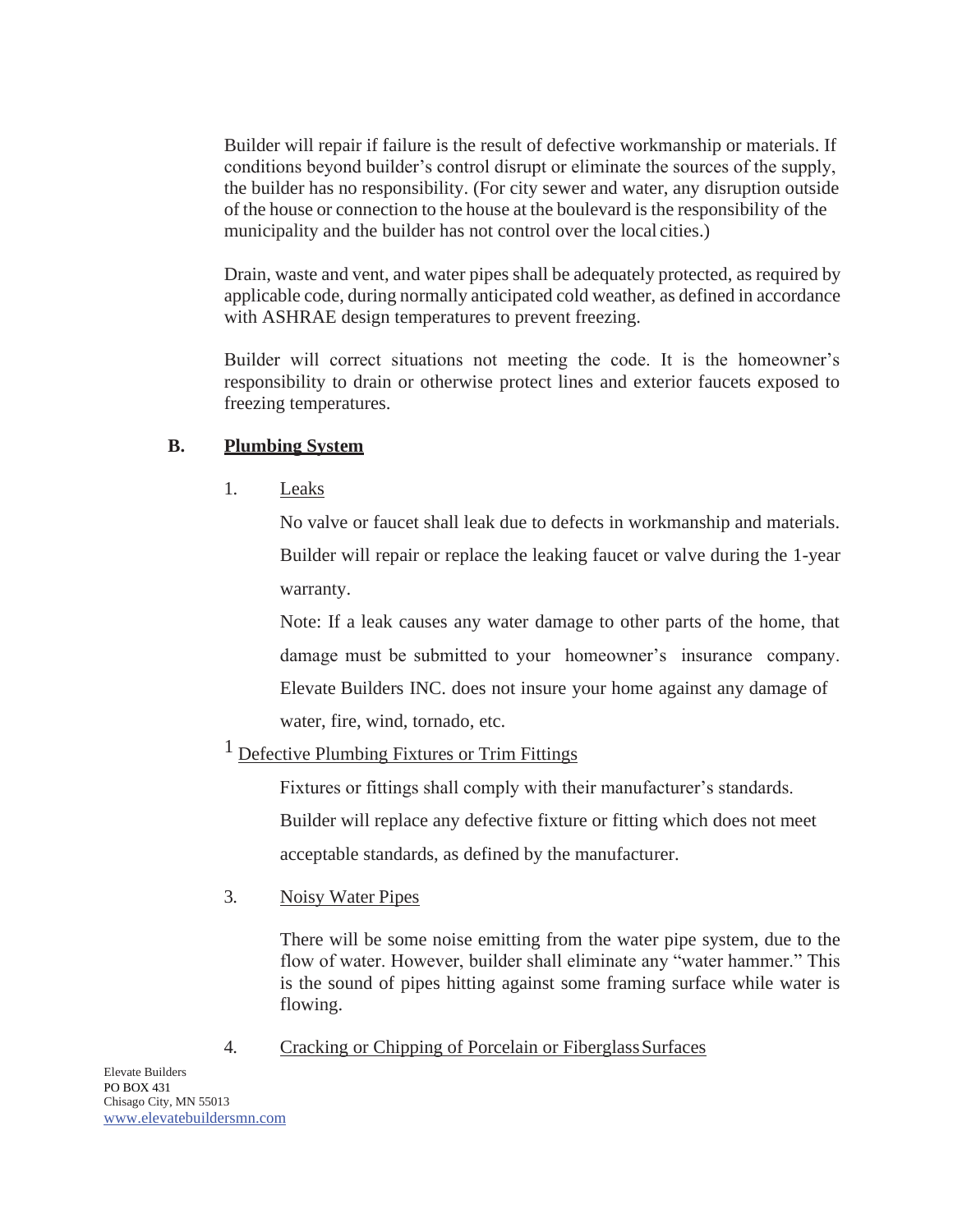Chips and cracks on surfaces of bathtubs and kitchen sinks can occur when the surface is hit with sharp or heavy objects.

Builder will not be responsible for repairs unless damage has been reported to builder **prior** to first occupancy.

NOTE: The builder does not pay for damage to personal property if a leak should develop. You need to carry homeowners insurance for that coverage. The builder does not have insurance on your personal property.

#### **C. Septic Tank System**

Septic system shall function adequately during allseasons, under climatic conditions normal or reasonably anticipated (based on local records) for the location of the home. Septic system shall be designed and installed to comply with applicable requirements.

Builder will repair, or otherwise correct, a malfunctioning or non-operating system, if failure is caused by inadequate design, faulty installation or other cause relating to actions of the builder or contractors of subcontractors under the builder's control. Builder will not be responsible forsystem malfunction or damage which is caused by owner negligence, lack ofsystem maintenance, **installation of a garbage disposal** or other causes attributable to actions of the homeowner or owner's contractors, not under the control of the builder. These would include, but are not necessarily limited to: the addition of fixtures, items of equipment, appliances or other sources of waste or water to the plumbing system served by the septic system; and damage, or changes to the septic system installation or surrounding soil conditions critical to the system's functioning.

NOTE: It is very important to have your tank pumped regularly. We recommend once a year. Keep records of the maintenance on your system. No additives are recommended.

#### **D. Piping**

1. Leaks

No leaks of any kind shall exist in any soil, waste, vent or water pipe. Condensation on piping does not constitute leakage, and is not covered.

Builder will make repairs to eliminate leakage.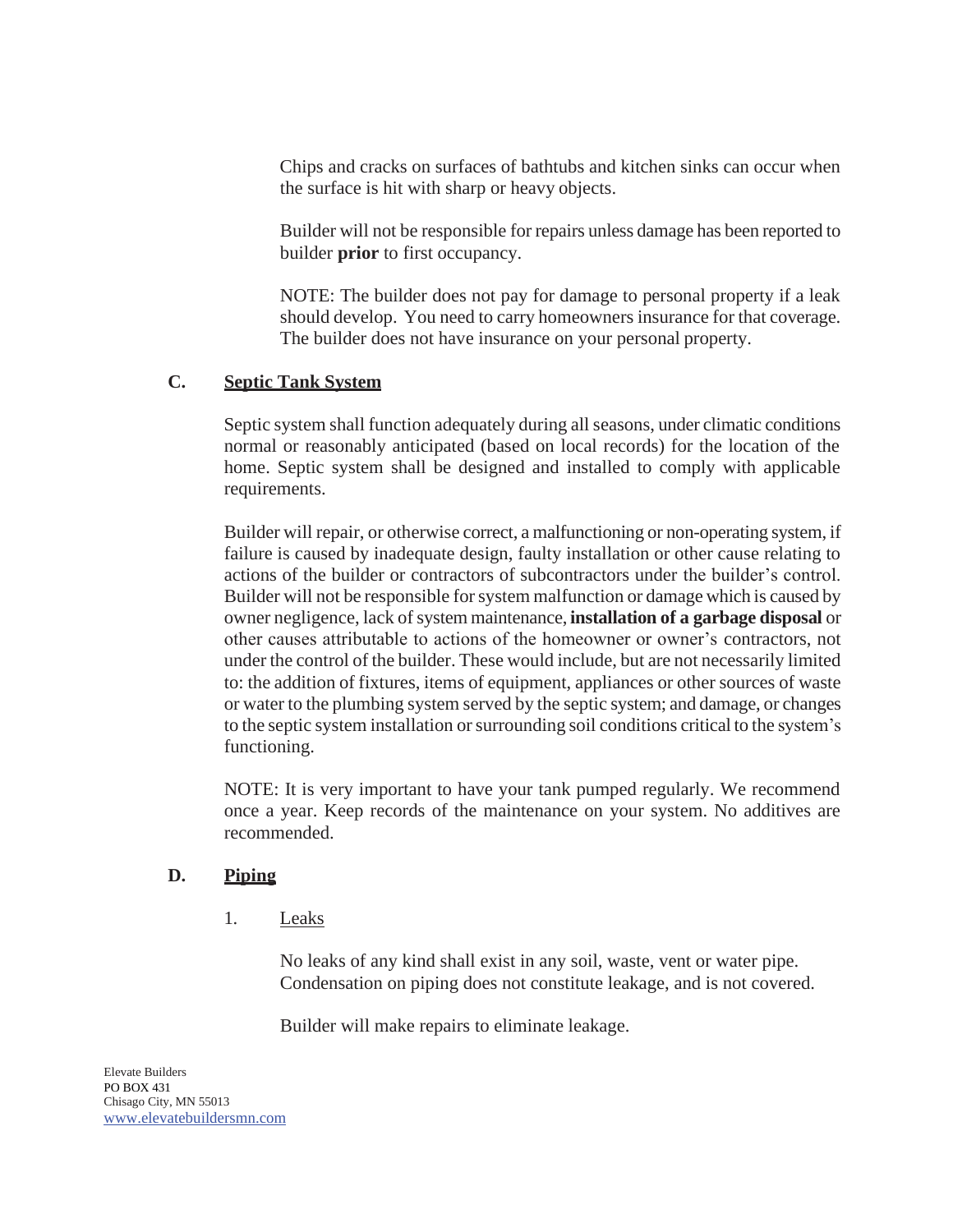#### 2. Stopped-up Sewers, Fixtures and Drains

Sewers, fixtures and drains shall operate properly.

Builder will not be responsible for sewers, fixtures and drains, which are clogged through the homeowner negligence. If a problem occurs, the homeowner should consult builder for a proper course of action. Where defective construction is shown to be the cause, builder will assume the cost of the repair; where homeowner negligence is shown to be the cause, the homeowner shall assume all repair costs.

NOTE: Homeowner responsibility includes (but is not limited to): garbage disposal plugging lines, toilets plugged, hair and soap build-up in tubs and showers, etc. It is strongly recommended that you do NOT flush female hygiene products or latex contraceptives down your toilets

3. Refrigerant Lines

Refrigerant lines shall not develop leaks during normal operation.

Builder will repair leaking refrigerant lines and recharge unit, unless damage was caused by the homeowner.

NOTE: Any leaks caused by a defective or malfunctioning ice maker is resolved between the manufacturer and your homeowners insurance, not the Builder.

#### **11. HEATING AND COOLING**

#### **A. Heating**

Heating system shall be capable of producing an inside temperature of 70 degrees Fahrenheit, as measured on an inside wall in the center of each room at a height of 5 feet above the floor, under local outdoor winter design conditions as specified in the ASHRAE handbook. Federal, state or local energy codes shall supersede this standard where such codes have been locally adopted.

Builder will correct heating system to provide the required temperatures. However, the homeowner shall be responsible for adjusting registers and dampers seasonally.

NOTE: If you have a service call on your furnace or A/C and the problem is a dirty filter, you will be responsible to pay for the service call.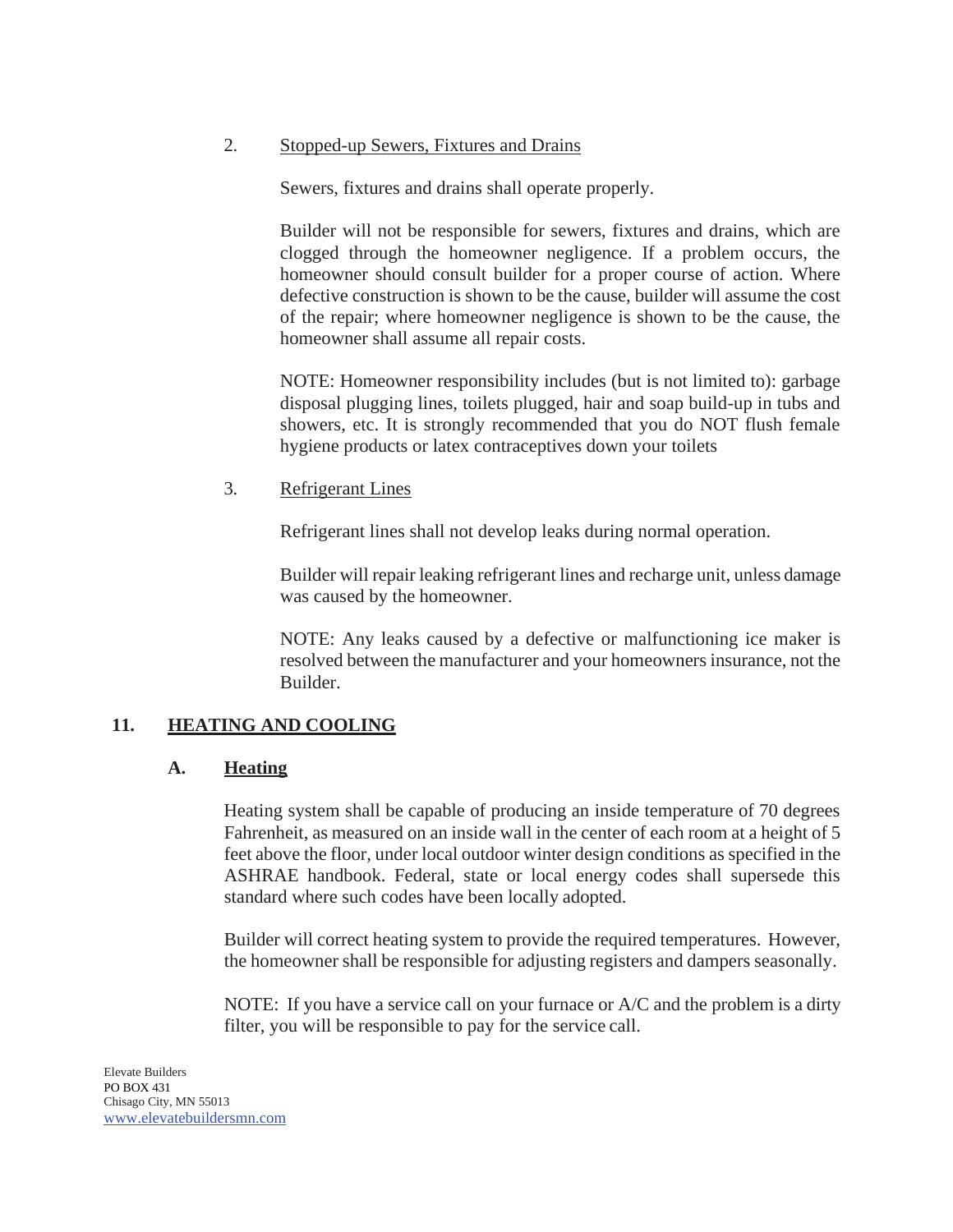NOTE: In the winter time it is important to keep the furnace intake and exhaust clear of snow and ice. Failure to do so could result in the furnace shutting down due to lack of oxygen.

#### **B. Refrigeration**

Where air-conditioning is provided, the cooling system shall be capable of maintaining a temperature of 78 degrees Fahrenheit, as measured at an inside wall in the center of each room at a height of 5 feet above the floor, under local outdoor summer design conditions as specified in the ASHRAE handbook. In the case of outside temperatures exceeding 95 degrees Fahrenheit, a differential of 15 degrees F from the outside temperature will be maintained. (ex: If outside temperature is 99 degrees, the inside temperature shall not exceed 84 degrees.) Federal, state or local energy codes shall supersede this standard where such codes have been locally adopted.

NOTE: If off peak cooling is selected, no guarantee of cooling capability is given due to the uncertainty of how long and how many times the power company turns off the power to the condensing unit.

Builder will correct cooling system to meet temperature conditions, in accordance with specifications.

NOTE: There is no guarantee (stated or implied) that all rooms will be exactly the same temperature. There are too many variables like directed orientation, solar gain, where the winds blow from, etc.

#### **C. Condensation Lines**

Condensation lines (coming from the condensing coil tray to the drain) may eventually clog under normal use. This is a homeowner maintenance item.

Builder shall provide unobstructed condensation lines at time of first occupancy.

#### **D. Evaporative Cooling**

Equipment shall function properly at normal temperature.

Builder will correct and adjust so the blower and the discharge of condensed water will operate as designed.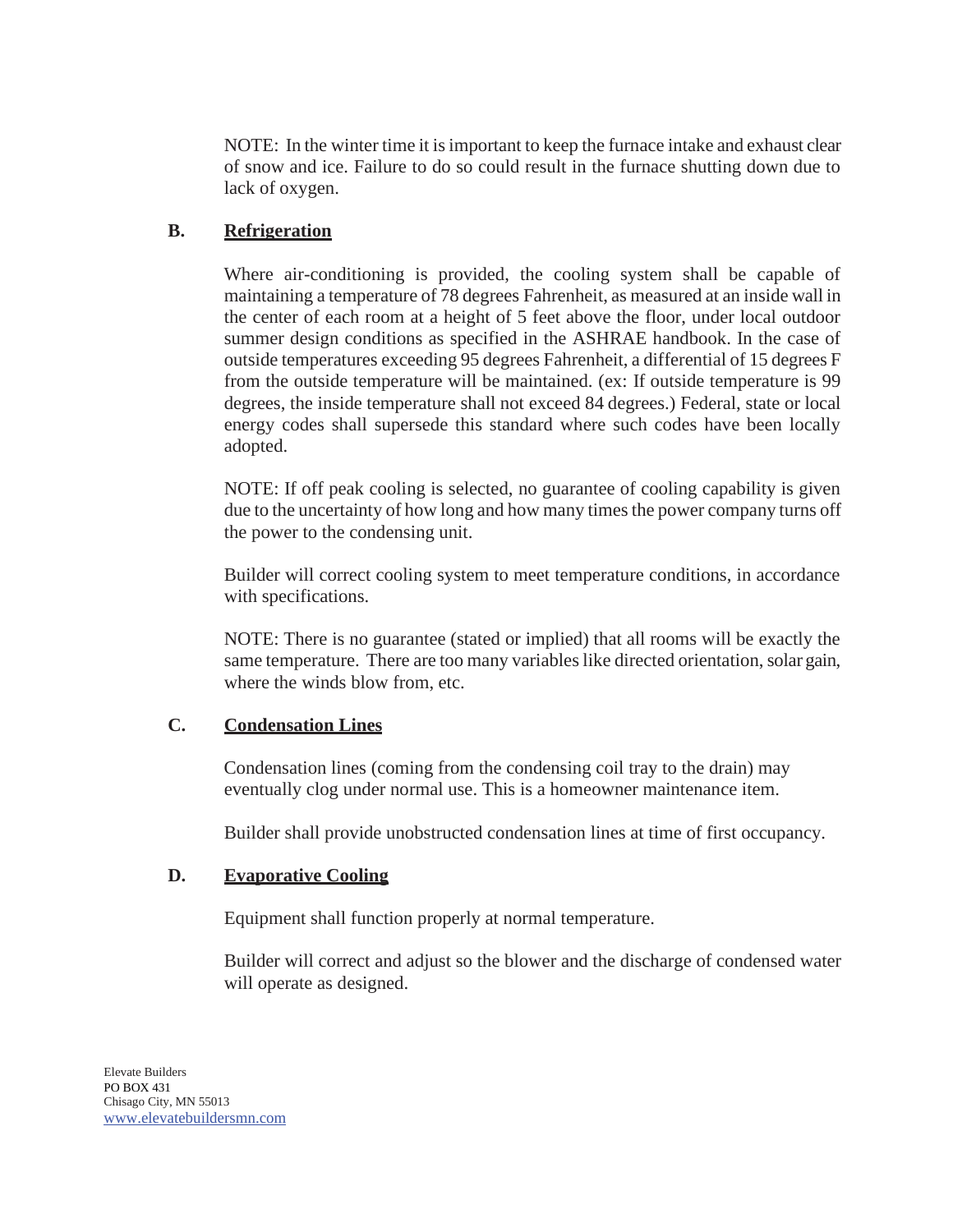#### **12. VENTILATION**

#### **A. Ductwork**

When metal is heated it expands and when cooled it contracts. The result is "ticking" or "cracking" which is generally to be expected. However, stiffening of the ductwork and the gauge of the metal used shall be such that ducts do not "oilcan." The booming noise caused by "oil canning" is not acceptable.

Builder will correct to eliminate this sound. Additionally, builder will re-attach and re-secure all separate or unattached ductwork.

Some noise caused by trunk line deflection or expansion/contraction by hot/cold is common. Sound carrying through the ducts going from room to room is common and cannot be controlled.

#### **B. Outlets, Switches and Fixtures**

#### 1. Drafts from electrical outlets

Electrical junction boxes on exterior walls may produce airflow whereby the cold air can be drawn through the outlet into a room. This is reduced by the new energy boxes, but some air movement will still be normal.

#### 2. Malfunction of Electrical Outlets, Switches or Fixtures

All switches, fixtures and outlets shall operate as intended.

Builder will repair or replace defective switches, fixtures or outlets.

#### **C. Ground Fault Interrupter**

Ground fault interrupters are sensitive safety devices installed into the electrical system to provide against electrical shock. These sensitive devices can be tripped very easily.

Builder shall install ground fault interrupters in accordance with approved electrical code. Tripping is to be expected and is not covered, unless due to a construction defect.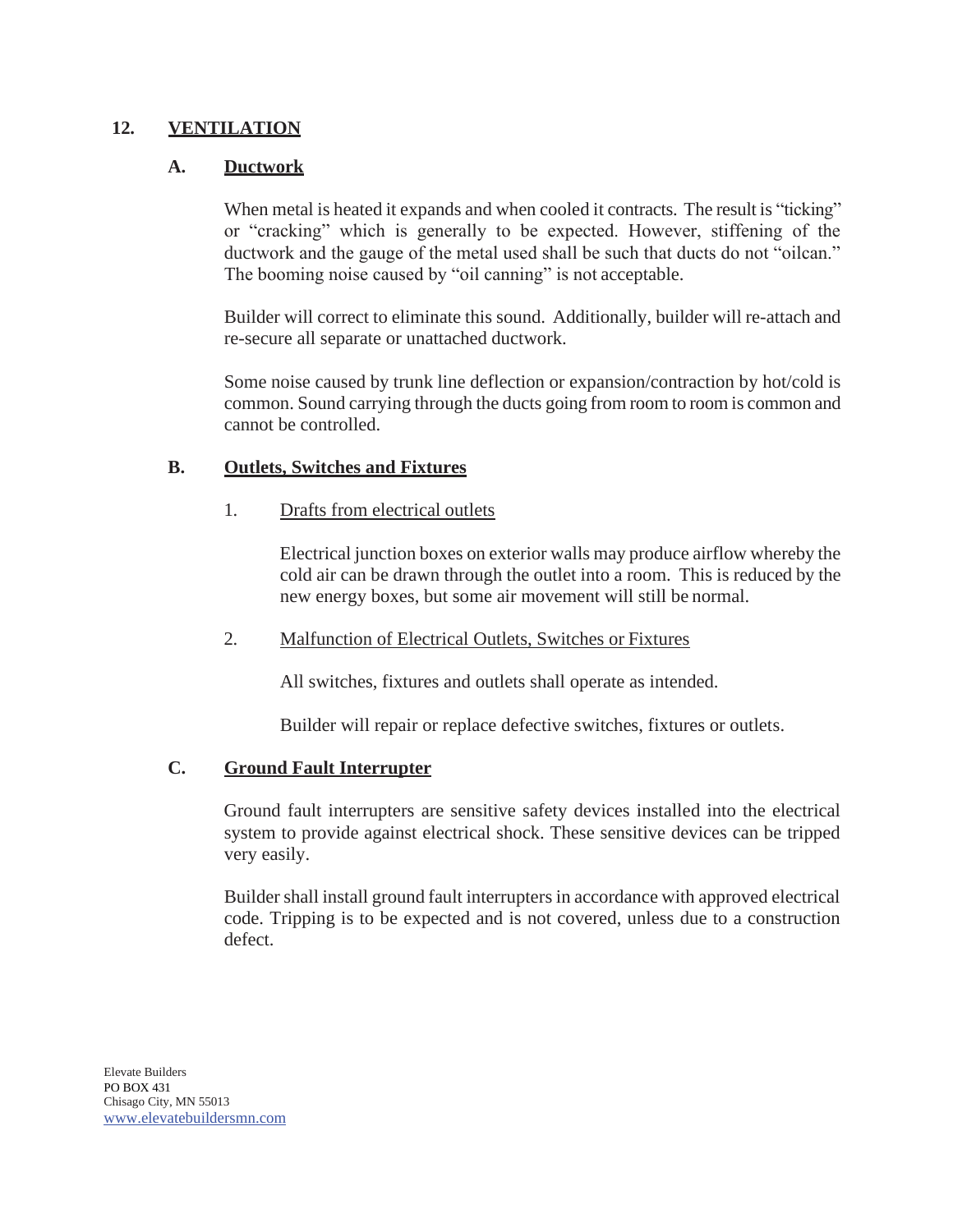#### **D. Wiring**

Wiring should be capable of carrying the designated load for normal residential use.

Builder will check for conformity with local, state or approved national electrical code requirements. Builder will repair wiring not conforming to code specifications.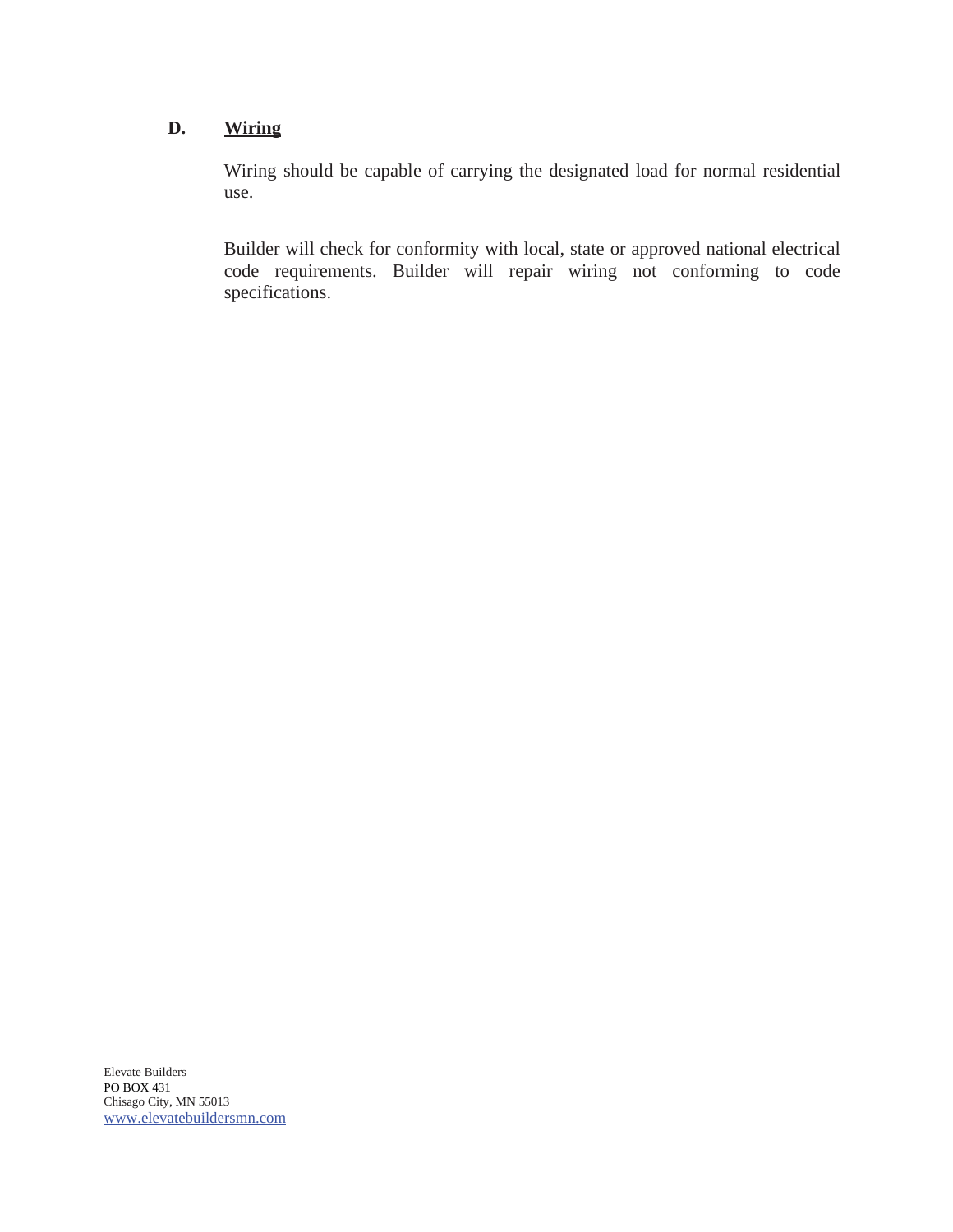## **2- YEAR ITEMS**

During the 2-year period from and after the start of the warranty date (closing of the home), the dwelling shall be free from defects caused by faulty installation of plumbing, electrical, heating and cooling systems due to non-compliance with building standards.

#### **Note: The 2-year extended Statutory Warranty isfor defective installation only. Products themselves are limited to one-year warranty by the builder.**

There may be extended warranties from the manufacturer. These are through the manufacturer and not through the builder.

**All non-warranty service call items will be billed at \$100 per hour. Please review items covered below prior to submitting warranty requests to avoid unnecessary fees.**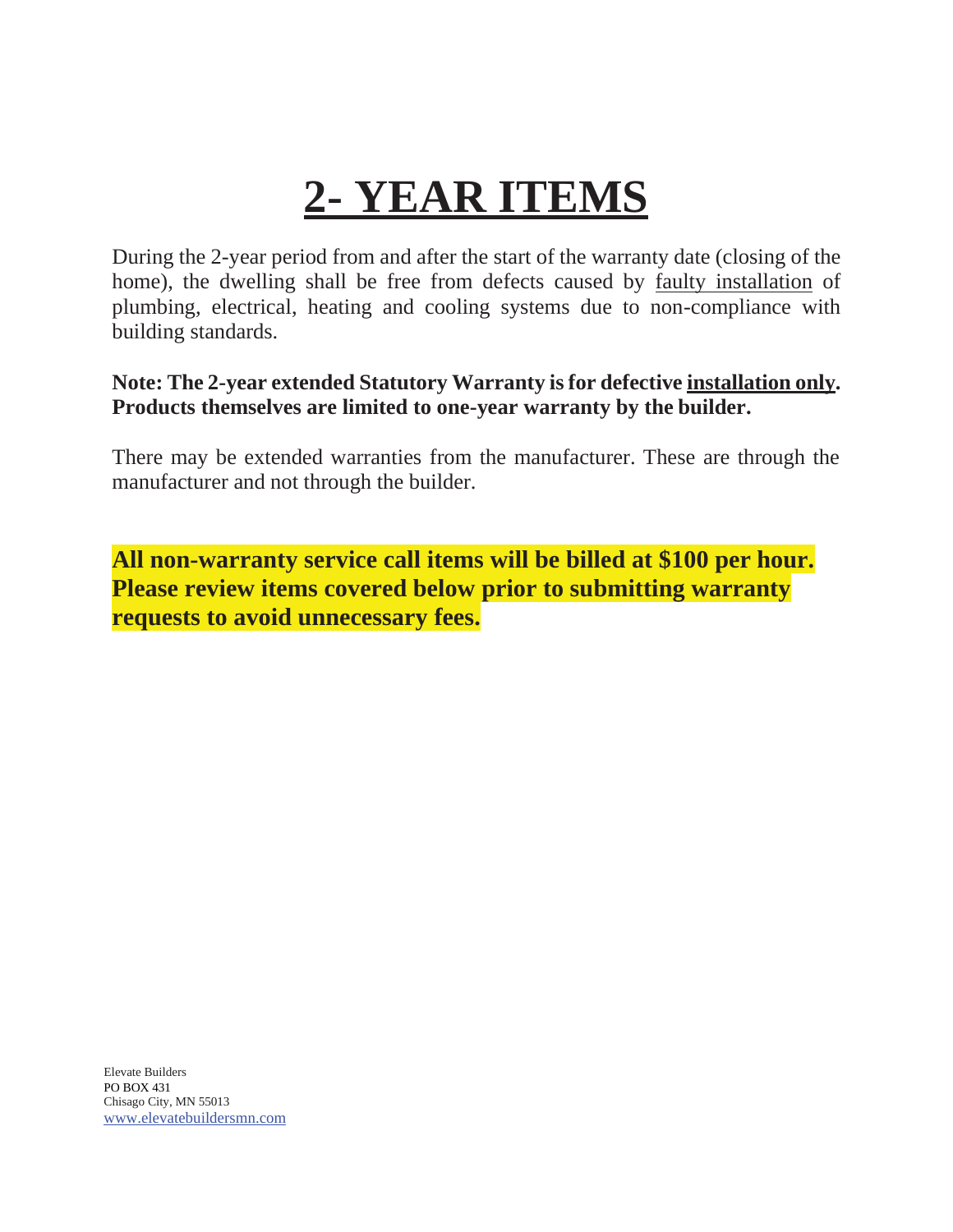#### **1. WATER SUPPLY SYSTEM**

A. **Deficiency**: Plumbing pipes freeze and cause leaks.

NOTE: This does NOT include lines that are part of the homeowner's responsibility to drain.

**Construction Standard**: Drain, waste, and vent or water pipes should be adequately protected, as required by applicable codes, during normally anticipated cold weather, and as defined in accordance with ASHRAE design temperatures to prevent freezing.

**Builder Correction**: The builder shall correct the condition responsible for the pipes freezing and repair piping damage caused by freezing except where there has been an obvious lack of heat and/or homeowner(s) neglect.

B. **Deficiency:** Water supply system fails to deliver water.

**Construction Standard**: All service connections to municipal water main and private water supply are the builder's responsibility. Private systems shall be designed and installed in accordance with all approved building, plumbing and health codes.

**Builder Correction**: Builder to repair as necessary if failure is the result of defective workmanship or materials. If conditions beyond his/her control disrupt or eliminate the source of the supply, then it is not hisresponsibility.

C. **Deficiency**: Drinking water supply from private well is not potable.

**Construction Standard**: All water must be free from contamination that would affect its potability. Potable water is defined as water fit for human consumption. In many cases, well water tests will show contamination that exceeds the recommended amounts permitted under applicable Federal and State standards; however, it may still be considered potable. In order to make this determination, the owner must provide written documentation from an independent testing laboratory or a Board of Health providing such service stating that the water is unfit for human consumption. Water test reports furnished by a commercial water treatment company cannot be used to make such a determination. Water is considered potable when a local/county Board of Health issues a certificate of compliance. Any recommendation for treatment of the water by the local/county board of health is contractual between owner and builder and cannot be considered a deficiency. Furthermore, water that becomes non-potable after certification by source beyond the control of the builder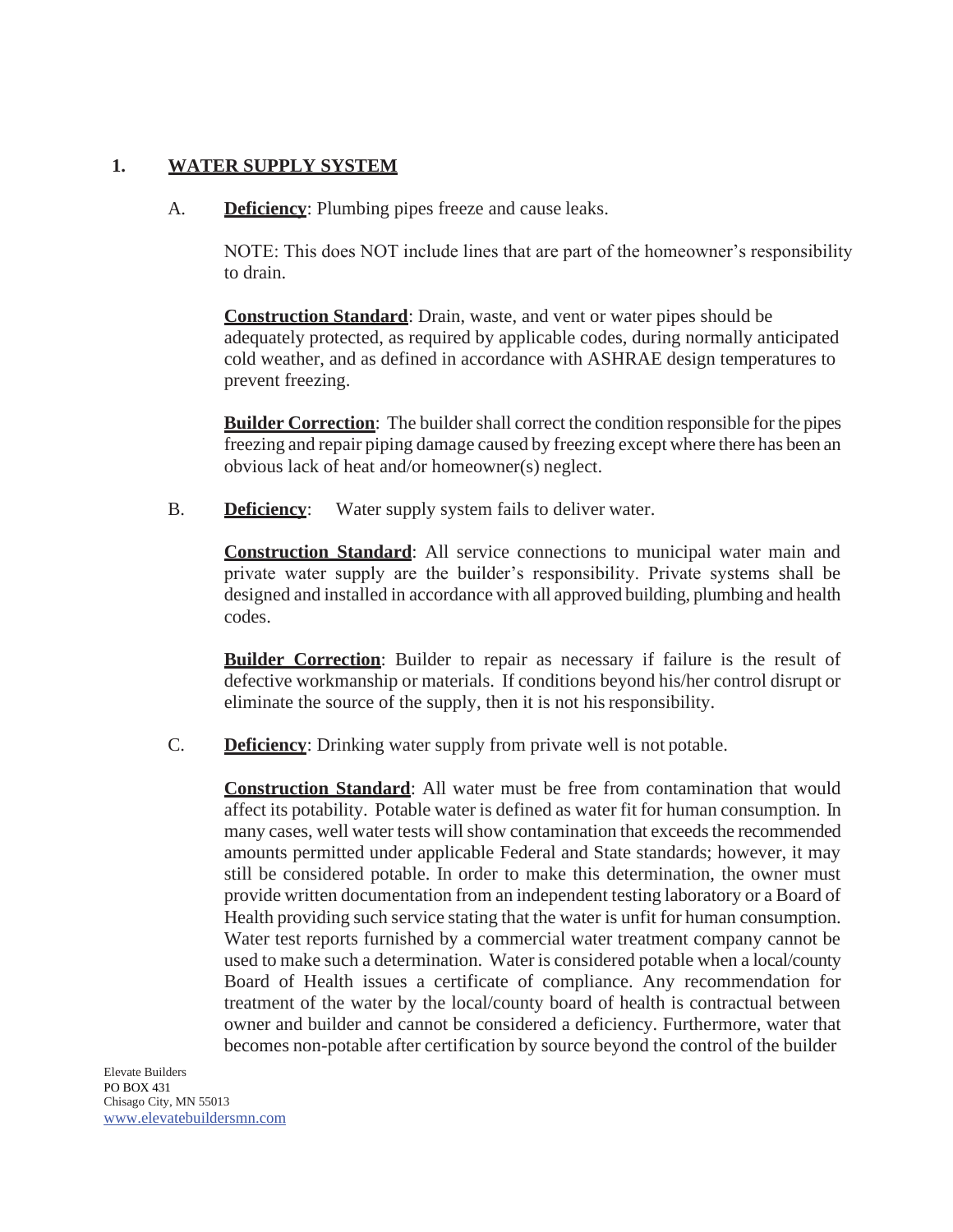shall be excluded from coverage. Potable water from municipal supply is NOT warranted by the builder. The city is responsible for maintaining the purity of municipal water.

**Builder Correction**: The builder shall supply potable drinking water in accordance with the construction standard.

#### **2. SEPTIC TANK SYSTEM (Private System)**

A. **Deficiency**: Septic system fails to operate properly.

**Construction Standard**: Septic system should be capable of properly handling normal flow of household effluent. It is possible that due to freezing, soil saturation changes in the ground water table or excessive use of plumbing systems or appliances that an overflow can occur. Periodic pumping of the septic tank is considered homeowner(s) maintenance, and a normal need for pumping is not a deficiency.

**Builder Correction**: Builder shall be responsible for the installation of an operational system and shall take corrective action to repair. Builder shall not be responsible for malfunctions, which occur through owner negligence or abuse and from conditions that are beyond his/her control. The following are considered owner negligence or abuse as exclusion under the warranty:

- A. Excessive use of water such as overuse of washing machine and dishwasher, including their simultaneous use;
- B. Connection of sump pump, roof drains or backwash from water conditioner, to the system;
- C. Placing of non-biodegradable items in the system;
- D. Addition of any harsh chemicals, greases or cleaning agents, and excessive amounts of bleaches or drain cleaners;
- E. Use of a food waste disposer;
- F. Placement of impervious surfaces over the disposalarea;
- G. Allowing vehicles to drive or park over the disposalarea;
- H. Failure to periodically pump out the septic tank, when required. (We recommend once a year. Keep your receipts for proof of maintenance.)

#### **3. PLUMBING**

A. **Deficiency**: Leakage from any piping.

**Construction Standard**: No leaks of any kind should exist in any soil, waste, vent,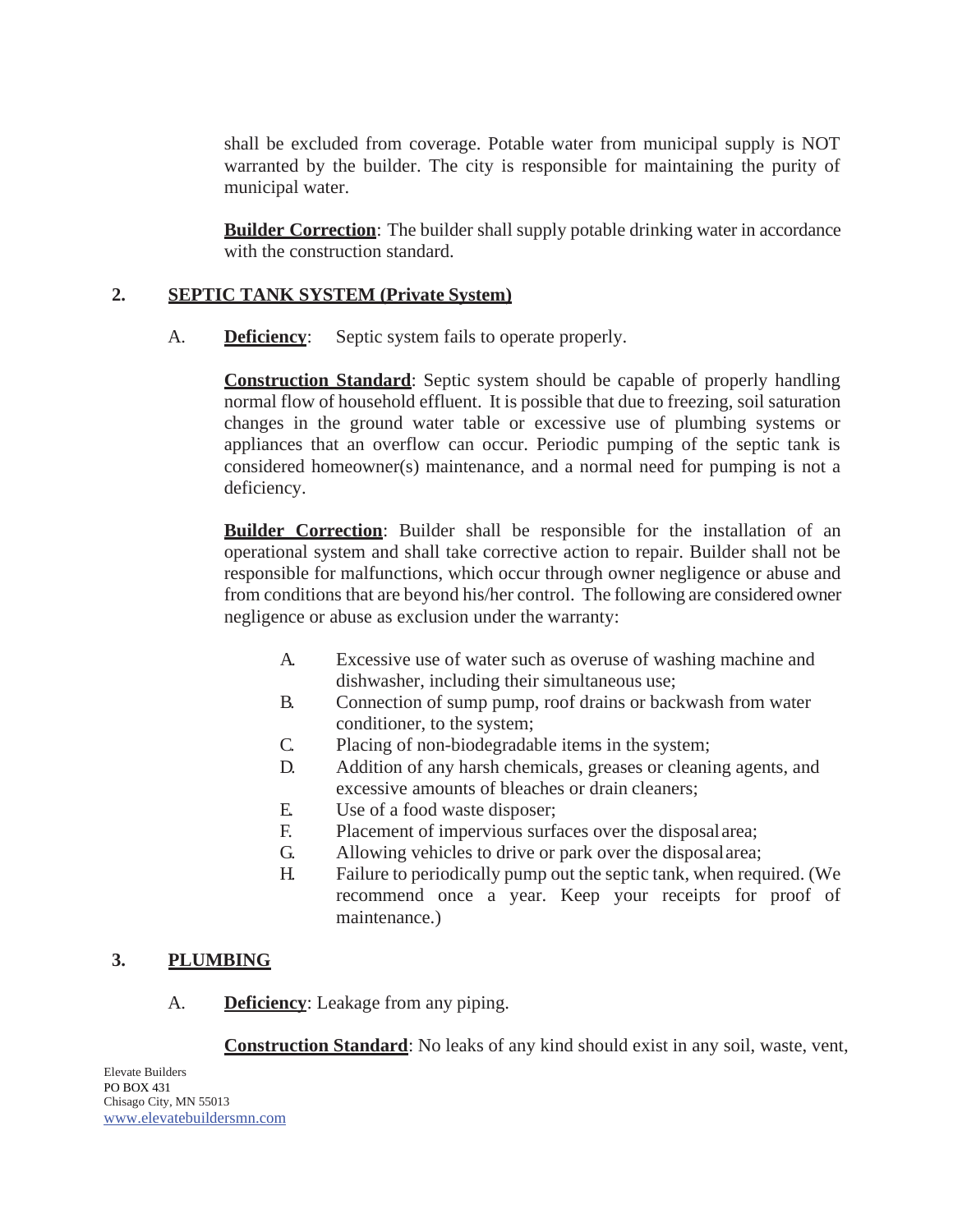water or gas pipe. Condensation on piping does not constitute leakage, and is not covered. Should a gas pipe leak occur, the homeowner(s) should call the appropriate public utility service immediately, and then report the leak to the builder.

**Builder Correction**: Builder shall make necessary repairs to eliminate leakages in any piping he/she installed. If a gas or water leak occurs in a piping system the builder installed, then the builder will make the necessary repairs. If a gas or water leak occurs in a piping system installed by a public service utility authority, then the public service utility authority should be contacted to make the necessaryrepairs.

B. **Deficiency**: Stopped up sewers, fixtures and drains.

**Construction Standard**: Sewer, fixtures and drains should operate properly.

**Builder Correction:** The builder is not responsible for sewers, fixtures and drains which are clogged through the owner's negligence. Where defective construction is the cause, the builder shall assume the cost of the repair; where owner negligence is shown to be the cause, the owner shall assume all repair costs.

#### **4. COOLING**

A. **Deficiency**: Cooling lines leak.

**Construction Standard**: Cooling lines should not develop leaks during normal operation.

**Builder Correction**: Repair leaking cooling lines and recharge unit.

#### **5. ELECTRICAL CONDUCTORS**

A. **Deficiency**: Failure of wiring to carry its designated fuse load to the electrical box.

**Construction Standard**: Wiring should be capable of carrying the designed load for normal residential use to electrical box.

**Builder Correction**: Check wiring for conformity with local and state electrical code requirements. Repair wiring if it does not conform to code specifications.

NOTE: Repair or adjustments on any of the above items does not extend the warranty period. This portion of the warranty expires at the end of 24 months after closing.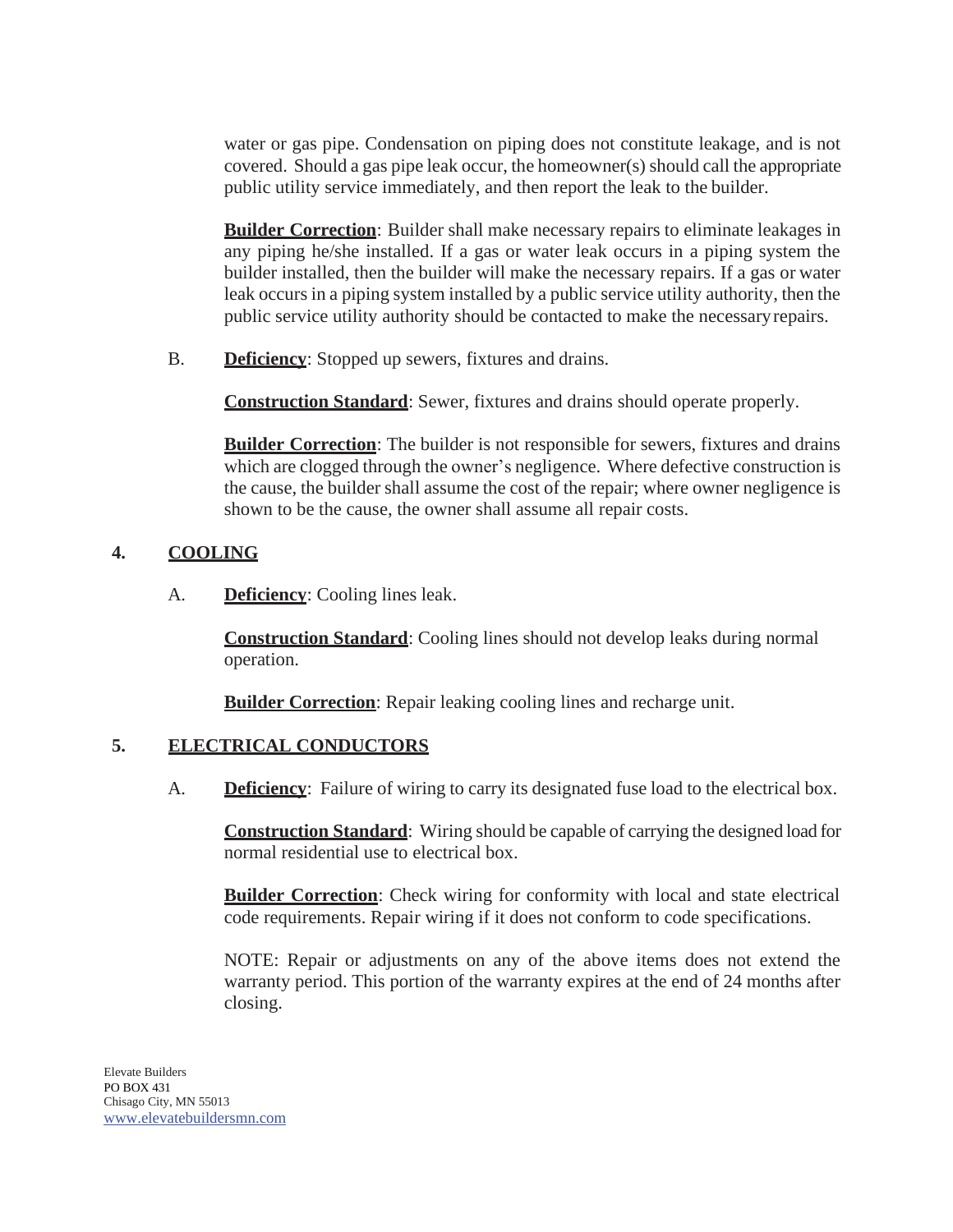#### **6. ARC FAULT CIRCUIT INTERRUPTER BREAKERS (AFCI'S)**

The 2008 National Electrical code 210.12 requires Arc Fault Circuit Interrupter (AFCI) breakers (located on your service panel) to be installed on most residential circuits.

**Code 210.12 –** All 120-volt, single phase, 15- and 20- ampere branch circuits supplying outlets installed in dwelling unit in family rooms, dining rooms, living rooms, parlors, libraries, dens, sun rooms, recreation rooms, closets, hallways or similar rooms or areas shall be protected by a listed arc-fault circuit interrupter, combination type installed to provide protection of the branch circuit.

Unlike a conventional circuit breaker, which detects overloads and short circuits, an AFCI utilizes advanced electronic technology to "sense" different arcing conditions. Common household items such as motor-driven vacuum cleaner and a furnace motor, naturally create arcs when they are operating. Each of these conditions is considered a normal arc which can also occur when a light switch is turned off.

Arc faults, however, may result from damaged wiring, overheated or stressed electrical cords, worn electrical insulation, wires and/or cords in contact with vibrating metal, damaged electrical appliances and more. This potentially dangerous condition creates high-intensity heat which may exceed 10,000 degrees Fahrenheit—resulting in burning particles that can easily ignite surrounding material such as wood framing or insulation.

AFCIs are designed to recognize arc faults when they occur and automatically shut the circuit down before it becomes a fire hazard. Manufacturers of AFCIs test for hundreds of possible operating conditions, and design each AFCI to constantly discern between normal and dangerous arcs.

Certain appliances may cause "unwanted tripping" of AFCIs such as electric motors, computer power supplies, low voltage lighting, fluorescent lighting, plasma televisions, and similar loads. Electrical noise on power lines, certain dimmers and fan speed controllers may also affect AFCIs. Unwanted tripping **MAY** be resolved by replacing old/worn electrical cords, installing noise suppression devices, or automatic voltage regulators.

Due to the fact that AFCIs are mandated by the NEA code to be included on all new homes, the builder cannot be held responsible when AFCIs cause "unwanted tripping"

NOTE: The builder's electrician has tried three different brands of AFCIs to help alleviate this problem and the result is unchanged. We are sorry for the inconvenience, but we have no choice in the matter.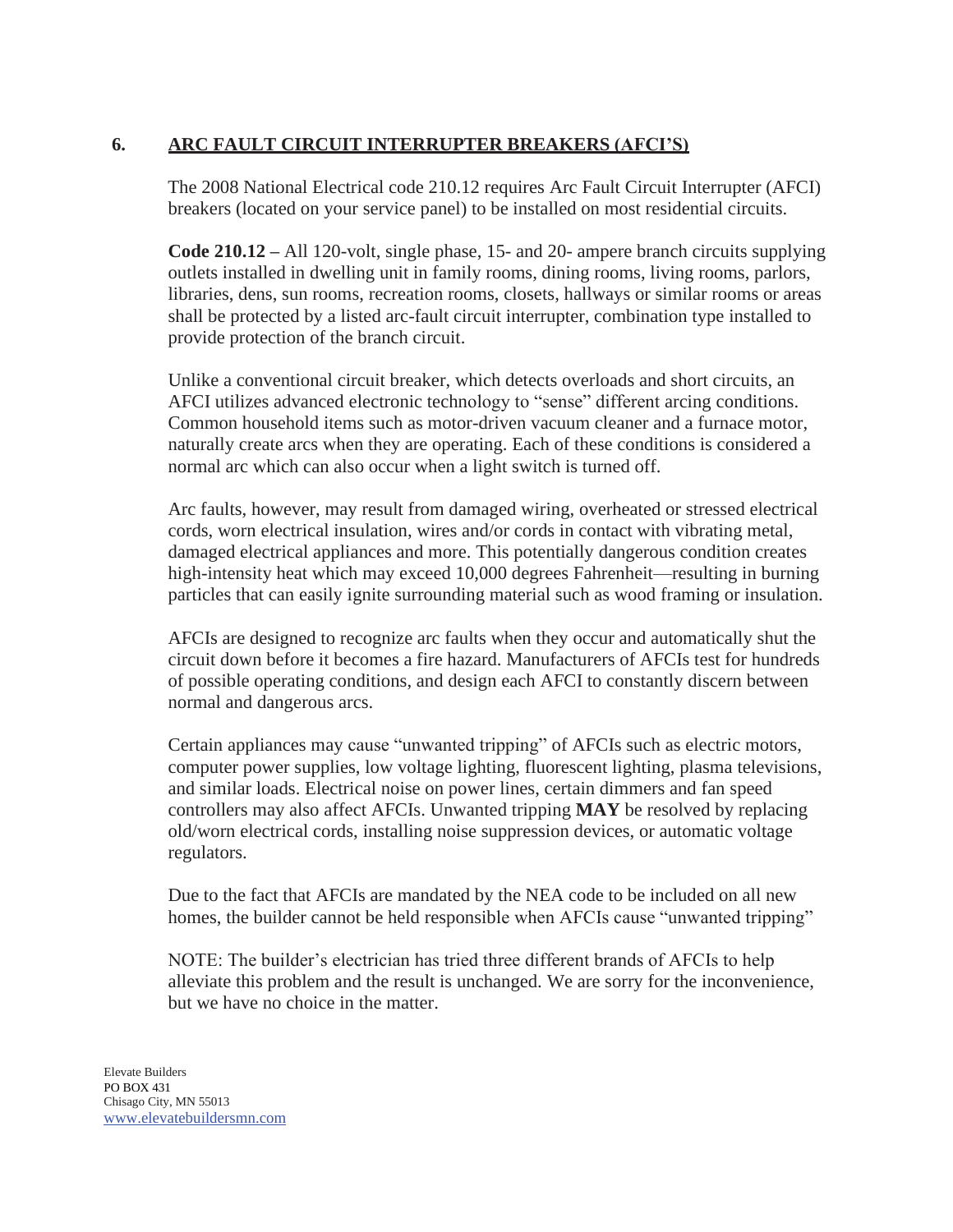### **HOMEOWNER PERSONAL PROPERTY**

The 327A Warranty on your new home covers repairs and adjustments to defects in the home itself as provided by the terms and conditions of the State 327A statute. It does not cover any damages to personal property that may or may not be a direct result of any defects in your home. All of your personal property must be covered by your personal homeowner's insurance. We have no ability to insure your personal property nor can we cover any losses of your personal property due to a failed product in your home.

#### **YOU NEED TO CARRY YOUR OWN HOMEOWNERS INSURANCE ON YOUR PERSONAL PROPERTY & HOME FOR DAMAGE CAUSED BY WATER FOR ANY REASON**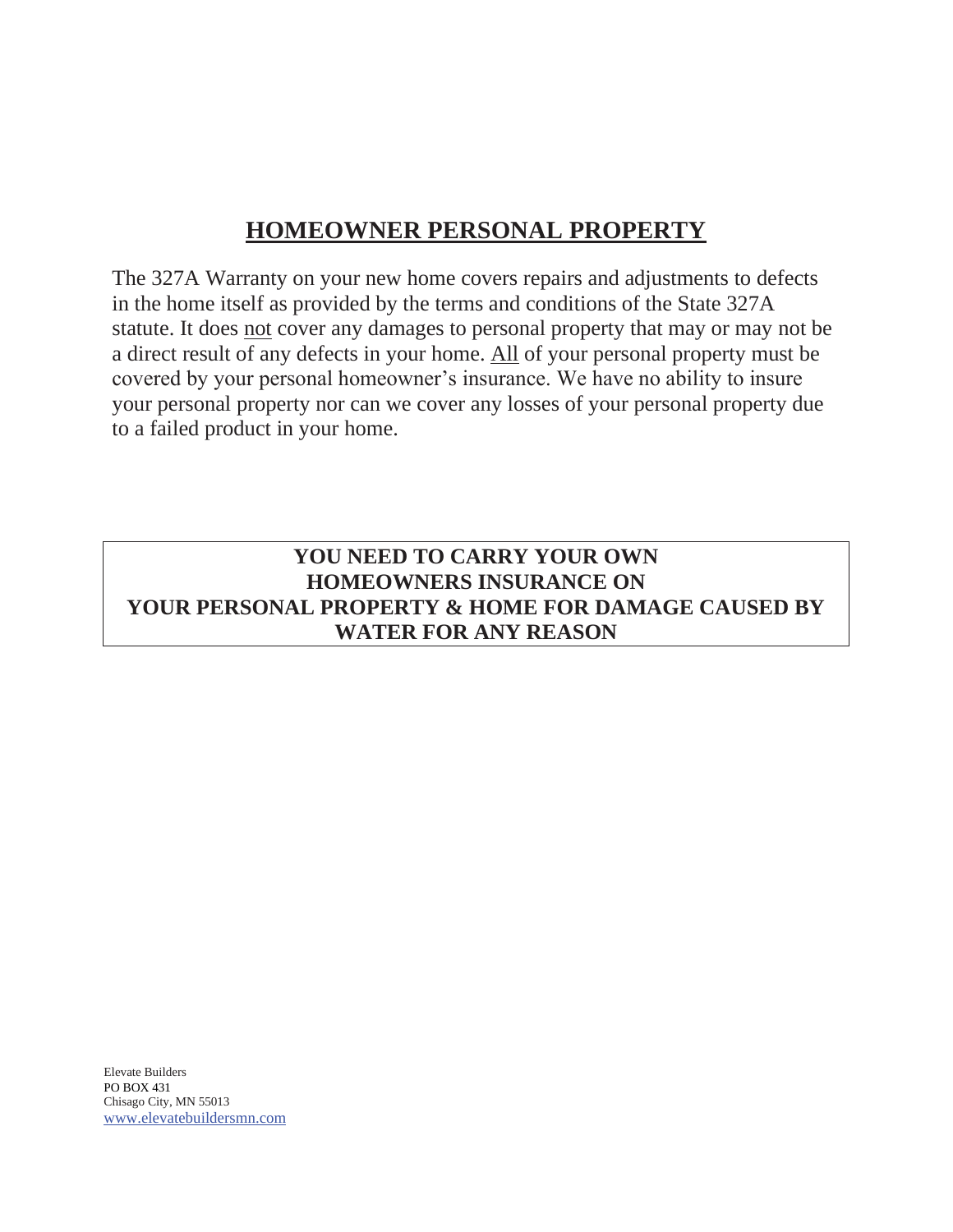### **ACKNOWLEDGEMENT**

**I have received a copy of the State Statute 327A Warranty and a copy of the Standards and Corrections and have been given notice of my responsibility to insure my personal property. I have read or will read the warranty on my new home.**

**I understand that I will contact Elevate Builders INC with any warranty issues within the established statutory warranty period.**

| Buyer's Signature | Date |
|-------------------|------|
|                   |      |
| Buyer's Signature | Date |
|                   |      |

## CUSTOMER COPY